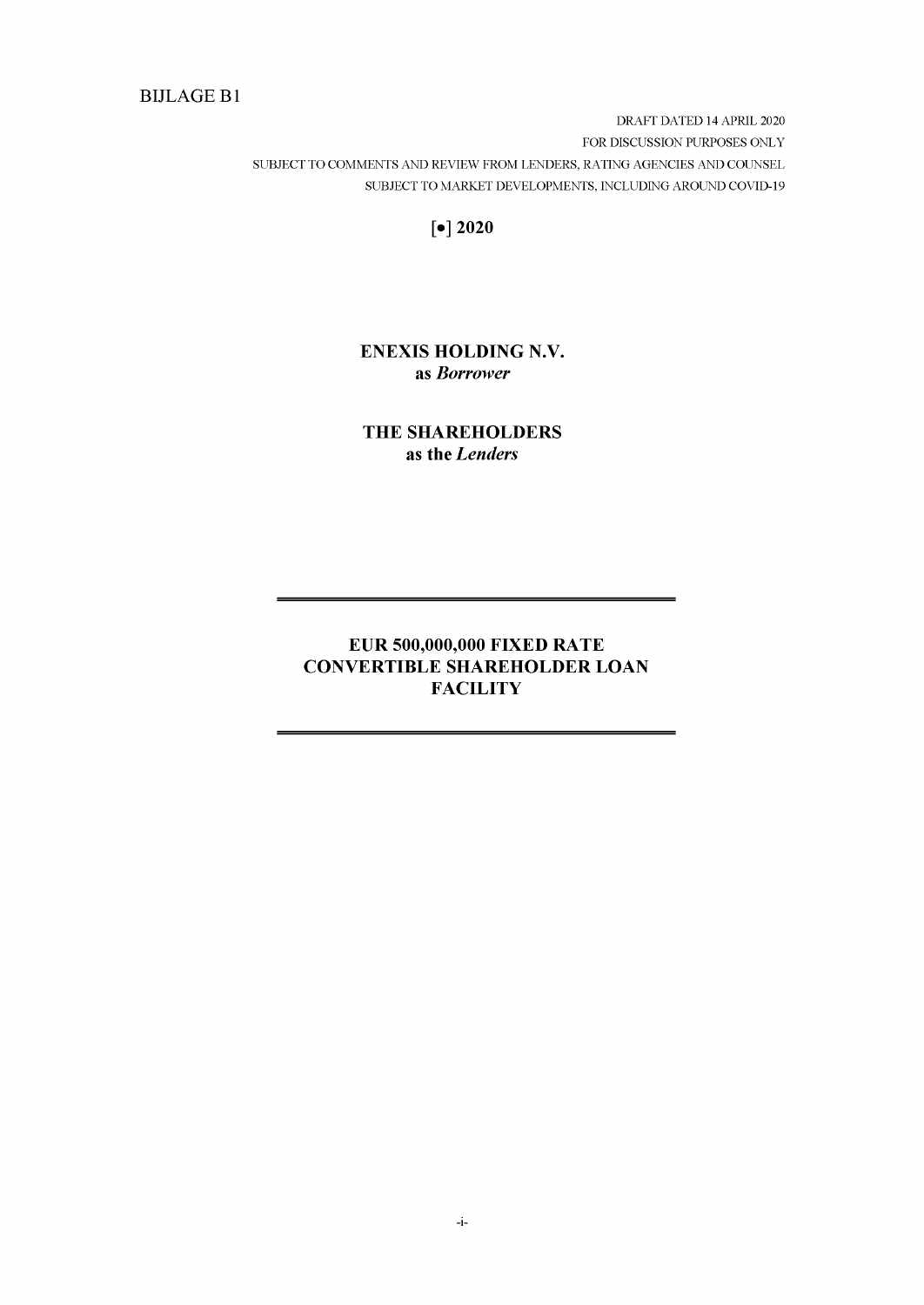# **CONTENTS**

# **CLAUSE**

# **PAGE**

| 1.                    |                                                             |
|-----------------------|-------------------------------------------------------------|
| 2.                    |                                                             |
| 3.                    |                                                             |
| $\mathcal{A}_{\cdot}$ |                                                             |
| 5.                    |                                                             |
| 6.                    |                                                             |
| 7.                    |                                                             |
| 8.                    |                                                             |
| 9.                    |                                                             |
| 10.                   |                                                             |
| 11.                   |                                                             |
| 12.                   |                                                             |
| 13.                   |                                                             |
| 14.                   |                                                             |
| 15.                   |                                                             |
| 16.                   |                                                             |
| 17.                   |                                                             |
| 18.                   |                                                             |
| 19.                   |                                                             |
| 20.                   |                                                             |
| 21.                   |                                                             |
| 22.                   |                                                             |
| 23.                   | Conduct of business by the Lenders and the Closing Agent 39 |
| 24.                   |                                                             |
| 25.                   |                                                             |
| 26.                   |                                                             |
| 27.                   |                                                             |
| 28.                   |                                                             |
| 29.                   |                                                             |
| 30.                   |                                                             |
| 31.                   |                                                             |
| 32.                   |                                                             |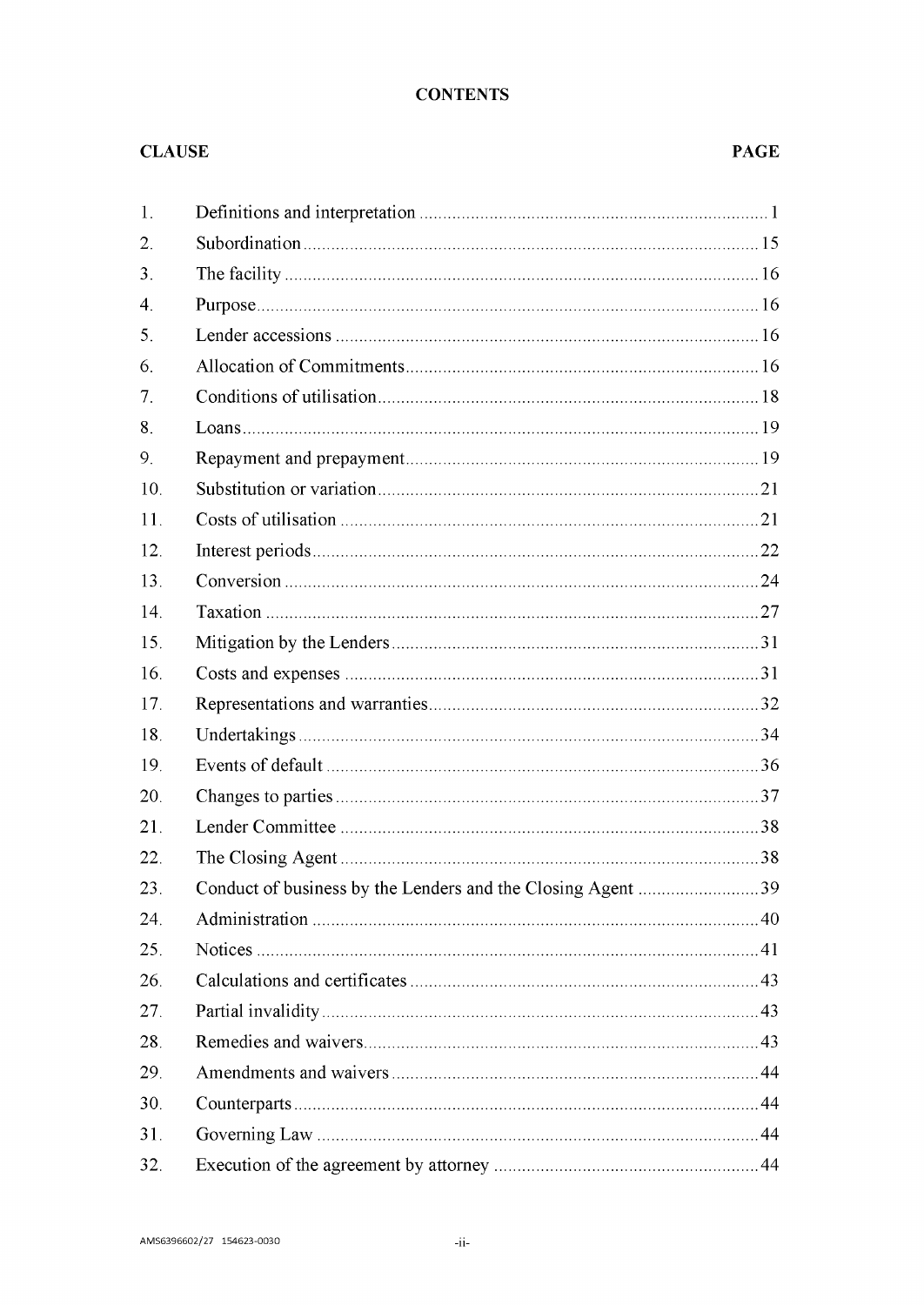# **CONTENTS**

# **CLAUSE PAGE**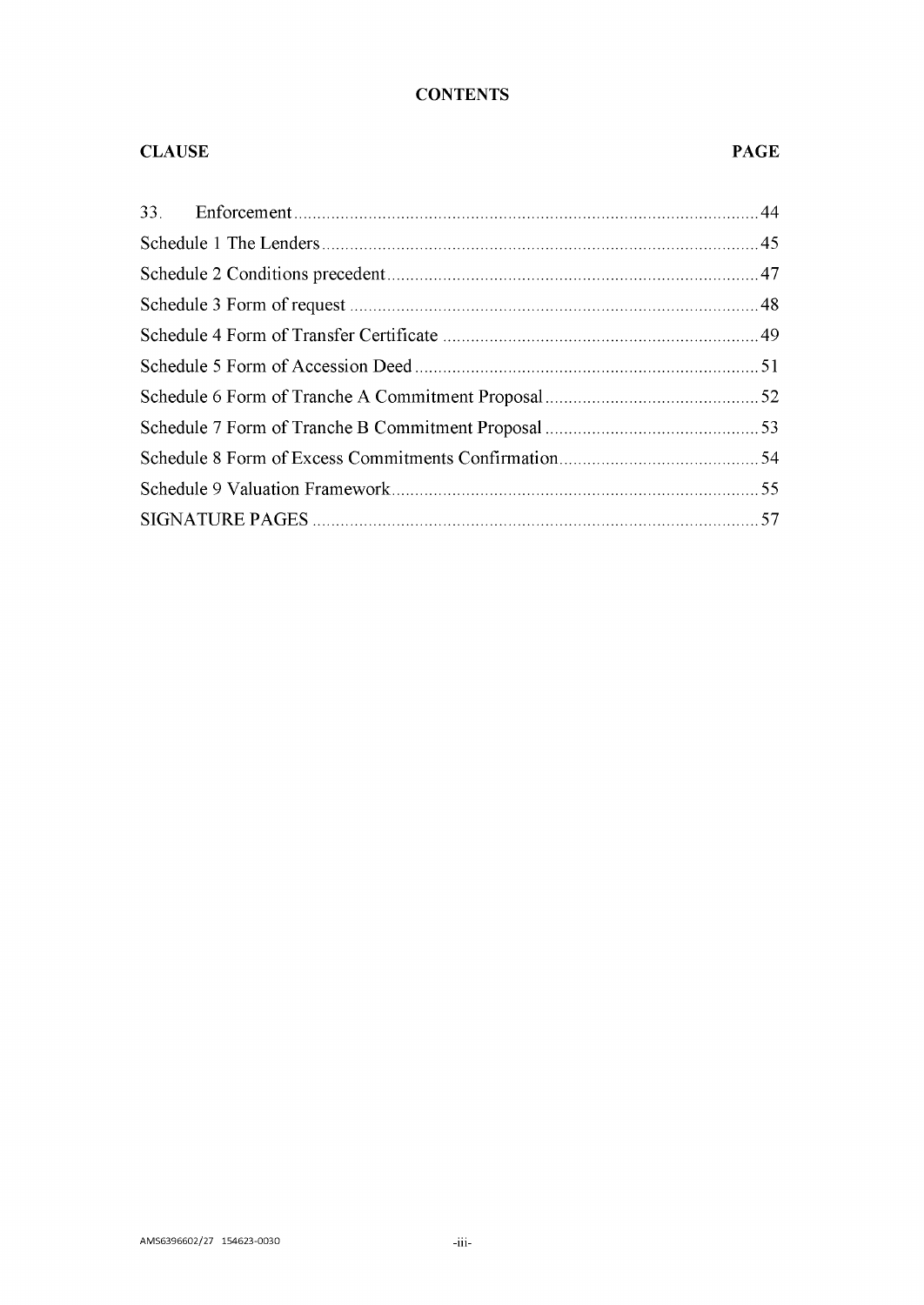# THIS EUR 500,000,000 FIXED RATE CONVERTIBLE SHAREHOLDER **LOAN FACILITY** (the *Agreement*) is made on [ $\bullet$ ] 2020

# BETWEEN:

- (1) ENEXIS HOLDING N.V., a public company *(naamloze vennootschap)* incorporated under the laws of the Netherlands and registered with the Dutch Chamber of Commerce under number 17238877 (the *Borrower*); and
- (2) THE SHAREHOLDERS of the Borrower listed in [Part](#page-47-0) A of [Schedule](#page-47-1) <sup>1</sup> as Tranche A Lenders; and
- (3) THE SHAREHOLDERS of the Borrower acceding to this Agreement in accordance with the terms of this Agreement as Tranche B Lenders (together with the Shareholders referred to under (2) above, the *Lenders).*

# IT IS AGREED:

# 1. Definitions and interpretation

# 1.1 Definitions

In this Agreement:

*Accession Deed* means a document substantially in the form set out in [Schedule](#page-53-0) 5 (Form of Accession Deed).

Arrears of Interest has the meaning provided in Clause [12.4.3;](#page-25-0)

*Articles of Association* means the articles of association *(statuten)* of the Borrower as amended from time to time;

*Authorisation* means an authorisation, consent, approval, resolution, licence, exemption, filing, registration or declaration;

*Business Day* means, a day (other than a Saturday or Sunday) on which banks are open for general business in the Netherlands;

*Closing Agent* means the province of Noord-Brabant;

*Closing Date* means:

- (a) in relation to the Tranche A Loan, 29 July 2020 (the *Tranche A Closing Date*); and
- (b) in relation to the Tranche B Loan, 30 November 2020 (the *Tranche B Closing Date*);

*Commitment* means the Tranche A Commitment or the Tranche B Commitment;

a *Compulsory Arrears of Interest Settlement Event* shall have occurred if a dividend (either interim or final), other distribution or payment was validly resolved on, declared, paid or made in respect of: (i) ordinary shares of the Borrower or any other Junior Securities; or (ii) any Parity Obligations, except where: (x) such dividend, other distribution or payment was required to be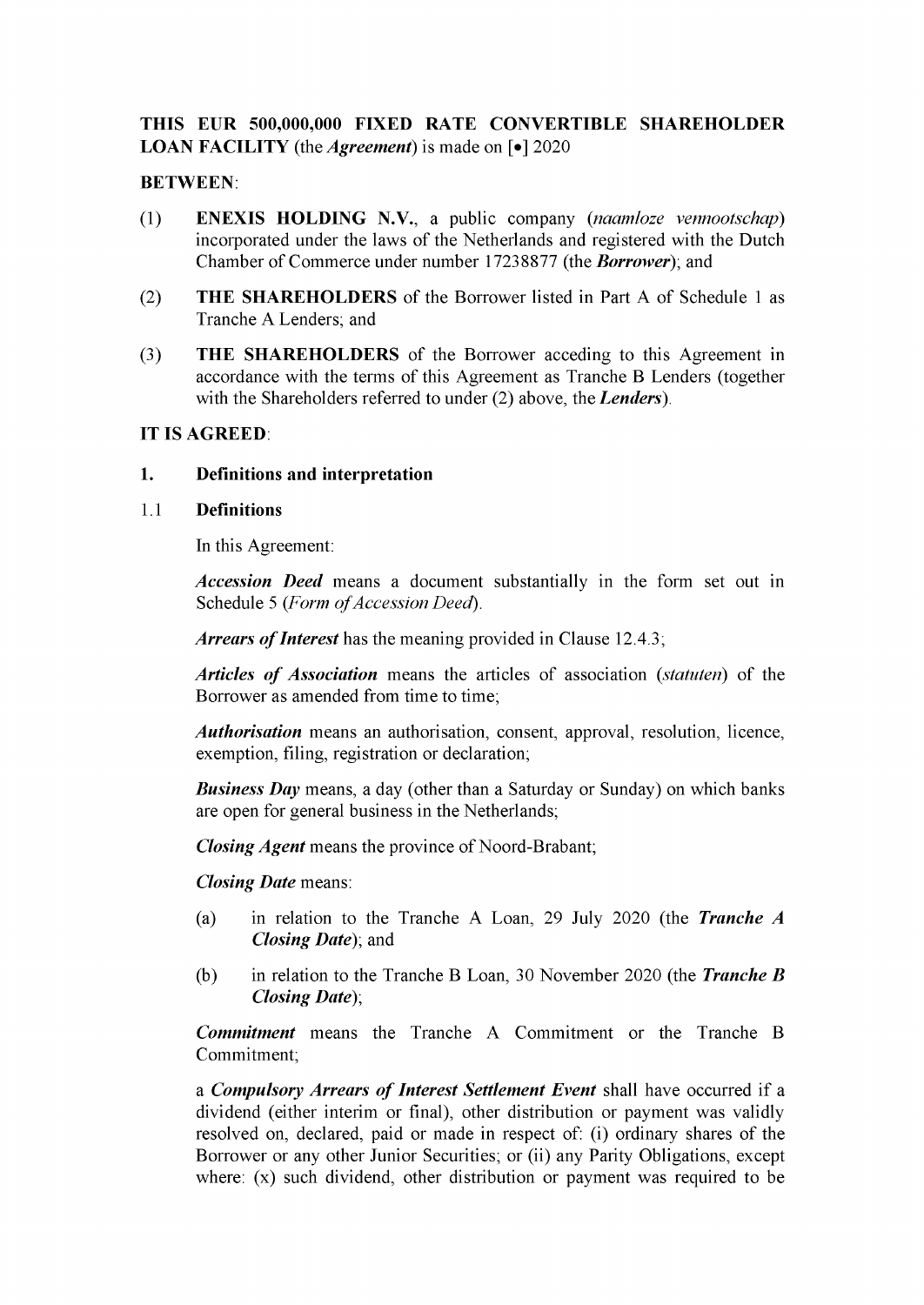resolved on, declared, paid or made in the form of ordinary shares of the Borrower; or (y) the Borrower is obliged under the terms of such Parity Obligations or Junior Securities to make such dividend, distribution or other payment;

*Conversion Date* has the meaning provided in in Clause [13.4.5;](#page-28-0)

## *Conversion Event* means:

- (a) a downgrade of the Borrower's long term issuer credit rating below:
	- $(i)$  A with  $S\&P$ ;
	- (ii) A2 with Moody's; or
	- (iii) a similar rating level with another credit rating agency that is recognized by the Dutch Central Bank (a *Recognized Credit Rating Agency);*
- (b) one ofthe credit ratings set out under (a) above being put under Credit Watch for a downgrade, or being subject to a similar rating action that could lead to a downgrade to a level one notch below A with S&P, A2 with Moody's or a downgrade from a similar rating level with a Recognized Credit Rating Agency; or
- (c) the Issuance Authorisation being declared null and void, revoked or having a remaining validity of <sup>3</sup> months or less.

*Conversion Notice* has the meaning provided in Clause [13.4.1;](#page-28-1)

*Conversion Price* has the meaning provided in Clause [13.1.1;](#page-26-1)

*Conversion Right* has the meaning provided in Clause [13.1.1;](#page-26-1)

*Conversion Shares* means the Ordinary Shares to be issued and delivered to the Lenders by the Borrower on the Settlement Date on and subject to the terms set out in Clause [13;](#page-26-0)

*Credit Watch* means the Borrower being included on a list of a Rating Agency or a Recognised Credit Rating Agency which signals that it may downgrade the Borrower's credit rating;

*Deferred Interest Payment* has the meaning given to it in Clause [12.4.1;](#page-25-1)

*Deferral Notice* has the meaning given to it in Clause [12.4.1;](#page-25-1)

*Dutch Civil Code* means *Burgerlijk Wetboek;*

*Electricity Act 1998* means the Act of 2 July 1998 of The Netherlands, concerning the rules on production, transportation and supply of electricity *(Elektriciteitswet 1998),* as amended from time to time and most recently by the Act of 27 March 2019 amending the Electricity Act 1998 (Stb. 2019, 123) of The Netherlands;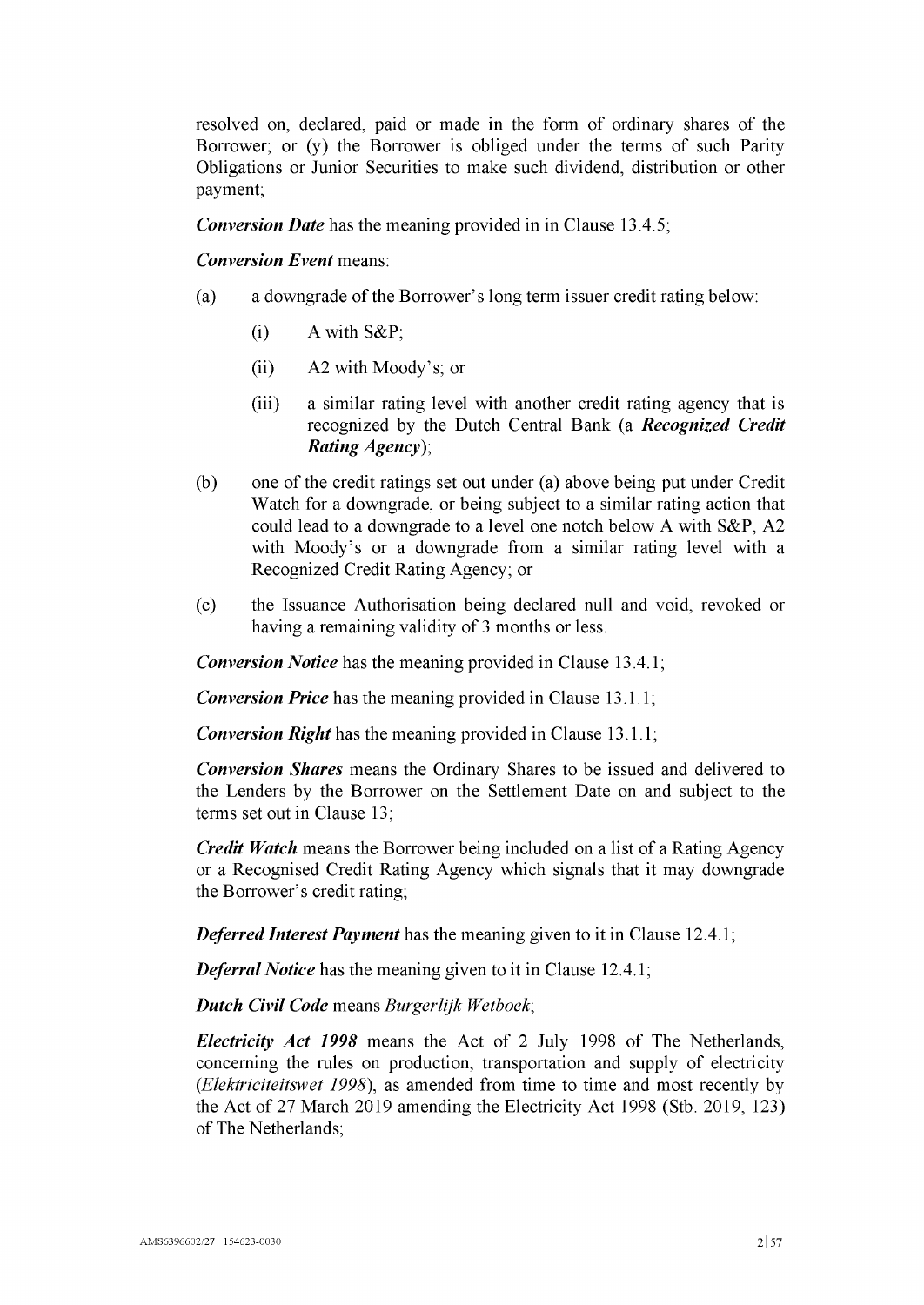*Electricity Network* means an electricity network *(net)* as described in Section 1, Subsection 1, sub i, of the Electricity Act 1998 which is owned and operated by one or more entities of the Group pursuant to Chapter <sup>3</sup> of the Electricity Act 1998;

*Euro or*  $\epsilon$  *or EUR* means the currency introduced at the start of the third stage of economic and monetary union pursuant to the Treaty establishing the European Community, as amended;

*Event of Default* means any event or circumstance specified as such in Clause [19](#page-38-0) *(Events of Default)* or such other event or circumstance as the Borrower may agree in writing constitutes an Event of Default;

*Excess Commitments* means the aggregate of:

- (a) the difference between:
	- (i) the total commitments proposed by each Tranche A Lender in the Tranche A Commitment Proposals; and
	- (ii) the Maximum Tranche A Amount,

to the extent (i) exceeds (ii); and

- (b) the difference between:
	- (i) the total commitments proposed by each Tranche B Lender in the Tranche B Commitment Proposals; and
	- (ii) the Maximum Tranche B Amount,

to the extent (i) exceeds (ii).

*Excess Commitments Confirmation* means a letter substantially in the form of [Schedule](#page-56-0) <sup>8</sup> *(Form ofExcess Commitments Confirmation*);

*Excess Lender* means any Lender that has proposed to make available Excess Commitments;

*Facility* means the euro term loan made available under this Agreement as described in Clause [3](#page-18-0) *(The Facility*);

<span id="page-5-0"></span>*Financial Indebtedness* means any indebtedness for or in respect of:

- (a) moneys borrowed;
- (b) any acceptance credit;
- (c) any bond, note, debenture, loan stock or other similar instrument;
- (d) any redeemable preference share;
- (e) any balance sheet liabilities;
- (f) receivables sold or discounted (otherwise than on a non-recourse basis);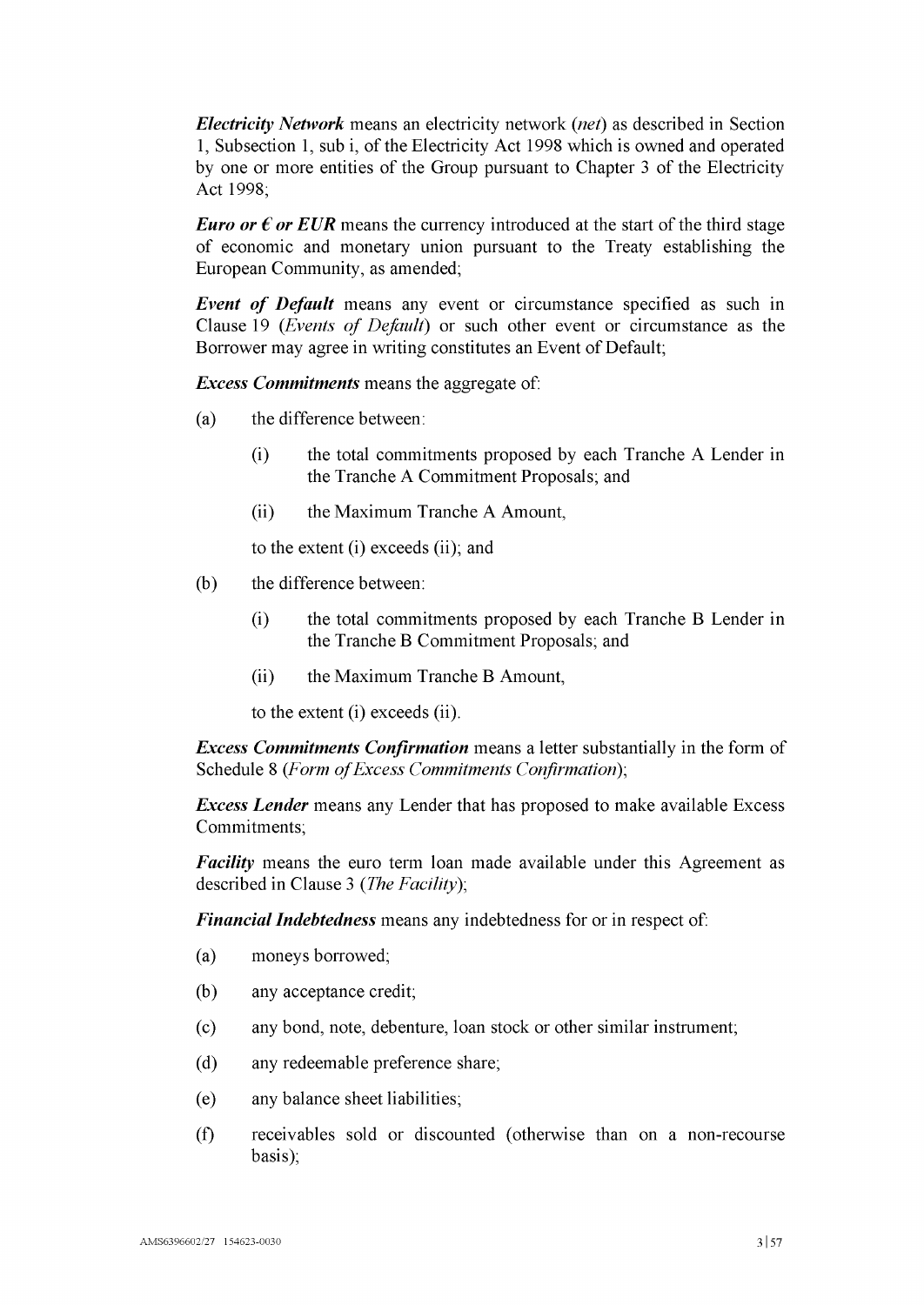- (g) the acquisition cost of any asset to the extent payable after its acquisition or possession by the party liable where the deferred payment is arranged primarily as a method of raising finance or financing the acquisition of that asset;
- (h) any derivative transaction protecting against or benefiting from fluctuations in any rate or price (and, except for non-payment of an amount, the then mark to market value of the derivative transaction (or, if any actual amount is due as a result of the termination or close-out of that derivative transaction, that amount) will be used to calculate its amount);
- (i) any other transaction (including any forward sale or purchase agreement) which has the commercial effect of a borrowing including, for the avoidance of doubt, any off-balance sheet financing arrangements;
- <span id="page-6-0"></span>(j) any counter-indemnity obligation in respect of any guarantee, indemnity, bond, letter of credit or any other instrument issued by a bank or financial institution; or
- (k) any guarantee, indemnity or similar assurance against financial loss of any person in respect of any item referred to in paragraphs [\(a\)](#page-5-0) to [\(j\)](#page-6-0) above other than (i) arising under a declaration of joint and several liability (*hoofdelijke aansprakelijkheid)* issued for the purpose of Article 2:403 Dutch Civil Code (and any residual liability *(overblijvende aansprakelijkheid)* under such declaration arising pursuant to Article 2:404(2) Dutch Civil Code) and (ii) any joint and several liability as a result of the establishment of a fiscal unity for corporate income tax of which the Borrower or any of the Borrower's Subsidiaries is the parent company *(moedermaatschappij)* or VAT purposes consisting solely of members of the Group;

*First Reset Date* means 30 November 2030;

*Gas Act* means the Act of 22 June 2000 of The Netherlands, concerning the rules on transportation and supply of natural gas (Gaswet), as amended from time to time and most recently by the Act of 27 March 2019 amending the Gas Act (Stb. 2019, 123) of The Netherlands;

*Gas Network* means a gas network *(gastransportnet*) as described in Section 1, Subsection 1, sub d, of the Gas Act which is owned and operated by one or more entities in the Group pursuant to paragraph  $1.2$  of the Gas Act;

*Group* means the Borrower and the Borrower's Subsidiaries taken as a whole and *member of the Group* shall be construed accordingly;

*Heat Act* means the Act of 17 June 2013 of The Netherlands, concerning rules on supply of heat *(Warmtewet),* as amended from time to time and most recently by the Act of 4 July 2018 amending the Heat Act (Stb. 2018, 311) of The Netherlands;

*Heat Network* an energy distribution network as defined in the Heat Act;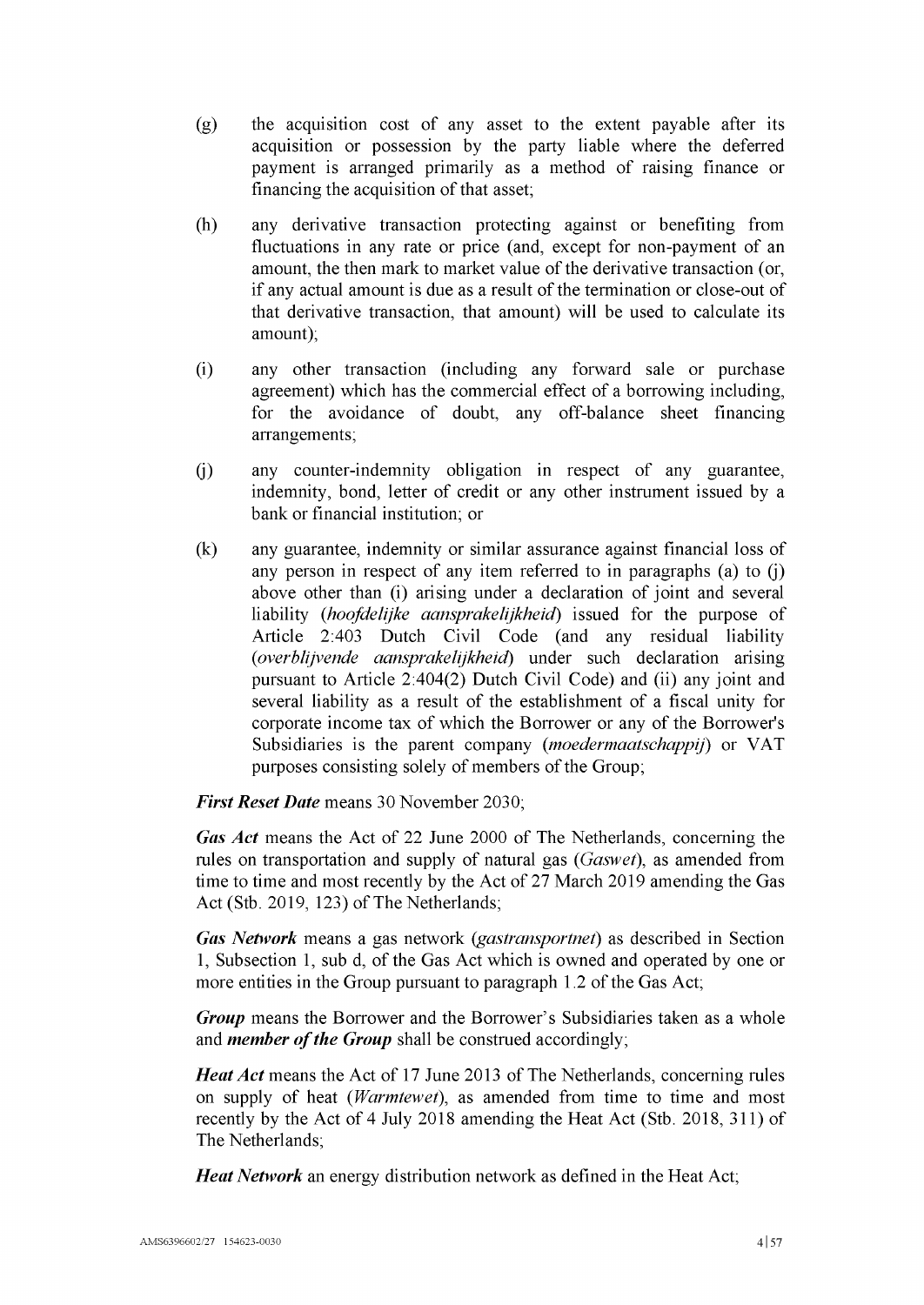*Hybrid Securities* or *Hybrid Loans* means securities or loans that at the time of their sale or issuance have been and are continuing to be assigned "equity credit" (or such other nomenclature used by S&P from time to time);

*Independent Valuation Opinion* means the most recent opinion prepared on behalf of the Borrower at the start of each regulatory period applicable to the Borrower pursuant to the Sector Regulation, in accordance with, amongst other things, a valuation framework for purposes of valuating the Ordinary Shares, as included in [Schedule](#page-57-0) 9 *(Valuation Framework*);

*Independent Valuation Service Provider* means an independent financial institution of international reputation, an independent accountancy firm of international standing or independent financial adviser with appropriate expertise, appointed by the Borrower in its sole discretion and at its own expense, **provided that** if the appointed valuation service provider does not finalise the valuation or significantly qualifies the valuation, the Borrower shall appoint a different valuation services provider in accordance with Clause [13.3;](#page-27-0)

*Initial Allocated Commitments* means the aggregate of the Initial Allocated Tranche A Commitments and the Initial Allocated Tranche B Commitments;

*Initial Allocated Tranche A Commitments* has the meaning given to it in Clause [6.1.2;](#page-19-0)

*Initial Allocated Tranche A Commitments* has the meaning given to it in Clause [6.2.2;](#page-19-1)

*Initial Margin* means:

- (a) in relation to a Tranche A Loan,  $\lceil \cdot \rceil\%$  ( $\lceil \cdot \rceil$ ) per cent) per annum (the *Tranche A Initial Margin*), as confirmed by Deloitte Financial Advisory B.V. *(Deloitte)* to the Borrower in accordance with a calculation method agreed between the Borrower and the Shareholders prior to the date of this Agreement; and
- (b) in relation to a Tranche B Loan, a percentage per annum (the *Tranche B Initial Margin)* that is determined ultimately 7 Business Days prior to the Tranche B Closing Date on the basis of the calculation method used to determine the Tranche A Initial Margin. The underlying valuation report in relation to the Tranche B Initial Margin shall be shared by Deloitte with the Borrower, and the Borrower shall request Deloitte to share with the Lenders, ultimately 7 Business Days prior to the Tranche B Closing Date, a summary of the main findings of the valuation report in the form of a pricing report.

*Interest Payment* means in respect of an interest payment on an Interest Payment Date, the amount of interest payable for the relevant Interest Period applicable to a Loan;

*Interest Payment Date* means in relation a Loan, the last day of each Interest Period applicable to such Loan;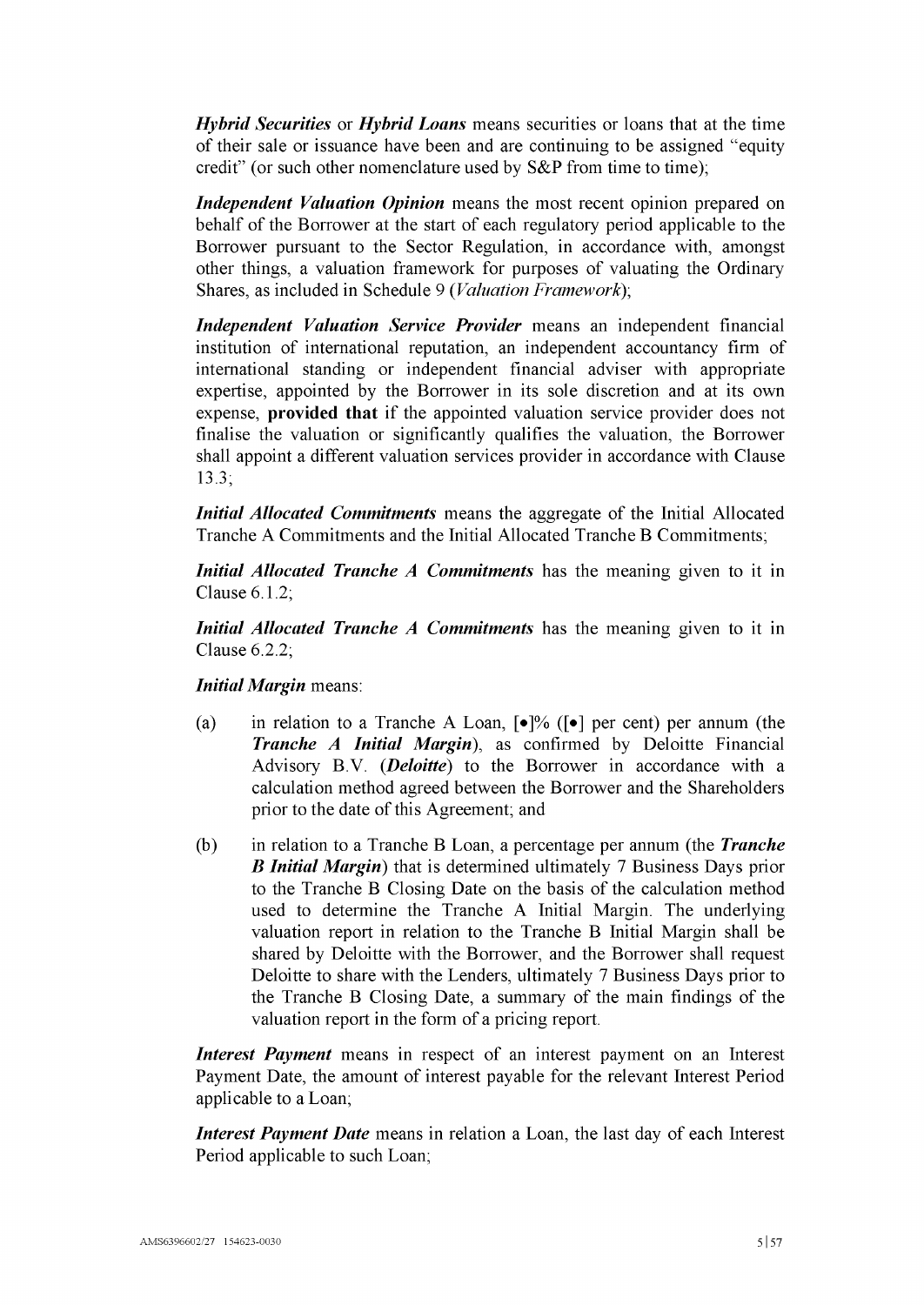*Interest Period* means, in relation to a Loan, each period determined in accordance with Clause [12](#page-24-0) *(Interest Periods*);

#### *Interest Rate* means:

- (a) for any year until the First Reset Date, the rate per annum agreed between the Borrower and the Lenders in accordance with Clause [11.2;](#page-23-0)
- (b) for any year from the First Reset Date, a rate per annum which shall be the aggregate of:
	- (i) the Margin; and
	- (ii) the applicable 10 Year Swap Rate,

provided that if such aggregate is less than zero, the interest rate shall be deemed to be zero;

*Issuance Authorisation* means the authority delegated to the management board of the Borrower in accordance with section 2:96 of the Dutch Civil Code to issue such number of ordinary shares as set out in the authorisation for the maximum statutory period of <sup>5</sup> years, as said authority is in place or renewed on a yearly basis;

*Junior Securities* means the Ordinary Shares, any preference shares in the capital of the Borrower and, if there are any preference shares outstanding, any other instruments outstanding which by their terms are expressed to rank *pari passu* with the preference shares, such instruments;

*Lender* means a Tranche A Lender or a Tranche B Lender;

*Lender Committee* means a committee of Lenders that may be installed by the Lenders in accordance with Clause [21;](#page-40-0)

*Liquidation Preference* means an amount equal to the aggregate outstanding principal amount of the Loan together with any accrued and unpaid interest up to the date of a winding-up of the Borrower;

*Loan* means the Tranche A Loan or the Tranche B Loan;

*Majority Lenders* means a Lender or Lenders whose Commitments aggregate more than  $66<sup>2</sup>/3$  per cent of the Total Commitment (or, if the Commitments have been reduced to zero, aggregated more than 66  $\frac{2}{3}$  per cent of the Commitments immediately prior to that reduction);

*Mandatory Settlement Date* means the earlier of:

- (a) the date on which a Compulsory Arrears of Interest Settlement Event occurs; or
- (b) the date on which the Loans are repaid in accordance with Clause [9](#page-21-0) *(Repayment)* or Clause [19](#page-38-0) *(Events of Default)*;

*MAR* means Regulation (EU) No 596/2014 of the European Parliament and of the Council of 16 April 2014 on market abuse;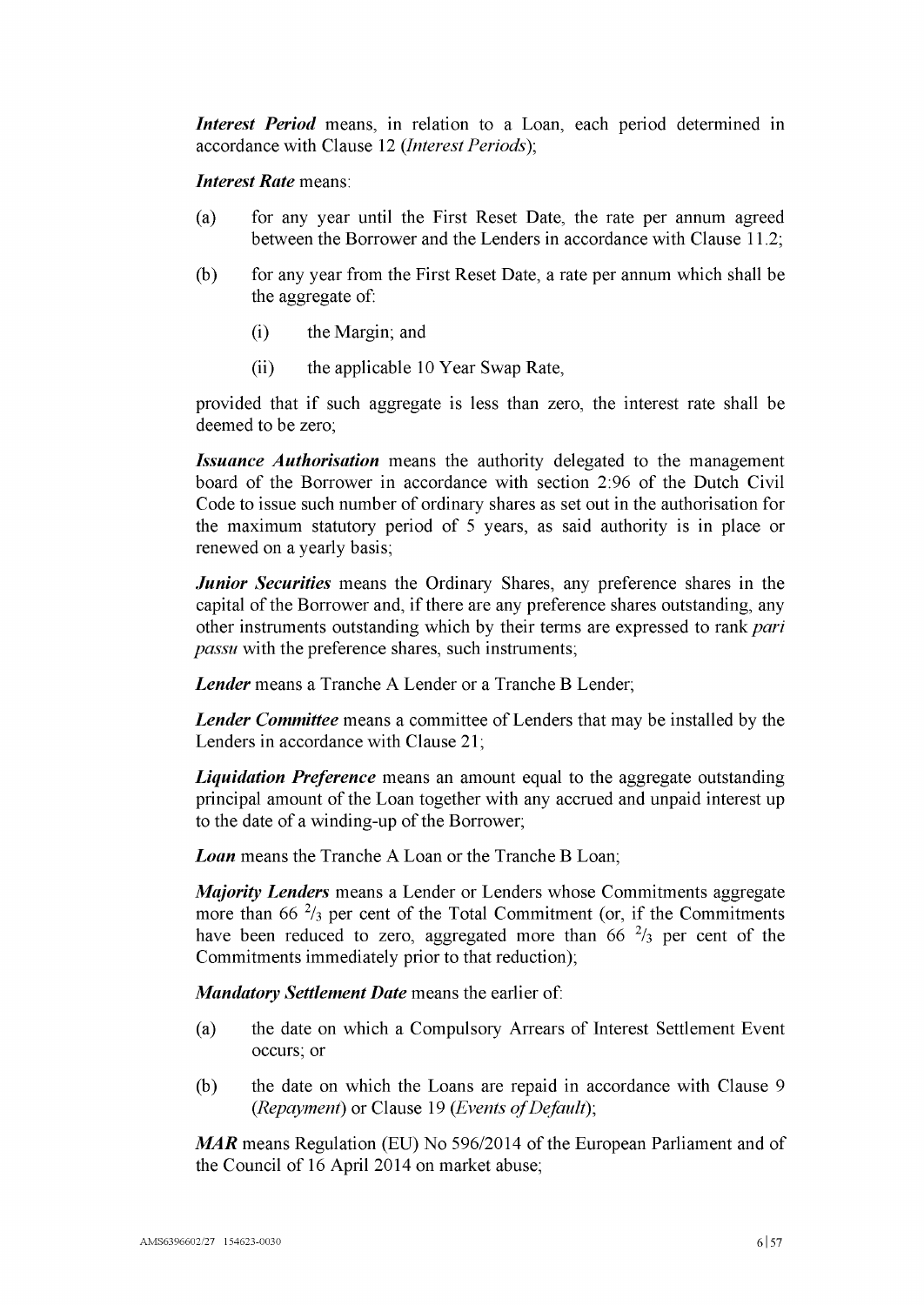# *Margin* means:

- (a) in respect of the Reset Period commencing on the First Reset Date and ending on the Reset Date commencing on 30 November 2050, the aggregate of:
	- (i) the applicable Initial Margin; and
	- (ii) 0.25 per cent per annum; and
- (b) in respect of the Reset Period commencing on 30 November 2050 and ending on the Termination Date, the aggregate of:
	- (i) the applicable Initial Margin; and
	- (ii) 1.00 per cent per annum;

*Maximum Tranche A Amount* means EUR 500,000,000;

*Maximum Tranche B Amount* means EUR 500,000,000 less the Initial Allocated Tranche A Commitments;

*Mitigation Period* shall have the meaning given to such term in Clause [15.1.1;](#page-33-0)

*Moody's* means Moody's Investor Services Limited;

*Optional Deferred Interest Settlement Date* has the meaning provided in Clause [12.4.2;](#page-25-2)

*Ordinary Shares* means fully paid ordinary shares in the capital of the Borrower currently with a par value of  $\epsilon$ 1 (one Euro) each;

*Parity Obligations* means any obligations of the Borrower which rank, or are expressed to rank, *pari passu* with the Loans;

*Party* means a party to this Agreement;

*Pricing Report* shall have the meaning given to such term in Clause [11.2.6;](#page-24-1)

*Qualifying Loan* means a loan that contains terms not materially less favourable to the Lenders than the terms of the Loan (as reasonably determined by the Borrower (in consultation with an independent investment bank or counsel of international standing)) and provided that a certification to such effect (and confirming that the conditions set out in [\(a\)](#page-9-0) to (h) below have been satisfied) of two senior financial officers of the Borrower shall have been delivered to the Lenders prior to the substitution or variation of the relevant Loan upon which certificate the Lenders shall rely absolutely, provided that:

- <span id="page-9-0"></span>(a) the qualifying loan shall be entered into by the Borrower;
- (b) the qualifying loan shall, upon a winding-up ofthe Borrower, rank*pari passu* with the Loan;
- (c) the qualifying loan shall contain terms which provide for at least the same interest rate from time to time applying to the Loan and preserve the same interest payment dates;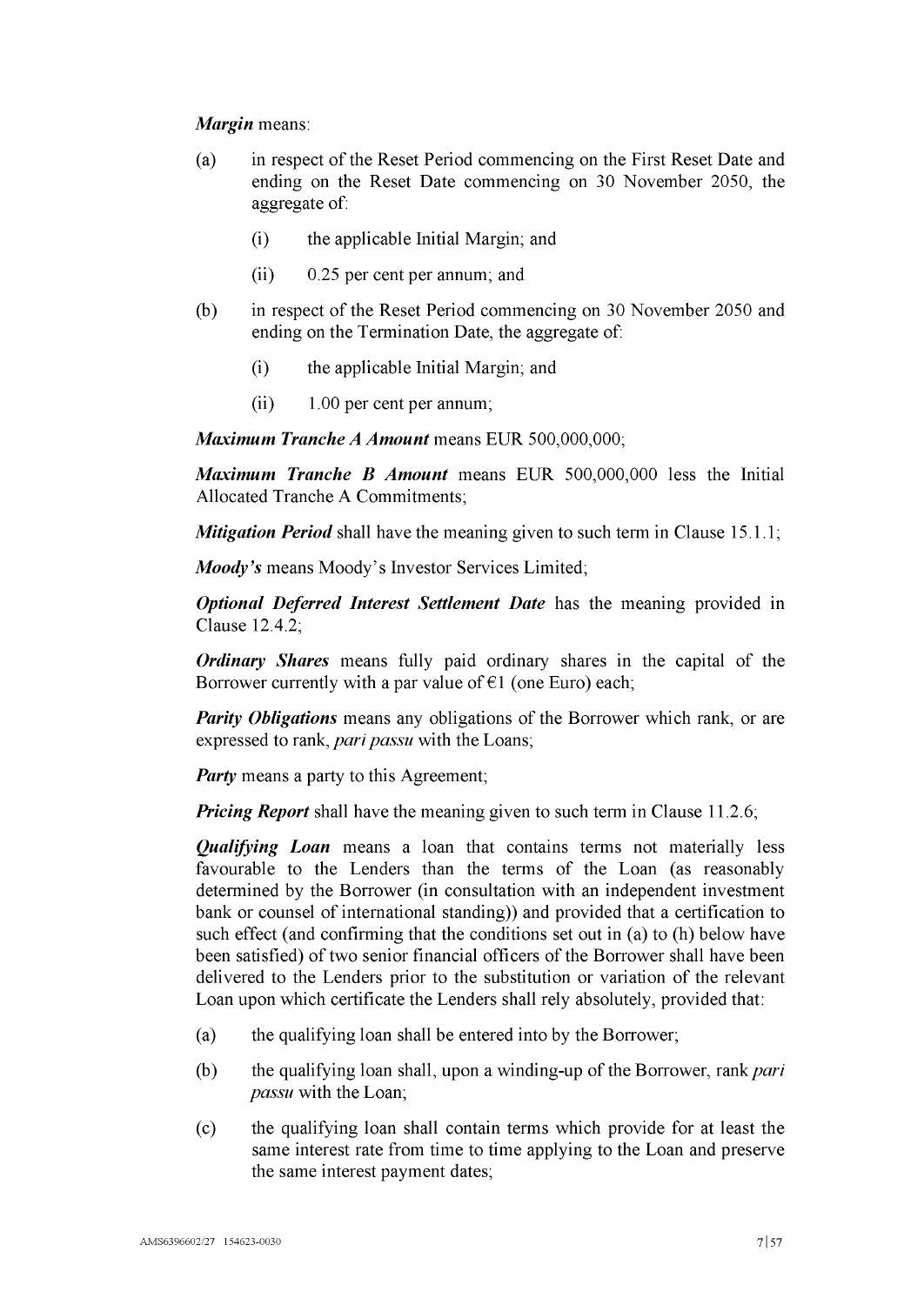- (d) the qualifying loan shall preserve the obligations (including the obligations arising from the exercise of any right) of the Borrower as to prepayment of the Loan, including (without limitation) as to timing of, and amounts payable upon, such prepayment;
- (e) the qualifying loan shall preserve any existing rights to any accrued interest, any Deferred Interest Payment and any other amounts payable under the Loan which, in each case, has accrued to Lenders and not been paid;
- (f) the qualifying loan shall preserve the conversion mechanism and Issuance Authority mechanism agreed upon in this Agreement;
- (g) the qualifying loan shall not contain terms providing for loss absorption through principal write-down; and
- (h) the qualifying loan shall otherwise contain substantially identical terms to the Loans, save where any modifications to such terms are required to be made to avoid the occurrence or effect of a Rating Capital Event, a Tax Deductibility Event or, as the case may be, a Withholding Tax Event, provided that any such modifications required for Dutch tax purposes shall only be permitted if the Borrower has certified to the Lenders that it has consulted with and obtained written advice to this effect from a reputable tax advisor for purposes of such modifications;

*Rating Agency* means Moody's or any of its subsidiaries and their successors or S&P or any of its subsidiaries and their successors or any rating agency substituted for any of them (or any permitted substitute of them) by the Borrower from time to time;

*Rating Capital Event* means the Borrower having received confirmation from S&P that, as a result of a change, or proposed change, in its hybrid capital methodology or the interpretation thereof which becomes, or would become, effective on or after the date of this Agreement, the Loans will no longer be eligible for the same, or higher amount of, "equity credit" (or such other nomenclature as S&P may then use to describe the degree to which an instrument exhibits the characteristics of an ordinary share) attributed to the Loans at the Tranche A Closing Date or Tranche B Closing Date, as applicable, or, iflater, at the time when S&P first publishes its confirmation of the "equity credit" attributed by it to the Loans;

*Relevant Amount* means, at any Relevant Time, the aggregate principal amount of the Borrower's outstanding Hybrid Securities and Hybrid Loans at that time;

*Relevant Time* means the time of the first prepayment after the applicable Closing Date or, if the aggregate principal amount of the Borrower's outstanding Hybrid Securities and Hybrid Loans have increased after the applicable Closing Date, the time of the first prepayment after the most recent increase;

*Remaining Available Sum* means the Total Commitments minus the Initial Allocated Commitments;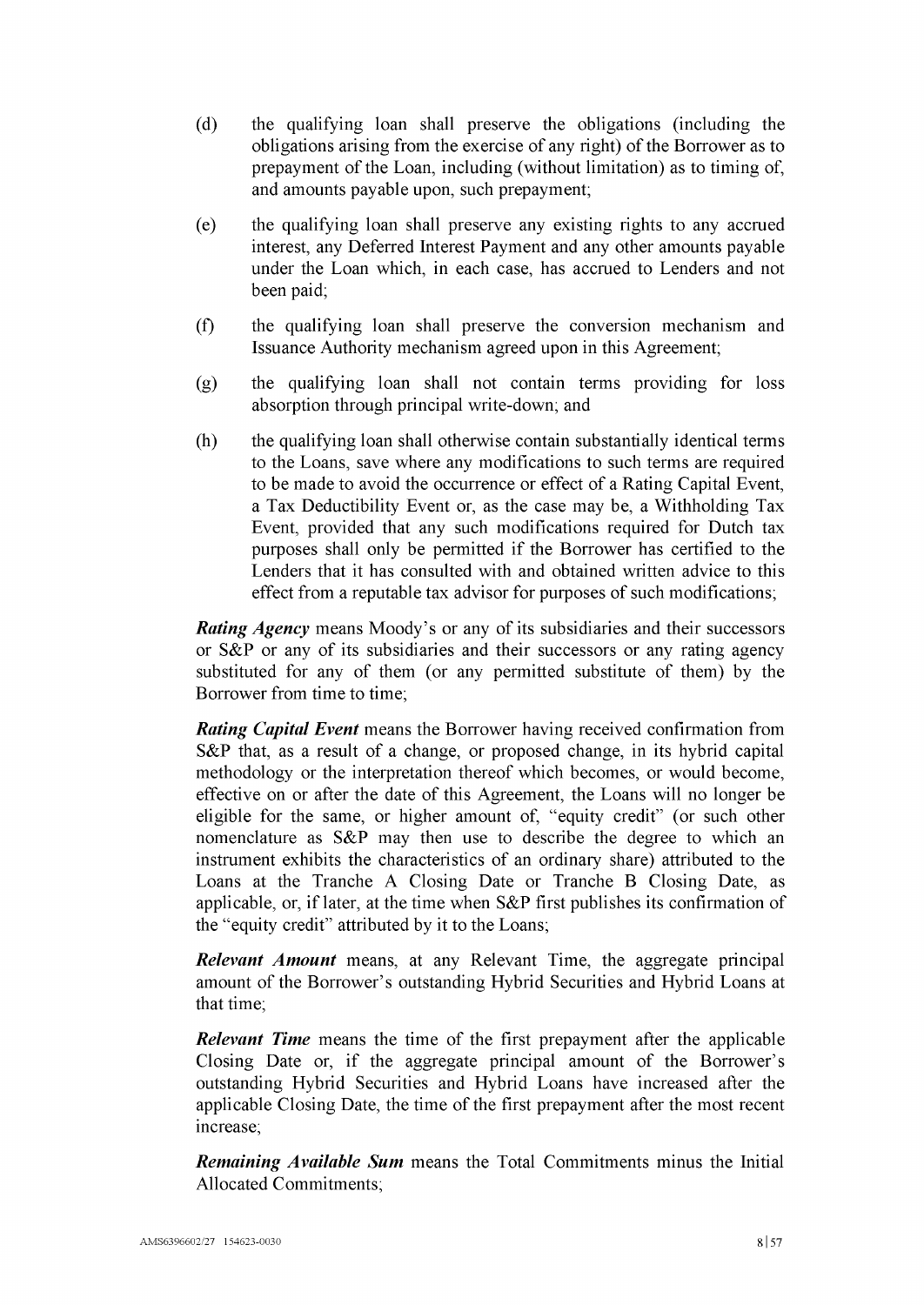*Repayment Date* has the meaning given to it in Clause [9.1;](#page-21-1)

*Repayment Notice* has the meaning given to it in Clause [9.3;](#page-21-2)

*Representation* means each of the representations and warranties set out in Clause [17.1](#page-34-0) *(Representations andwarranties*);

*Request* means a request for a Loan, substantially in the form of [Schedule](#page-50-0) <sup>3</sup> *(Form ofrequest*);

*Reset Date* means the First Reset Date and each date falling on the tenth anniversary of the First Reset Date;

*Reset Period* means the period from one Reset Date to the next following Reset Date;

*Reset Reference Bank Rate* means the percentage rate determined by the Borrower and the Lender Committee (acting on the instructions of the Majority Lenders) jointly on the basis of the 10 Year Swap Rate Quotations provided by five leading swap dealers in the interbank market selected by the Borrower and the Lender Committee (the *Reset Reference Banks*) to the Borrower and the Lender Committee at approximately 11:00 a.m. (Central European time) on the relevant Reset Date. If (a) at least three quotations are provided, the 10 Year Swap Rate will be determined by the Borrower and the Lender Committee on the basis of the arithmetic mean (or, if only three quotations are provided, the median) of the quotations provided, eliminating the highest quotation (or, in the event of equality, one of the highest) and the lowest quotation (or, in the event of equality, one of the lowest); (b) if only two quotations are provided, the Reset Reference Bank Rate will be the arithmetic mean of the quotations provided; (c) if only one quotation is provided, the Reset Reference Bank Rate will be the quotation provided; and (d) if no quotations are provided, the Reset Reference Bank Rate for the relevant period will be (i) in the case of each Reset Period other than the Reset Period commencing on the First Reset Date, the Reset Reference Bank Rate in respect of the immediately preceding Reset Period, or (ii) in the case of the Reset Period commencing on the First Reset Date, equal to the last available 10 year mid-swap rate for euro swap transactions, expressed as an annual rate, on the Reset Screen Page;

*Sector Regulation* means any mandatory regulatory requirement pursuant to EU or the Netherlands energy sector regulation, including but not limited to any mandated reorganisation, amalgamation, acquisition, disposal or consolidation of an Electricity Network and/or Gas Network and/or Heat Network;

*Securities* means any securities including, without limitation, shares in the capital of the Borrower, or options, warrants or other rights to subscribe for or purchase or acquire shares in the capital of the Borrower;

*Selected Independent Valuation Service Provider* has the meaning provided in Clause [13.3.1;](#page-27-0)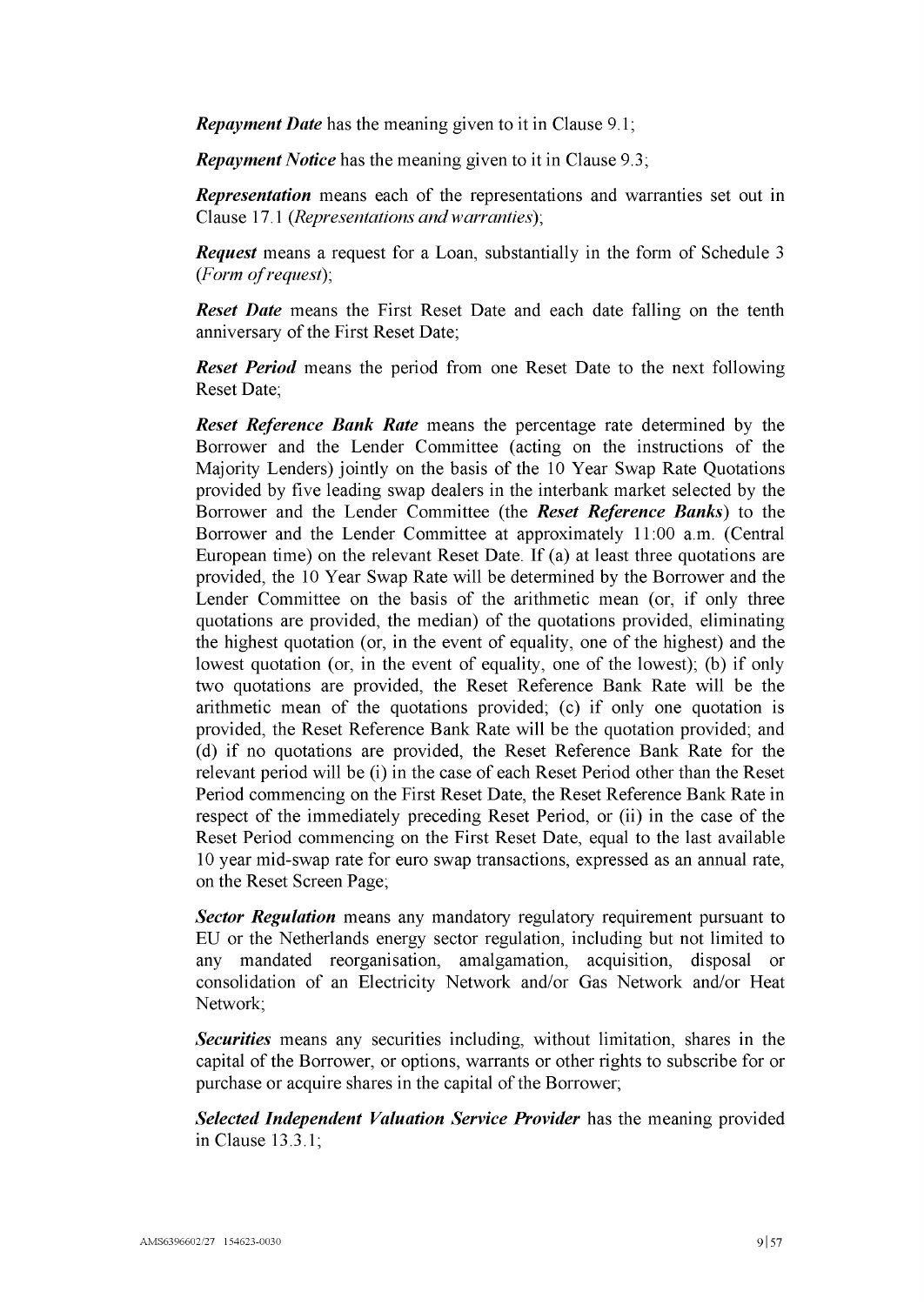*Senior Obligations* means all obligations of the Borrower, issued directly or indirectly by it, other than: (i) Parity Obligations; and (ii) the share capital of the Borrower and any other instruments which by their terms are expressed to rank *pari passu* with the shares in the capital of the Borrower;

*Substantial Repurchase Event* shall be deemed to occur if prior to the giving of the relevant notice of prepayment the Borrower or any of its Subsidiaries repurchases (and effects corresponding cancellations) or prepays all Loans in respect of 80 per cent or more in the principal aggregate amount of the Loans;

*Settlement Date* means the date on which the Ordinary Shares are delivered on exercise of the Conversion Right;

*Shareholders* means the holders of Ordinary Shares in the capital of the Borrower from time to time;

*S&P* means Standard & Poor's Rating Services a division of the McGraw Hill Companies, Inc. or any successor to its rating business;

*Subsidiary* means an entity of which a person has direct or indirect control or owns directly or indirectly more than 50 per cent of the voting capital or similar right of ownership and *control* for this purpose means the power to direct the management and the policies of the entity whether through the ownership of voting capital, by contract or otherwise;

*Tax* means any tax, levy, impost, duty or other charge, or withholding of a similar nature (including any penalty or interest payable in connection with any failure to pay or any delay in paying any of the same);

*Tax Deductibility Event* means the Borrower having sufficiently obtained an opinion in writing from a reputable law firm of good standing, a decision of the Dutch tax authorities and/or a court ruling to the effect that interest payments under the loan are not or will no longer be, tax-deductible by the Borrower for Dutch corporate income tax purposes;

*"Tax Law Change"* means a change in or proposed change in, or amendment or proposed amendment to, the laws or regulations of The Netherlands or any political subdivision or any authority thereof or therein having the power to tax corporate profits and dividends *(vennootschaps-en dividendbelasting),* including any treaty or convention to which The Netherlands is a party, or any change in the application or interpretation of such laws or regulations or any such treaty or convention, including a decision of any court or tribunal, or any interpretation or pronouncement by any relevant tax authority that provides for a position with respect to such laws or regulations or interpretation thereof that differs from the previously generally accepted and applied position in relation to similar transactions, which change or amendment becomes, or would become, effective on or after the Closing Date;

*Termination Date* means 30 November 2080;

*Tranche A Commitment Proposal* means a document substantially in the form set out in [Schedule](#page-54-0) 6 *(Form of Tranche A Commitment Proposal)*;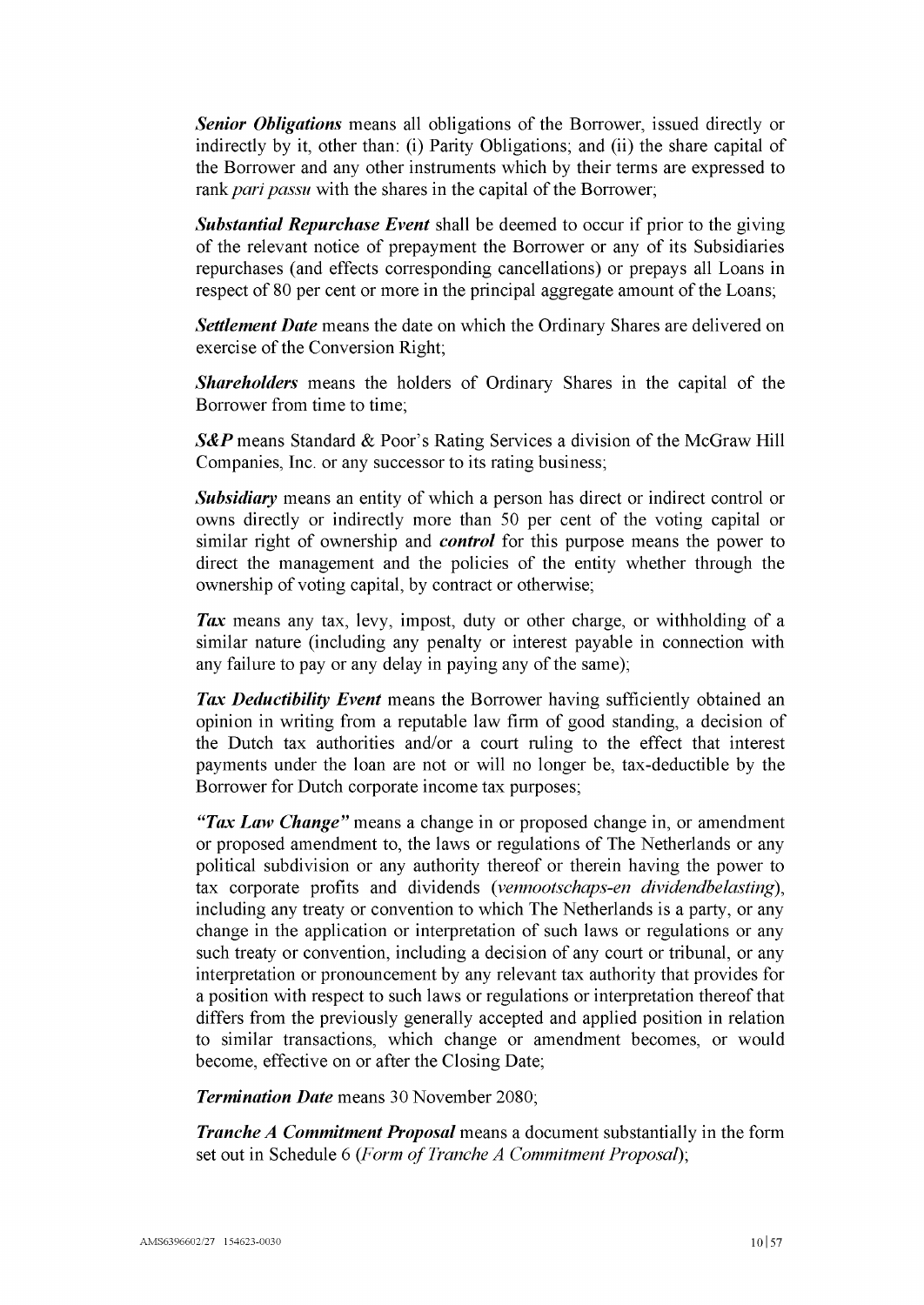*Tranche A Loan* means the term loan facility made available under this Agreement on the Tranche A Closing Date;

*Tranche A Commitments* means, in relation to each Tranche A Lender, the amount set opposite its name in [Part](#page-47-0) A of [Schedule](#page-47-1) <sup>1</sup> *(The Lenders)* and the amount of any other Commitment transferred to it under this Agreement, in each case to the extent not cancelled, reduced or transferred by it under this Agreement;

*Tranche A Lender* means each Lender included in [Part](#page-47-0) A of [Schedule](#page-47-1) <sup>1</sup> *(The Lenders)* and each Shareholder which becomes a lender under the Tranche A Loan in accordance with Clause [5](#page-18-2) *(Lender accessions);*

*Tranche B Commitment Proposal* means a document substantially in the form set out in [Schedule](#page-55-0) 7 *(Form of Tranche B Commitment Proposal)*;

*Tranche B Loan* means the term loan facility made available under this Agreement on the Tranche B Closing Date;

*Tranche B Commitments* means, in relation to each Tranche B Lender, the amount set opposite its name in [Part](#page-48-0) B of [Schedule](#page-47-1) <sup>1</sup> *(The Lenders')* and the amount of any other Commitment transferred to it under this Agreement, in each case to the extent not cancelled, reduced or transferred by it under this Agreement;

*Tranche B Lender* means each Lender included in [Part](#page-48-0) B of [Schedule](#page-47-1) <sup>1</sup> *(The lenders)* and each Shareholder which becomes a lender under the Tranche B Loan in accordance with Clause [5](#page-18-2) (*Lender accessions*);

*Transfer Certificate* means a certificate, substantially in the form of [Schedule](#page-51-0) [4](#page-51-0) *(Form of Transfer Certificate)* or any other form agreed between the Majority Lenders and the Borrower;

*Total Commitments* means the aggregate of the Commitments being EUR  $500,000,000$  as at the date of this Agreement;

*Unpaid Sum* means any sum due and payable but unpaid by the Borrower under this Agreement;

*Utilisation* means the utilisation of a Loan under the Facility;

*Utilisation Date* means each date on which the Facility is utilised.

*Withholding Tax Event* means an event that shall be deemed to occur if as a result of a Tax Law Change, in making any payments on any of the Loans, the Borrower has paid or will or would on the next Interest Payment Date be required to pay Additional Amounts on any of the Loans and the Borrower cannot avoid the foregoing in connection with the Loans by taking reasonable measures available to it;

*10-year Swap Rate* means, in respect of any Reset Period, the mid-swap rate expressed as an annual rate for swap transactions in euro with a term of 10 years commencing on the relevant Reset Date as displayed on Reuters screen "ICESWAP2" or, if such rate is not displayed on such screen as at the relevant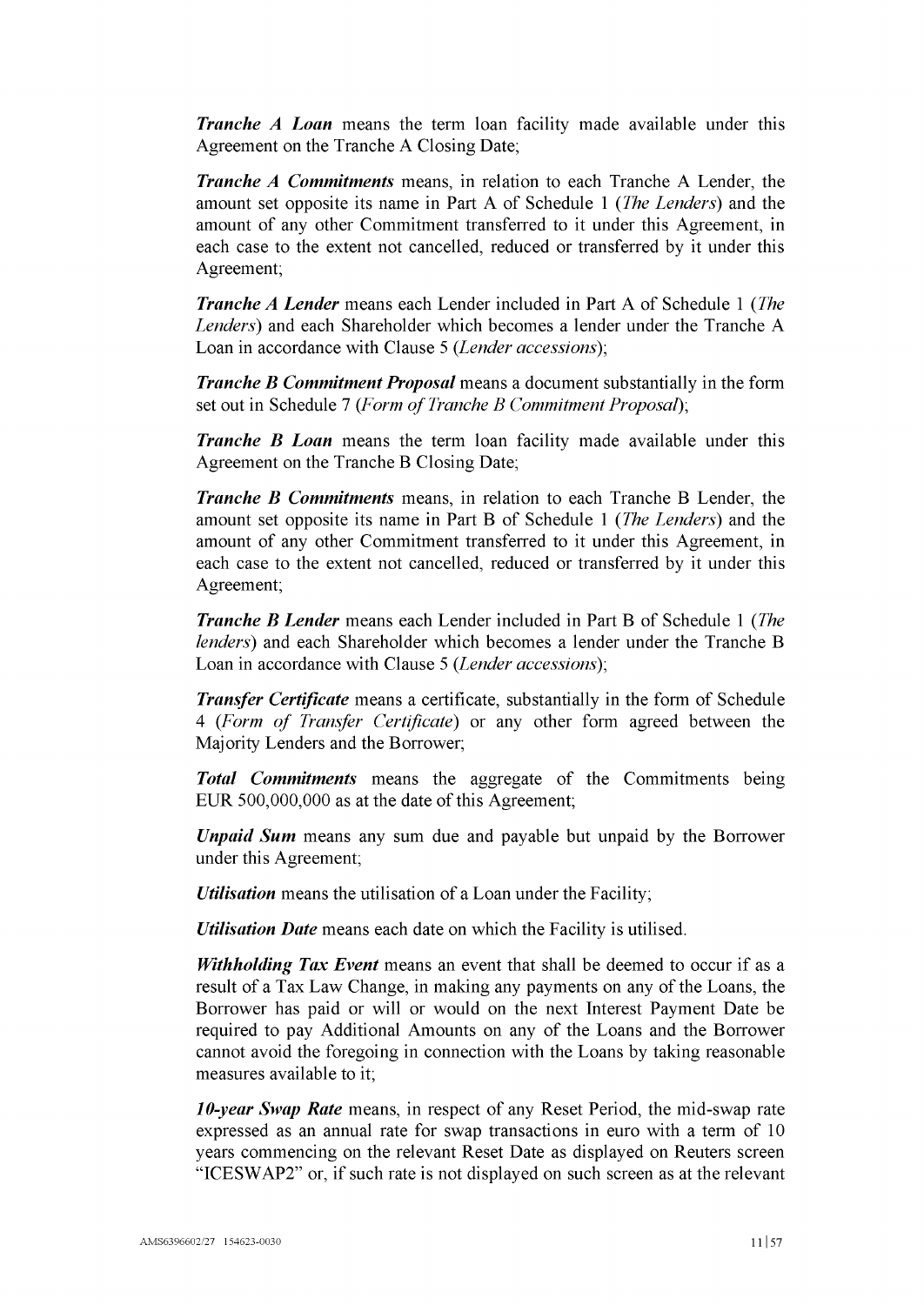time, the mid-swap rate expressed as an annual rate for swap transactions in euro with a term of 10 years commencing on the relevant Reset Date as displayed on such other page or service as the Borrower and the Lender Committee (acting on the instructions of the Majority Lenders) jointly determine may replace it for the purposes of displaying swap rates of leading reference banks for swaps in euro (in each case, the *Reset Screen Page)* as at 11:00 a.m. (Central European time) on the relevant Reset Date. In the event that the relevant 10 Year Swap Rate does not appear on the Reset Screen Page on the relevant Reset Date, the 10 Year Swap Rate will be the Reset Reference Bank Rate on such Reset Date;

*10 Year Swap Rate Quotations* means, in relation to any Reset Period, the arithmetic mean of the bid and offered rates for the annual fixed leg (calculated on a 30/360 day count basis) of a fixed-for-floating euro interest rate swap which (i) has a term of ten years commencing on the relevant Reset Date, (ii) is in an amount that is representative of a single transaction in the relevant market at the relevant time with an acknowledged dealer of good credit in the swap market, and (iii) has a floating leg based on the 6-month EURIBOR rate (calculated on the basis of the actual number of days elapsed and a year of 360 days) or, if the 6-month EURIBOR rate is no longer being calculated or administered as at the relevant Reset Date, any alternative rate which has replaced EURIBOR in customary market usage for the purposes of determining floating rates of interest in respect of euro-denominated securities, as determined by an independent financial adviser of international reputation or an independent financial adviser with appropriate expertise (the *IFA)* appointed by the Borrower in its sole discretion. The alternative rate will be notified to the Borrower by the IFA, and promptly thereafter by the Borrower to the Lenders, provided however, that if the IFA determines, in good faith and following consultation with the Borrower, that there is no clear market consensus as to whether any rate has replaced EURIBOR in customary market usage for the purposes of determining floating rates of interest in respect of euro-denominated securities, the IFA may determine an appropriate alternative rate, and the decision of the IFA will be binding on the Borrower, the Lender Committee and the Lenders. If the IFA is unable to determine an appropriate alternative rate, the Reset Reference Bank Rate for the relevant period will be (i) in the case of each Reset Period other than the Reset Period commencing on the First Reset Date, the Reset Reference Bank Rate in respect of the immediately preceding Reset Period, or (ii) in the case of the Reset Period commencing on the First Reset Date, equal to the last available 10 year midswap rate for euro swap transactions, expressed as an annual rate, on the Reset Screen Page; and

*12-Year Swap Rate* means, in respect of any Reset Period, the mid-swap rate expressed as an annual rate for swap transactions in euro with a term of 12 years commencing on the relevant Reset Date as displayed on Reuters screen "ICESWAP2" or, if such rate is not displayed on such screen as at the relevant time, the mid-swap rate expressed as an annual rate for swap transactions in euro with a term of 12 years commencing on the relevant Reset Date as displayed on the *Reset Screen Page* as at 11:00 a.m. (Central European time) on the relevant Reset Date. In the event that the relevant 12 Year Swap Rate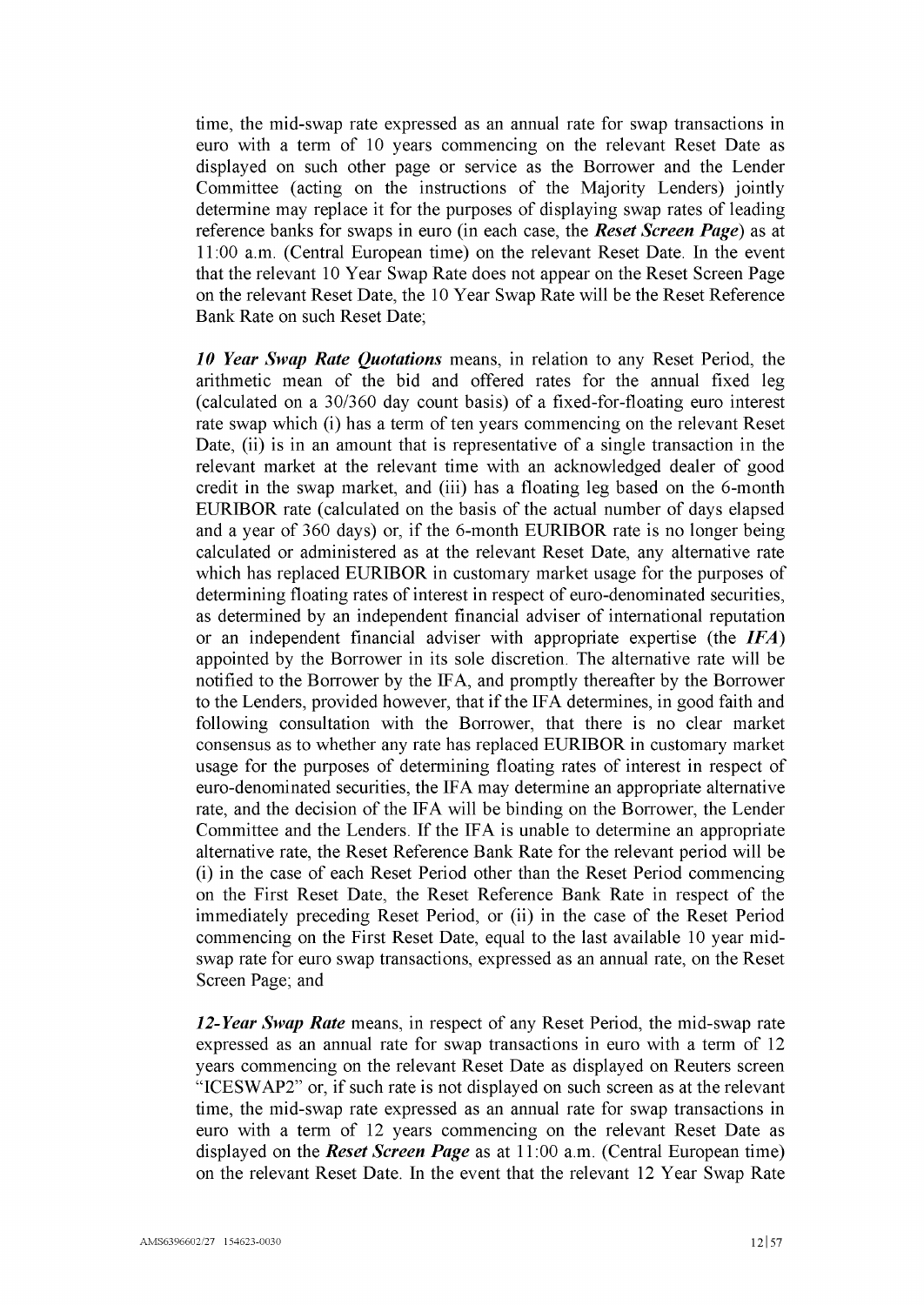does not appear on the Reset Screen Page on the relevant Reset Date, the 12 Year Swap Rate will be established by the Borrower and the Lender Committee (acting on the instructions of the Majority Lenders) in accordance with the mechanics applicable to the 10 Year Swap Rate.

# 1.2 **Construction**

- 1.2.1 Unless a contrary indication appears, any reference in this Agreement to:
	- (a) the list of contents and headings are for ease of reference only and shall not be taken into account in construing this Agreement;
	- (b) "Clauses" and "Schedules" are to be construed as references to the clauses of, and schedules to, this Agreement;
	- (c) the words "include(s)", "including" and "in particular" shall be construed as being by way of illustration or emphasis only and shall not be construed as, nor shall they take effect as, limiting the generality of any preceding words;
	- (d) the expression "this Clause" shall, unless followed by reference to a specific provision, be deemed to refer to the whole clause (not merely the clause, paragraph or other provision) in which the expression occurs;
	- (e) any "assignee" of a person shall include any person who has assumed all or some of the rights and/or obligations of the relevant person, whether by assignment, novation or otherwise;
	- (f) "in writing" means any communication made by letter or fax;
	- (g) "assets" includes revenues, property and rights of every kind, present, future, actual and contingent and whether tangible or intangible (including uncalled share capital);
	- (h) the words "other" and "otherwise" shall not be construed ejusdem generis with any preceding words where a wider construction is possible;
	- (i) words importing the "plural" shall include the "singular" and vice versa and words importing genre shall include any genre;
	- (j) any "person" or "Person" includes one or more of that person's assigns, transferees, successors in title, delegates, sub-delegates and appointees (in the case of a Party, in so far as such assigns, transferees, successors in title, delegates, sub-delegates and appointees are permitted) and any person, firm, company, corporation, government, state or agency of a state or any association, trust or partnership (whether or not having separate legal personality);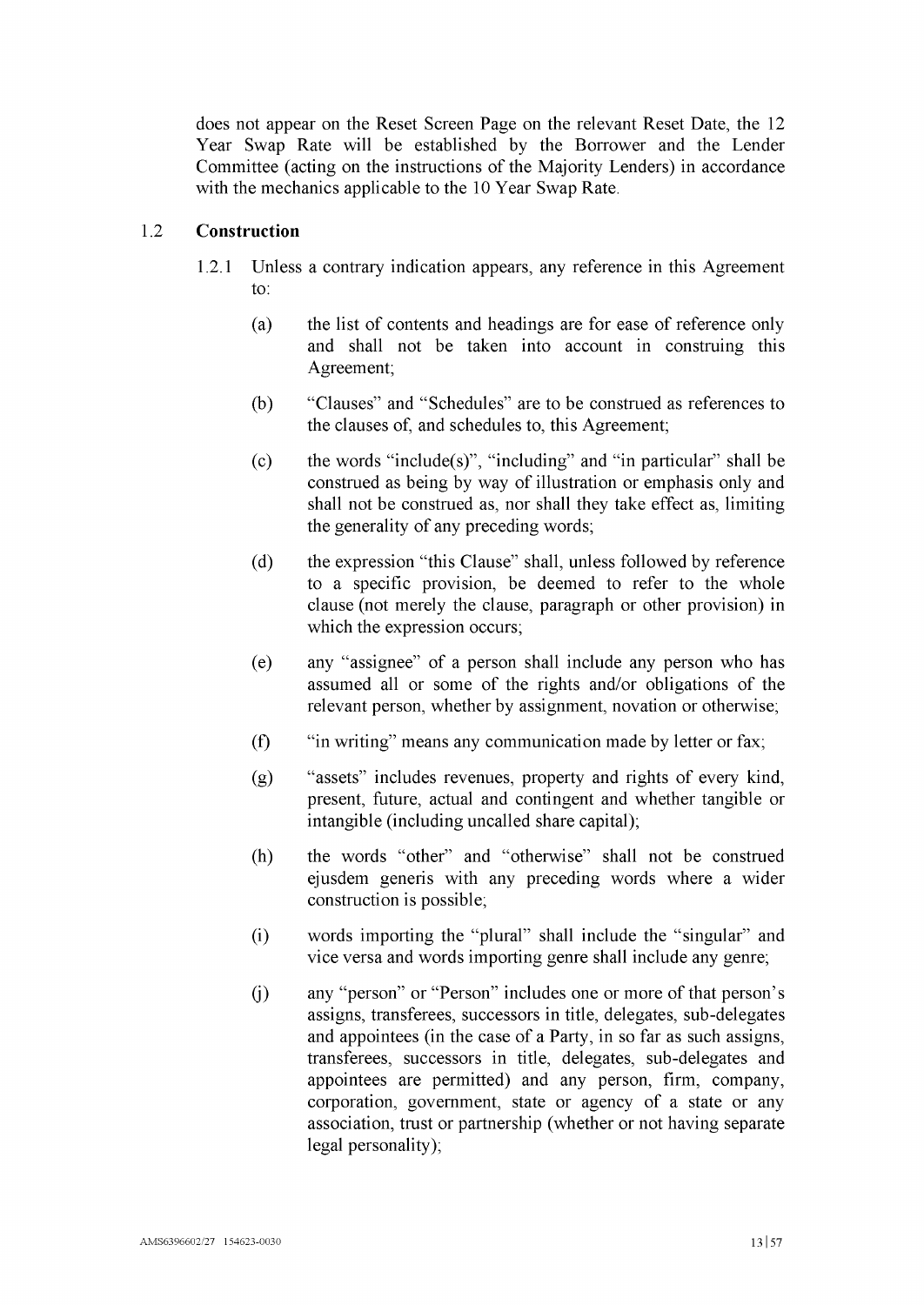- (k) a "regulation" includes any regulation, rule, official directive, request or guideline (whether or not having the force of law, but if not having the force of law, only if the persons to whom it is intended to apply generally comply with it) of any governmental, intergovernmental or supranational body, agency, department or regulatory, self-regulatory or other authority or organisation;
- (l) any "statute" or "statutory provision" includes any statute or statutory provision which amends, extends, consolidates or replaces it, or which has been amended, extended, consolidated or replaced by it, and any orders, regulations, instruments or other subordinate legislation made under it; and
- (m) this "Agreement" or any other agreement or instrument is a reference to the Agreement or other agreement or instrument as amended, varied, novated, supplemented or replaced from time to time.
- <span id="page-16-0"></span>1.2.2 Unless the contrary intention appears, a reference to a "month" or "months" is a reference to a period starting on one day in a calendar month and ending on the numerically corresponding day in the next calendar month, except that:
	- (a) if the numerically corresponding day is not a Business Day, the period shall end on the next Business Day in that calendar month in which that period is to end if there is one, or if there is not, on the immediately preceding Business Day;
	- (b) if there is no numerically corresponding day in that month in which that period is to end, that period shall end on the last Business Day in that month; and
	- (c) notwithstanding paragraph [\(a\)](#page-16-0) above, a period which commences on the last Business Day of a month will end on the last Business Day in the next month or the calendar month in which it is to end, as appropriate.

The above rules will only apply to the last month of any period.

- <span id="page-16-1"></span>1.2.3 Unless the contrary intention appears, a reference to a "year" or "years" is a reference to a period starting on one day in a calendar month and ending on the numerically corresponding day in the next calendar year, except that:
	- (a) (subject to paragraph [\(c\)](#page-17-1) below) if the numerically corresponding day is not a Business Day, that period shall end on the next Business Day in that calendar year in which that period is to end if there is one or, if there is not, on the immediately preceding Business Day;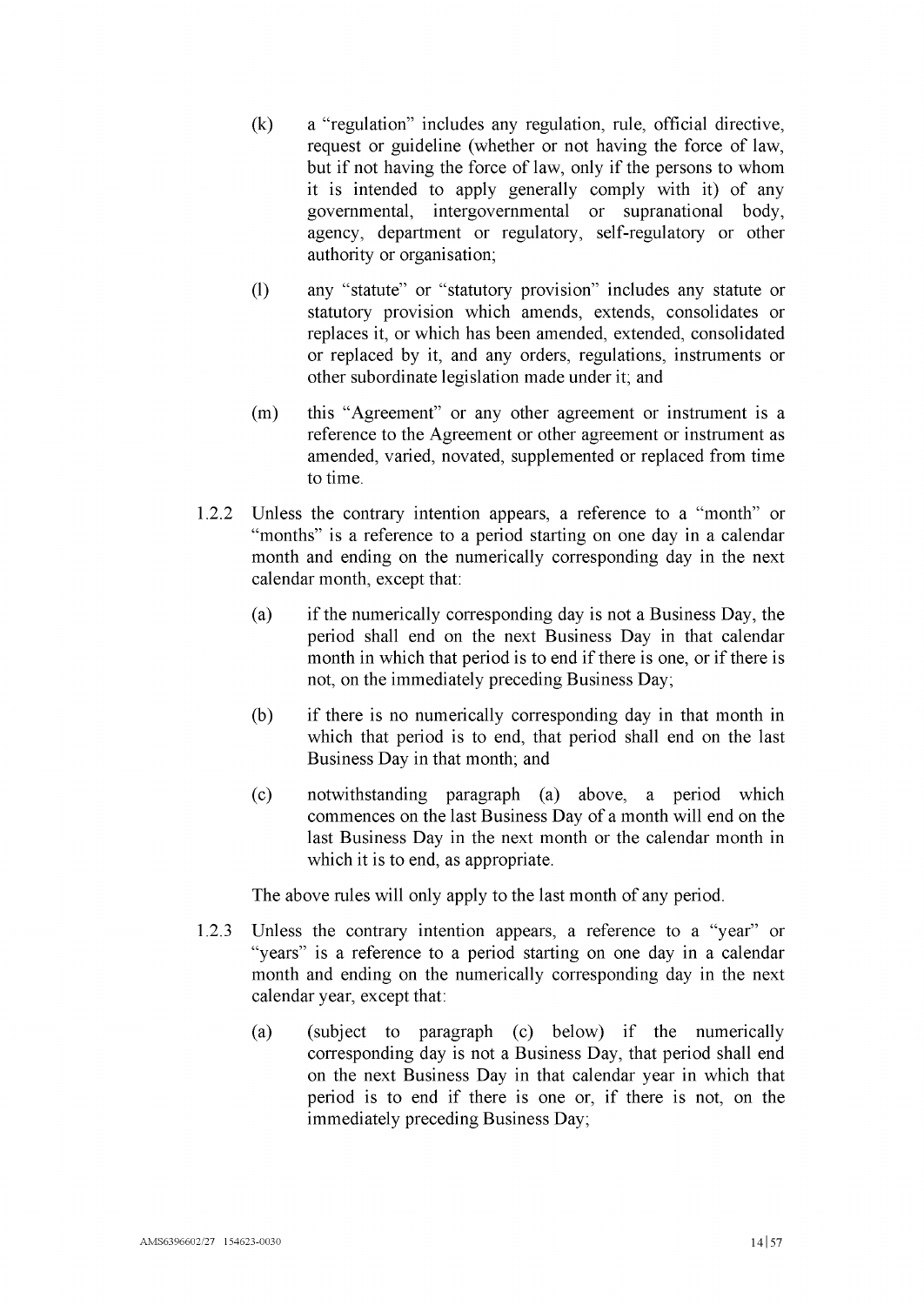- (b) if there is no numerically corresponding day in the calendar year in which that period is to end, that period shall end on the last Business Day in that calendar year; and
- <span id="page-17-1"></span>(c) if an Interest Period begins on the last Business Day of a calendar year, that Interest Period shall end on the last Business Day in the calendar year in which that Interest Period is to end.

The above rules [1.2.3](#page-16-1) to [\(c\)](#page-17-1) will only apply to the last Year of any period.

1.2.4 Section, clause and schedule headings are for ease of reference only.

#### <span id="page-17-2"></span>1.3 **Third party rights**

- 1.3.1 Unless expressly provided to the contrary in this Agreement, a person who is not a Party has no right to enforce or to enjoy the benefit of any term of this Agreement.
- 1.3.2 Notwithstanding any term of this Agreement, the consent of any person who is not a Party is not required to rescind or vary this Agreement at any time.

# 1.4 **Dutch terms**

In this Agreement, a reference to:

- 1.4.1 a "necessary action to authorise" includes without limitation, where applicable, compliance with any requirements of *Wet op de ondernemingsraden* (Works Councils Act of The Netherlands);
- 1.4.2 a "winding-up", "administration" or "dissolution" includes a Dutch entity being:
	- (a) declared bankrupt *(failliet verklaard);*
	- (b) dissolved *(ontbonden);*
- 1.4.3 any "step or procedure" taken in connection with insolvency proceedings includes a Dutch entity having filed a notice under section 36 of the *Invorderingswet 1990* (Tax Collection Act of The Netherlands); and
- 1.4.4 a "merger" includes a*juridischefusie.*

#### <span id="page-17-0"></span>**2. Subordination**

- 2.1.1 In the event of the winding-up, liquidation or dissolution of the Borrower, the Lenders shall be entitled to claim a cash payment equal to the Liquidation Preference. Such claim of the Lenders under the Facility shall rank:
	- (a) junior to the Senior Obligations;
	- (b) *pari passu* with the Parity Obligations; and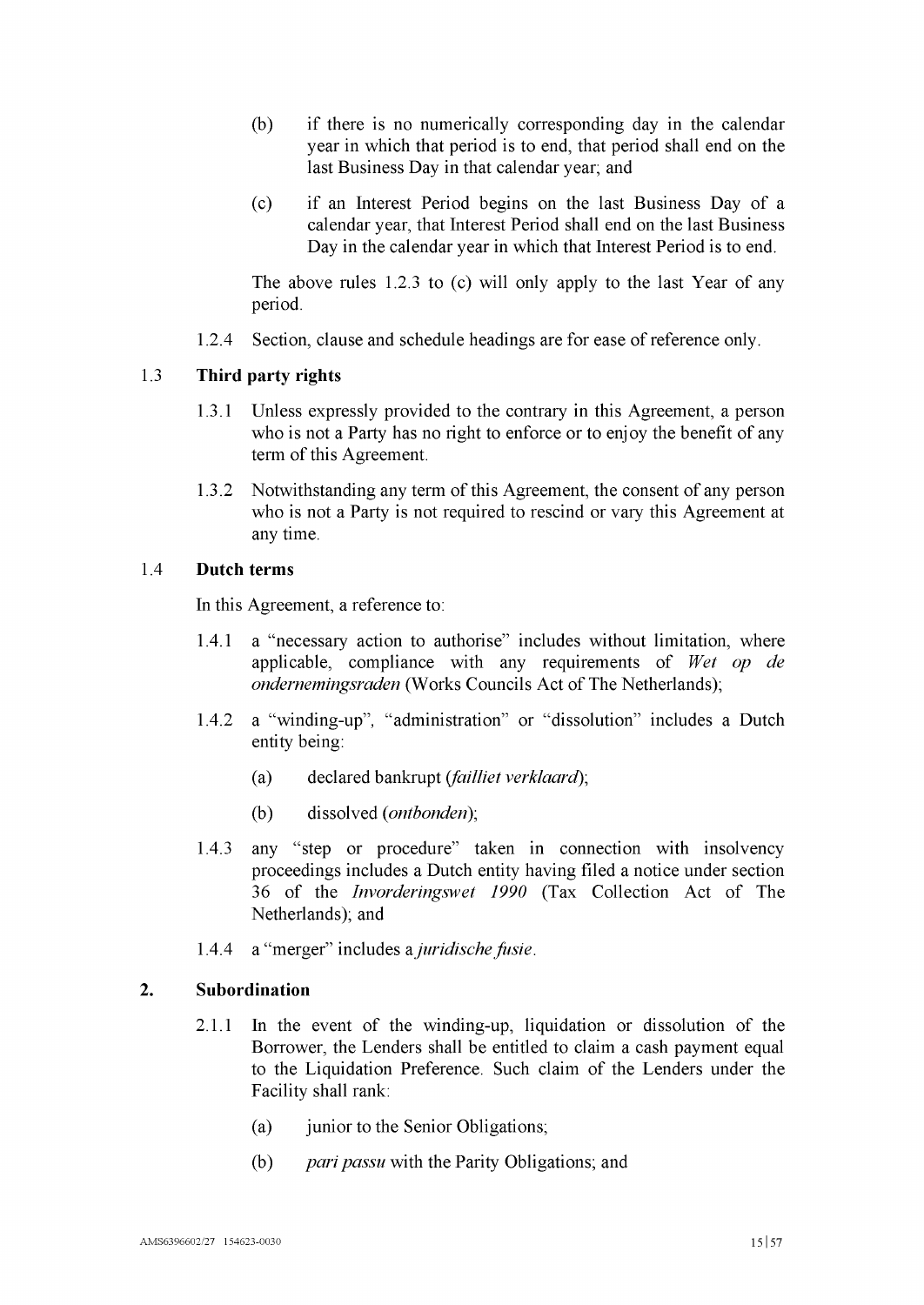- (c) senior only to the Junior Securities.
- 2.1.2 Accordingly, no amounts shall be payable in such winding-up, liquidation or dissolution of the Borrower in respect of the Facility unless all the claims of all other Senior Obligations shall have been paid in full.
- 2.1.3 Subject to applicable law, no Lender may exercise or claim any right of set-off in respect of any amount owed to it by the Borrower arising under or in connection with the Facility and each Lender will be deemed to have waived all such rights of set-off.
- 2.1.4 This Clause [2](#page-17-0) (*Subordination*) is an irrevocable stipulation *(derdenbeding)* for the benefit of the creditors of the Senior Obligations and each such creditor may rely on and enforce this Clause [2](#page-17-0) (*Subordination*) under Section 6:253 of the Dutch Civil Code.

# <span id="page-18-0"></span>**3. The facility**

Subject to the terms of this Agreement, the Lenders make available to the Borrower a euro term loan facility in a maximum aggregate amount equal to the Total Commitments, which shall be split into two tranches for purposes of enabling the Lenders to make available their Commitments under the Loans on the Tranche A Closing Date and the Tranche B Closing Date, respectively.

# <span id="page-18-1"></span>**4. Purpose**

# 4.1 **Purpose**

The Borrower shall apply all amounts borrowed by it under the Facility towards its general corporate and working capital purposes, including but not limited to refinancing of its existing financial indebtedness.

# 4.2 **Monitoring**

No Lender is bound to monitor or verify the application of any amount borrowed pursuant to this Agreement.

# <span id="page-18-2"></span>**5. Lender accessions**

- 5.1.1 Subject to compliance with the provisions of this Agreement, any Shareholder which is not a Lender on the date of this Agreement may become a Tranche A Lender or a Tranche B Lender, as the case may be.
- 5.1.2 A Shareholder shall become a Lender ifthe Shareholder delivers to the Borrower and the Lender Committee a duly completed and executed Accession Deed, setting out the date of accession as Lender to this Agreement and the qualification of the Shareholder as a Tranche A Lender or a Tranche B Lender.

# <span id="page-18-3"></span>**6. Allocation of Commitments**

The Commitments of each Lender shall be established and allocated in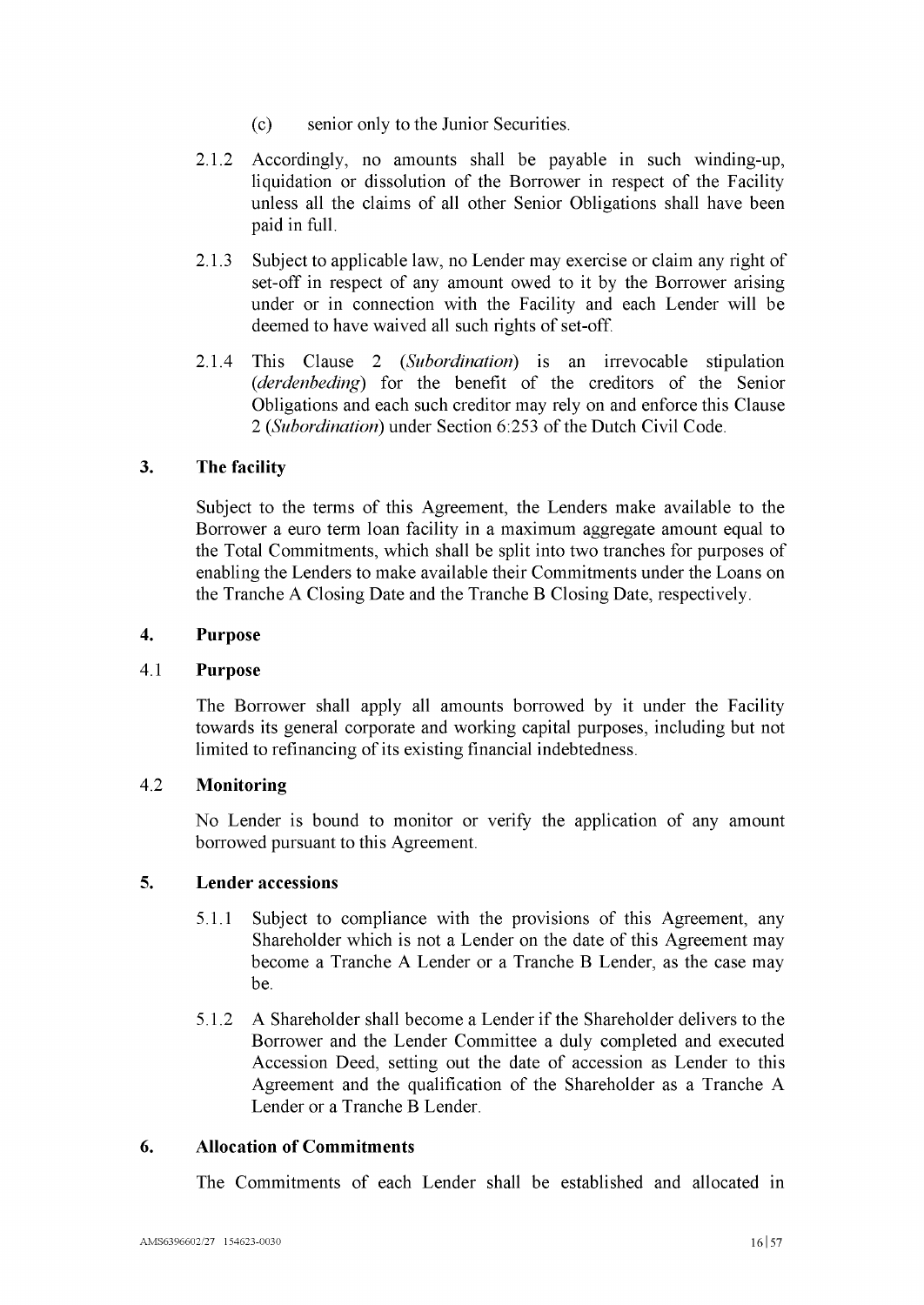accordance with the provisions of this Clause [6.](#page-18-3)

# 6.1 **Tranche A Lenders**

- 6.1.1 Each Tranche A Lender shall no later than 5 Business Days prior to the Tranche A Closing Date, deliver to the Borrower a duly completed and executed Tranche A Commitment Proposal.
- <span id="page-19-0"></span>6.1.2 Upon receipt of all Tranche A Commitment Proposals, the Borrower shall:
	- (a) allocate the available commitments, taking into account the Maximum Tranche A Amount and provided that a Tranche A Lender shall only be entitled to a maximum amount of Tranche A Commitments equal to its pro rata ownership of the Ordinary Shares held by each Tranche A Lender. The total commitments so allocated shall constitute the *Initial Allocated Tranche A Commitments*; and
	- (b) no later than 5 Business Days prior to the Tranche A Closing Date, inform each Tranche A Lender of its Commitments.

# 6.2 **Tranche B Lenders**

- 6.2.1 Each Tranche B Lender shall no later than 5 Business Days prior to the Tranche B Closing Date, deliver to the Borrower a duly completed and executed Tranche B Commitment Proposal.
- <span id="page-19-1"></span>6.2.2 Upon receipt of all Tranche B Commitment Proposals, the Borrower shall:
	- (a) allocate the available commitments, taking into account the Maximum Tranche B Amount and provided that a Tranche B Lender shall only be entitled to a maximum amount of Tranche B Commitments equal to its pro rata ownership of the Ordinary Shares held by each Tranche B Lender. The total commitments so allocated shall constitute the *Initial Allocated Tranche B Commitments*; and
	- (b) no later than 5 Business Days prior to the Tranche B Closing Date inform each Tranche B Lender and of its Commitments.

# <span id="page-19-2"></span>6.3 **Allocation of Remaining Available Sum**

(a) Within 2 Business Days following each Tranche B Lender having been informed by the Borrower of its Commitments in accordance with Clause [6.2.2\(b\),](#page-19-2) the Borrower shall inform each Excess Lender of its relative interest in the Excess Commitments, by delivering to each Excess Lender a duly completed and executed Excess Commitments Confirmation. Each Excess Lender shall within 2 Business Days following receipt of the Excess Commitments Confirmation, reconfirm to the Borrower whether its part in the Excess Commitments is still available to the Borrower as Excess Commitments, by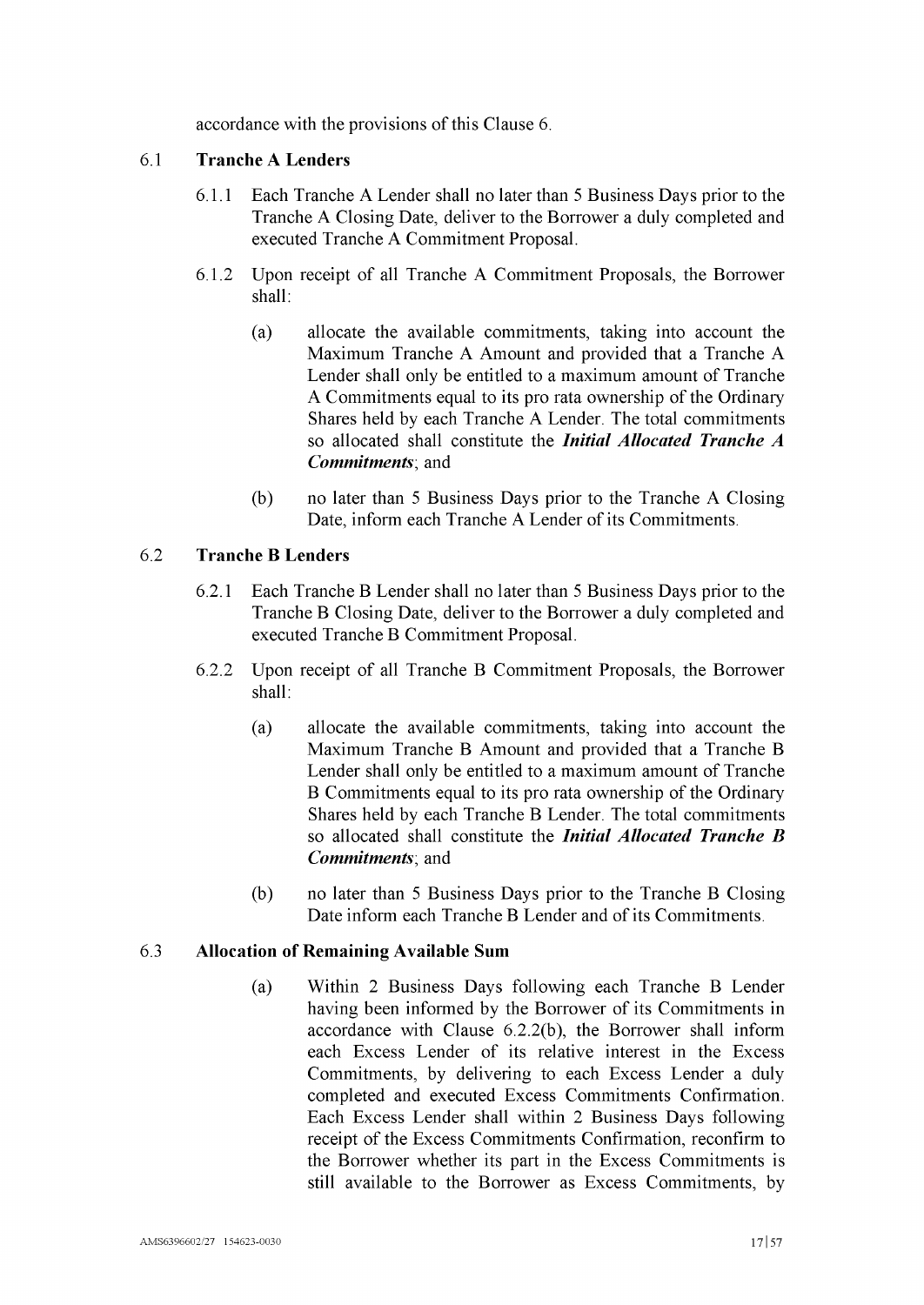returning a countersigned Excess Commitments Confirmation to the Borrower.

- <span id="page-20-1"></span>(b) If applicable, the Borrower shall allocate the Remaining Available Sum to the Excess Lenders, pro rata to their relative interest in the Excess Commitments (as reconfirmed by each Excess Lender pursuant to Clause [6.](#page-19-2)[3\(b\)](#page-20-1) above) or otherwise as reasonably determined by the Borrower.
- (c) Immediately upon such allocation, the Borrower shall deliver to each Lender an updated [Schedule](#page-47-1) <sup>1</sup> setting out the Commitments of each Lender on the Tranche B Closing Date.
- (d) Interest on the Excess Commitments shall accrue from the Tranche B Closing Date, applying the Interest Rate applicable to the Tranche B Loan and otherwise in accordance with the terms of this Agreement.

# <span id="page-20-2"></span><span id="page-20-0"></span>**7. Conditions of utilisation**

# 7.1 **Conditions precedent to utilisation**

- 7.1.1 The Borrower may not deliver a Request unless the Closing Agent has received all the documents and other evidence listed in [Schedule](#page-49-0) 2 *(Conditions precedent)* in form and substance satisfactory to the Closing Agent. The Closing Agent shall notify the Borrower and the Lenders promptly upon being so satisfied.
- 7.1.2 Other than to the extent that the Majority Lenders notify the Closing Agent in writing to the contrary before the Closing Agent gives the notification described in paragraph [7.1.1](#page-20-2) above, the Lenders authorise (but do not require) the Closing Agent to give that notification. The Closing Agent shall not be liable for any damages, costs or losses whatsoever as a result of giving any such notification.

# 7.2 **Further conditions precedent**

The obligations of each Lender to participate in any Loan are subject to the further conditions precedent that on both the date of the Request and the Utilisation Date for that Loan, the Borrower represents and warrants for the benefit of the Lenders that:

- 7.2.1 no Event of Default was continuing or would result from the proposed Loan; and
- 7.2.2 the Representations made by the Borrower (other than the representations set out in Clause [17.5](#page-34-1) *(No Rating Capital Event or Conversion Event)* and Clause [17.6](#page-34-2) *(Tax Deduction))* by reference to the facts and circumstances then existing were true.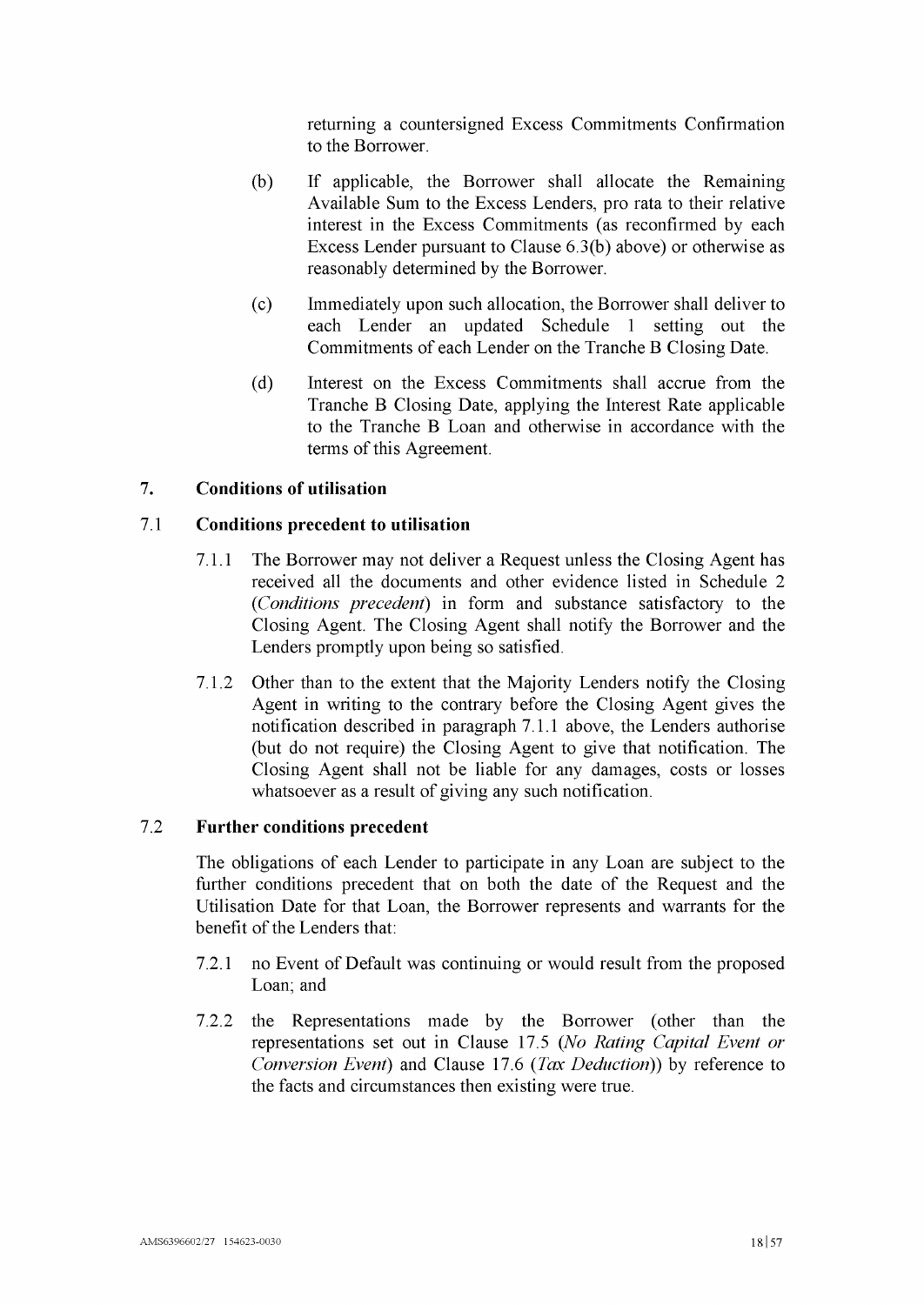# 8. Loans

# 8.1 Delivery of a request

The Borrower shall utilise the Facility by delivery to the Closing Agent of a duly completed Request not later than:

- 8.1.1 for the Tranche A Loan, three Business Days prior to the Tranche A Closing Date; and
- 8.1.2 for the Tranche B Loan, three Business Days prior to the Tranche B Closing Date.

# 8.2 Lenders' participation

If the conditions set out in this Agreement have been met, each Lender shall make its participation in each Loan available by the applicable Closing Date.

# <span id="page-21-0"></span>9. Repayment and prepayment

- <span id="page-21-1"></span>9.1 The Borrower shall repay the Loans in full on the Termination Date.
- 9.2 The Borrower may, if it gives the Lenders no less than 30 nor more than 60 days' notice, prepay the whole ofthe Loans (together with any accrued and unpaid interest and any outstanding Arrears of Interest up to (but excluding) the date of repayment), as follows:
	- 9.2.1 on any Reset Date; or
	- 9.2.2 the date on which the whole of the Loans is repaid following the occurrence of a Rating Capital Event, a Substantial Repurchase Event, a Tax Deductibility Event or in relation to a Withholding Tax Event, in each case at 101 per cent of the principal amount of each Loan,

# each a *Repayment Date.*

<span id="page-21-2"></span>9.3 Any notice of repayment given by the Borrower pursuant to this Clause [9](#page-21-0) (a *Repayment Notice)* shall be irrevocable. The Repayment Notice shall specify: (i) the Repayment Date; (ii) the principal amount of the relevant Loan outstanding, in each case as at the latest practicable date prior to the publication of the Repayment Notice; and (iii) the amount of accrued interest and Arrears of Interest (if any) payable in respect of the relevant Loan on the Repayment Date.

# 9.4 Cancellation

If all or part of any Lender's participation in a Loan is repaid or in respect of which Conversion Rights are exercised, an amount of that Lender's Commitment (equal to the amount of participation which is repaid or the amount of the Loan in respect of which Conversion Rights are exercised) will be deemed to be cancelled on the date of repayment or the Conversion Date, as applicable.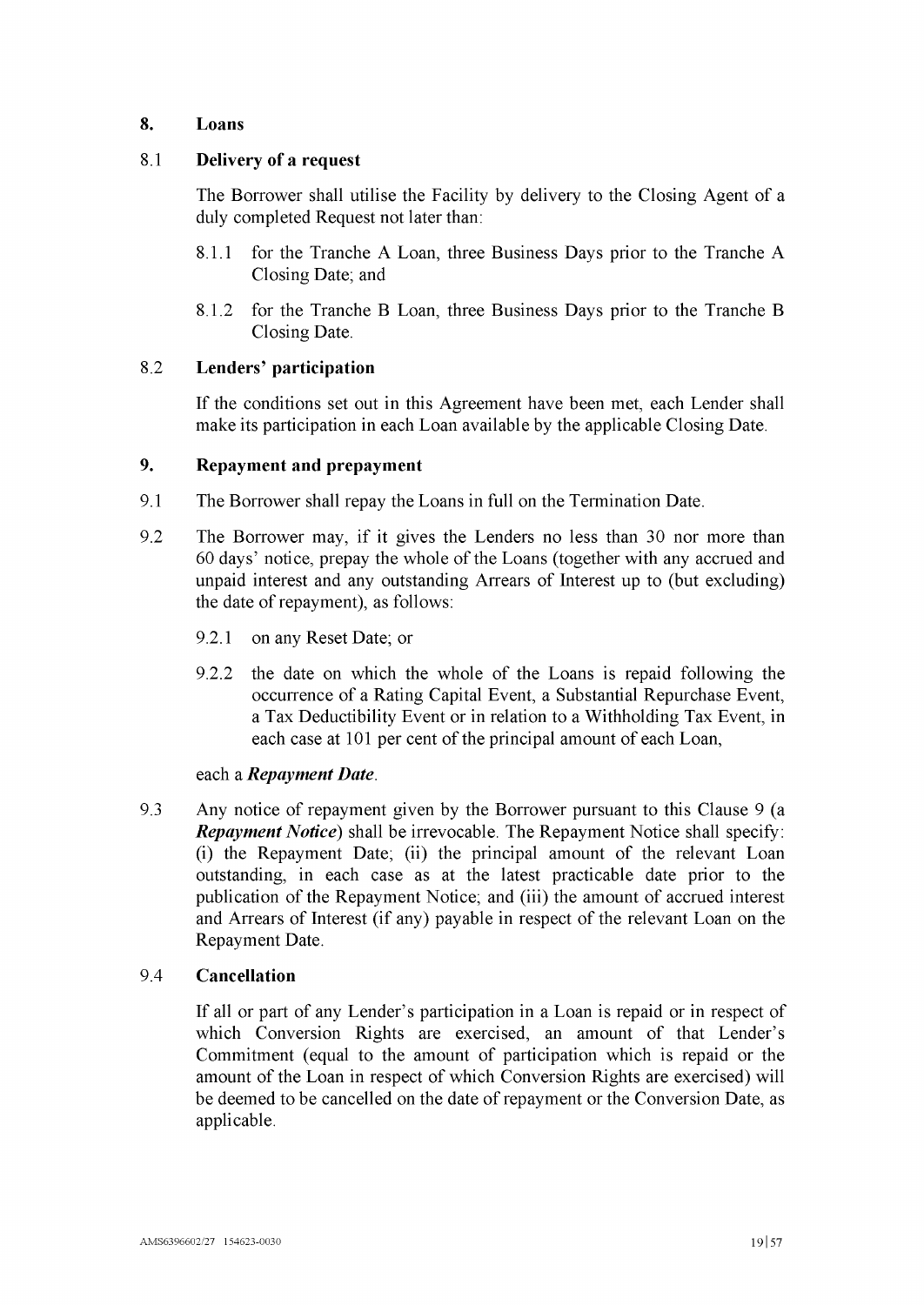# 9.5 **Multiple notices**

If more than one notice of repayment is given pursuant to this Clause [9,](#page-21-0) the first of such notices to be given shall prevail.

# 9.6 **Re-borrowing**

The Borrower may not re-borrow any part of the Facility which is repaid or in respect of which conversion has occurred pursuant to Clause [13](#page-26-0) *(Conversion).*

# 9.7 **Limitation**

The Borrower shall not prepay all or any part of a Loan or cancel all or any part of the Commitment except at the times and in the manner expressly provided for in this Agreement.

# 9.8 **Prepayment intention**

The Borrower intends (without thereby assuming a legal or contractual obligation) that it will prepay the Loans only to the extent that the part of the aggregate principal amount of the Loans to be prepaid which was assigned "equity credit" (or such similar nomenclature used by S&P from time to time) at the time of the entering into of the Loans does not exceed such part of the net proceeds received by the Borrower or any subsidiary of the Borrower after the Effective Date but on or prior to the date of such prepayment from the sale or issuance of securities or the borrowing of a loan by the Borrower or such subsidiary to third party purchasers or from third party lenders (other than group entities of the Borrower) which are assigned by S&P "equity credit" (or such similar nomenclature used by S&P from time to time) (but taking into account any changes in hybrid capital methodology or another relevant methodology or the interpretation thereof since the entering into of the Loans), unless:

- 9.8.1 the rating assigned by S&P to the Borrower at the time of such prepayment is at least equal to the rating at the time of the last additional hybrid issuance and the Borrower is comfortable that such rating would not fall below this level, as a result of such prepayment;
- 9.8.2 in the case of a prepayment, such prepayment is, taken together with relevant repurchases or redemptions of other Hybrid Securities or Hybrid Loans of the Borrower: (a) in any period of 12 consecutive months starting at the Relevant Time, of less than 10 per cent of the Relevant Amount; or (b) in any period of 10 consecutive years starting at the Relevant Time, of less than 25 per cent of the Relevant Amount, provided that such prepayment has no materially negative effect on the Borrower's credit profile;
- 9.8.3 if, in the case of a repurchase, such repurchase is in an amount necessary to allow the Borrower's aggregate amount of hybrid capital remaining outstanding after such repurchase to remain below the maximum aggregate principal amount of hybrid capital to which S&P would assign equity content under its prevailing methodology;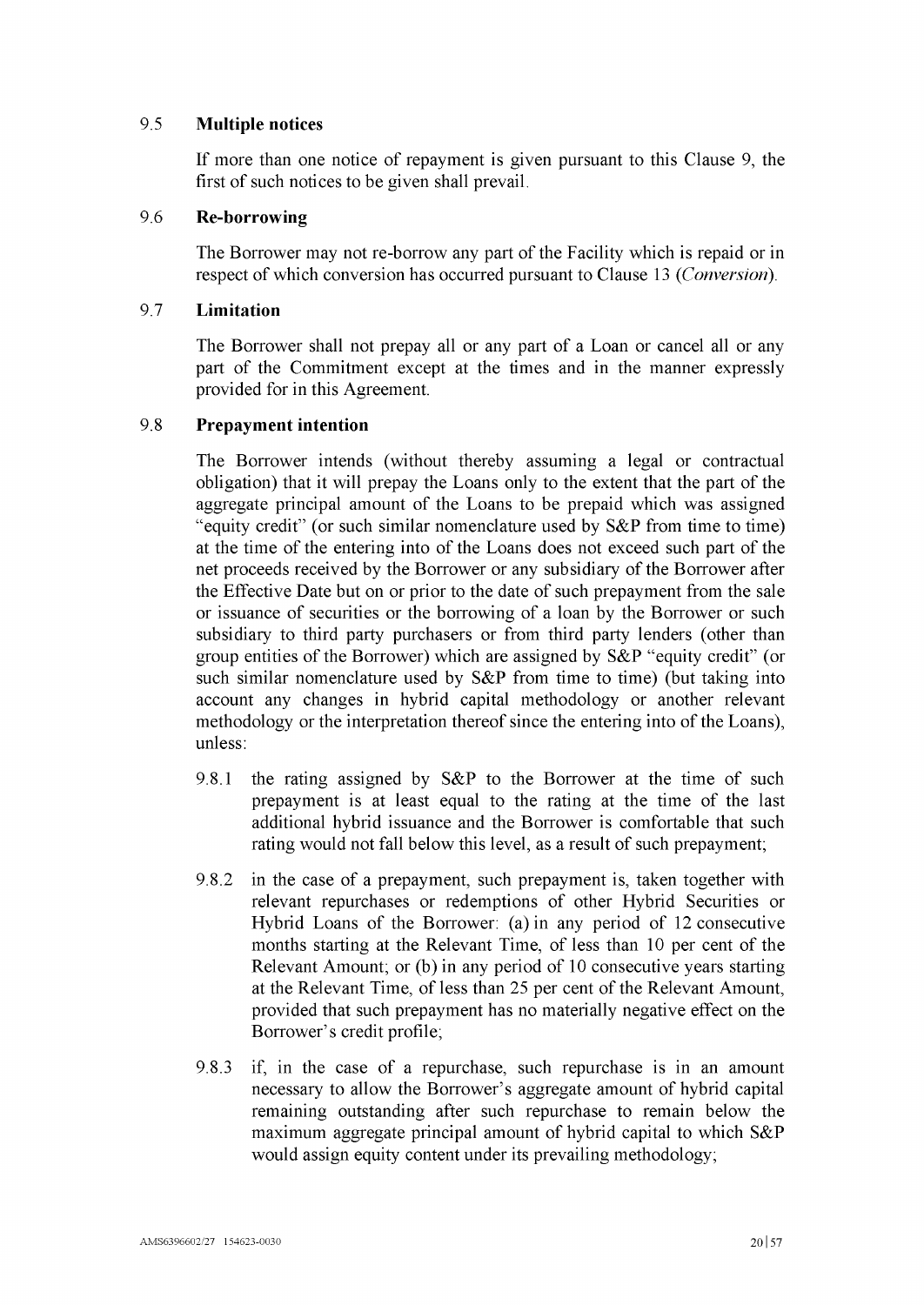- 9.8.4 the Loans are prepaid pursuant to a Substantial Repurchase Event, or a Tax Deduction Event, a Withholding Tax Event, or a Rating Event;
- 9.8.5 the Loans are not assigned an "equity credit" by S&P (or such similar nomenclature then used by  $S\&P$ ) at the time of such prepayment; or
- 9.8.6 such prepayment occurs on or after the Reset Date falling on 30 November 2050.

#### 10. Substitution or variation

The Borrower may, upon the occurrence of a Rating Capital Event, a Tax Deductibility Event or a Withholding Tax Event, at any time, without the consent of the relevant Lenders, either: (i) substitute the Loans (in full) for; or (ii) vary the terms of the Loans with the effect that the Loans remain or become, as the case may be, a Qualifying Loan. The Lenders shall be obliged to cooperate with such substitution or variation.

### <span id="page-23-2"></span>11. Costs of utilisation

#### 11.1 Interest

The rate of interest on the Loan is the Interest Rate.

#### <span id="page-23-0"></span>11.2 Interest rate for any year until the First Reset Date

- 11.2.1 The interest rate for any year until the First Reset Date will be the midpoint of a range that is quoted by an independent reputable party (the *Selected Party),* such as a bank or a financial advisory firm, rounded to the nearest 5 basis points, in accordance with this Clause [11.2.](#page-23-0)
- 11.2.2 The Selected Party will be engaged by the Borrower at least 25 Business Days before the Tranche A Closing Date and the Trance B Closing Date, respectively, acting in good faith. Upon instruction, the Borrower shall immediately send a notice to the Lenders informing them of the instruction (the *Selection Notice).* The Majority Lenders have the right to reject, acting in good faith, the Selected Party once, by sending a notice to the Borrower within 15 Business Days of receipt by the Lenders of the Selection Notice. Upon receipt of such notice, the Borrower will engage an alternative independent reputable party (the *Alternative Party).* The Borrower may delay the Closing Date for the purpose of engaging an Alternative Party if the Lenders exercise their rights to reject the Selected Party.
- 11.2.3 The interest rate will be set during the period that starts no earlier than 5 Business Days before the Tranche A Closing Date and the Trance B Closing Date, respectively.
- <span id="page-23-1"></span>11.2.4 Two Business Days prior to:
	- (a) the Tranche A Closing Date, the rate which results from interpolating on a linear basis between: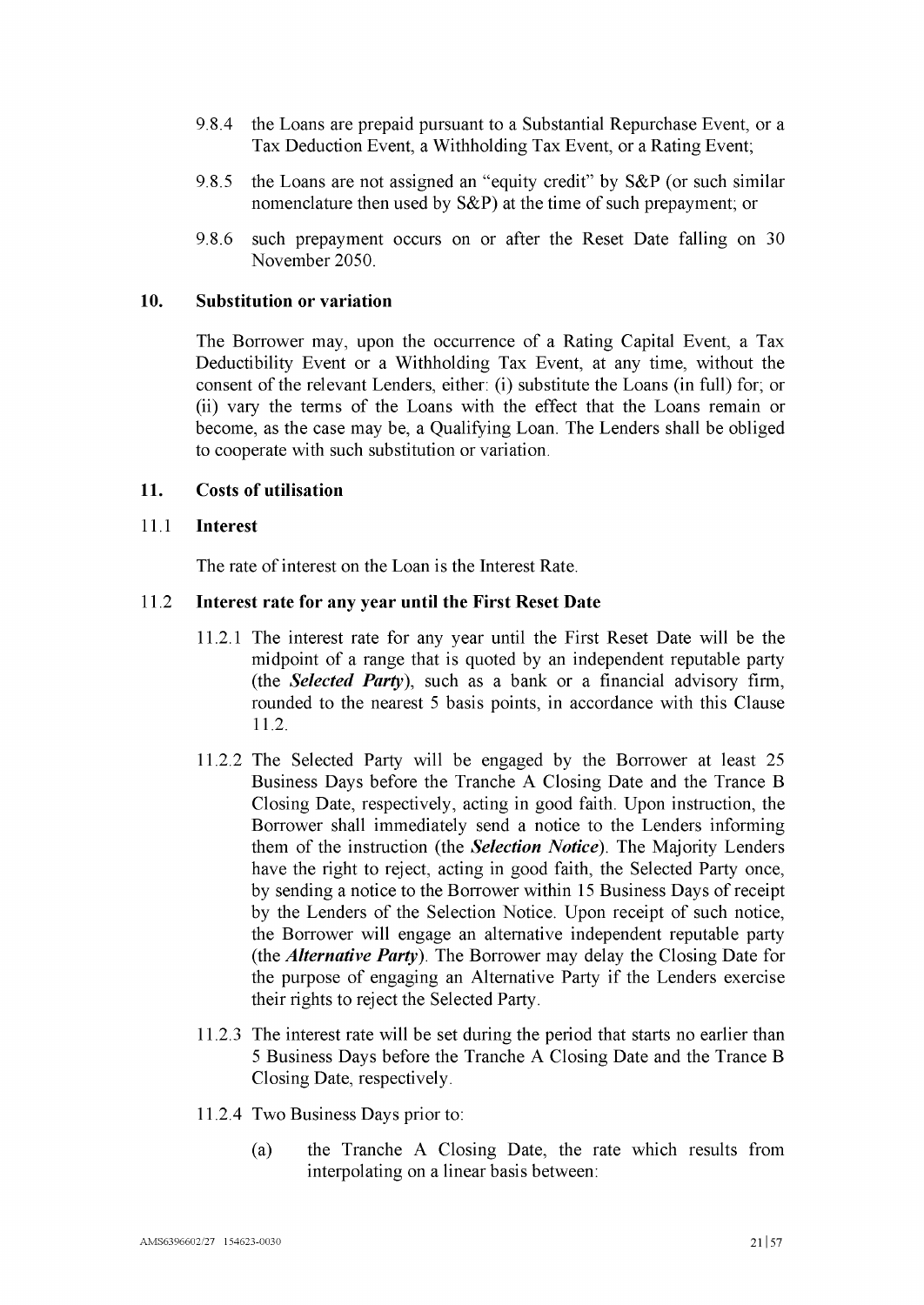- (i) the applicable 10 Year Swap Rate; and
- (ii) the applicable 12 Year Swap Rate,

will be added to the Tranche A Initial Margin to create the interest rate applicable to Tranche A; and

- (b) the Tranche B Closing Date, the 10 Year Swap Rate will be added to the Tranche B Initial Margin to create the interest rate applicable to Tranche B.
- 11.2.5 For purposes of paragraph [11.2.4](#page-23-1) above, any reference to a 'Reset Date' in the definitions of 10 Year Swap Rate and 12 Year Swap Rate shall be deemed to refer to the date that is two Business Days prior to the Tranche A Closing Date or the Tranche B Closing Date, as applicable.
- <span id="page-24-1"></span>11.2.6 A Pricing Report will be drafted by the Selected Party, which will be shared with the Borrower and Lenders, excluding any information that cannot be made public on the basis of applicable law (including, for avoidance of doubt, the MAR) (the *Pricing Report).*

### <span id="page-24-3"></span>11.3 Payment of interest

The Borrower shall pay accrued interest on each Loan on the last day of each Interest Period with the final interest payment in respect of each Loan being paid on the applicable Repayment Date for the Loan.

#### <span id="page-24-0"></span>12. Interest periods

#### 12.1 Interest periods

- 12.1.1 Subject to Clause [12.1.4,](#page-24-2) interest payable on the Loans shall be payable in arrears and calculated by reference to successive Interest Periods of one (1) years' duration (or such shorter period as may be agreed between the Borrower and the Lender, acting reasonably, with respect to: (i) the Repayment Date for the Loans; or (ii) the last Interest Period in respect of the Loans).
- 12.1.2 Interest on the Loans shall be calculated and payable on the basis of the actual number of days elapsed in a 360-day year.
- 12.1.3 No Interest Period for the Loans shall extend beyond the applicable Repayment Date.
- <span id="page-24-2"></span>12.1.4 The first Interest Period for the Tranche A Loan starts on the Tranche A Closing Date and the first Interest Period for the Tranche B Loan starts on the Tranche B Closing Date. In each case, the first Interest Period ends on 30 November 2020.

#### 12.2 Non-business days

If an Interest Period would otherwise end on a day which is not a Business Day, that Interest Period will instead end on the next Business Day in that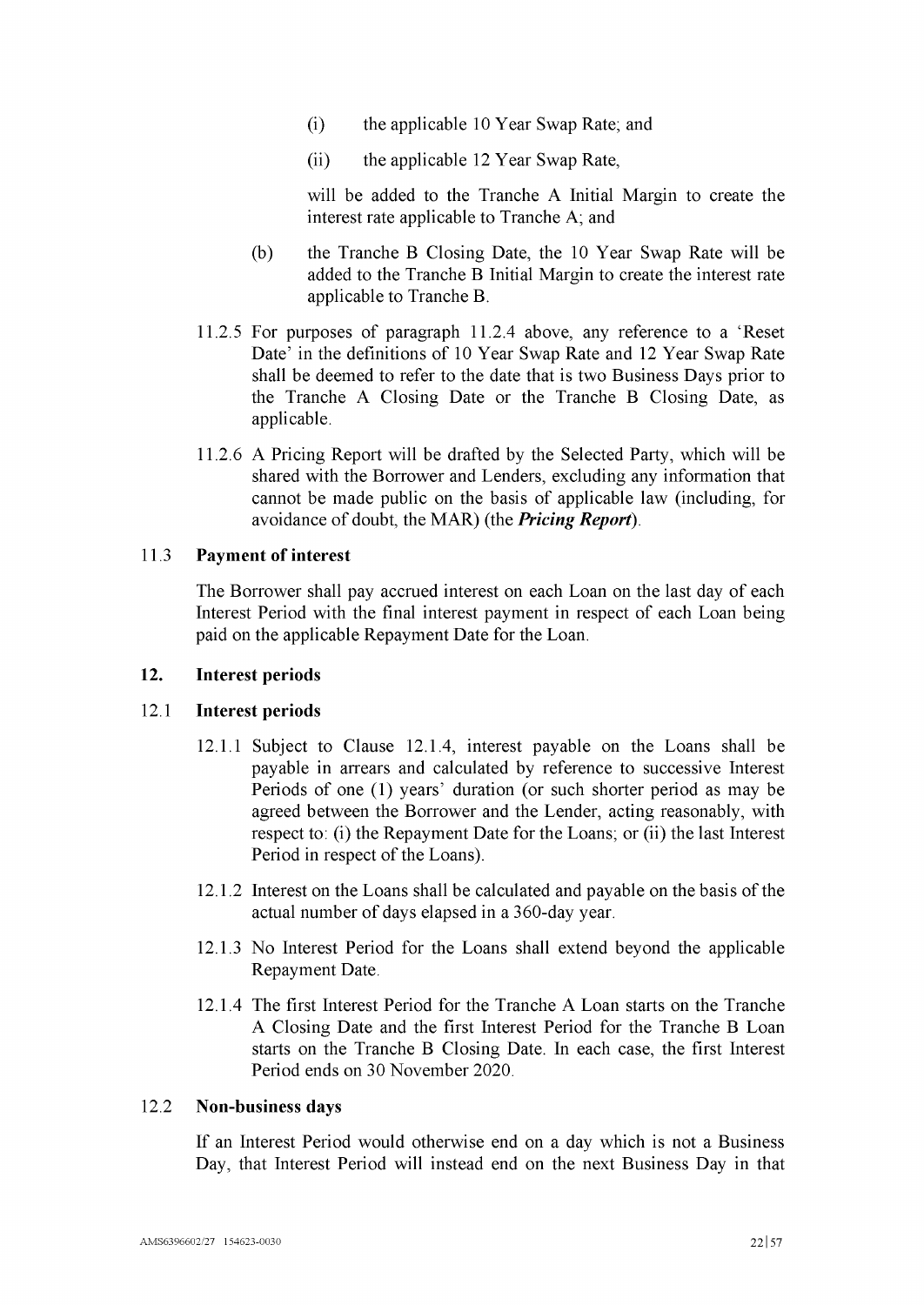calendar month (if there is one) or the preceding Business Day (if there is not) and the Interest payable shall be adjusted accordingly.

#### 12.3 **Accrual of interest**

Each Loan will cease to bear interest:

- 12.3.1 where the Conversion Right shall have been exercised by the Borrower, from the Interest Payment Date immediately preceding the relevant Conversion Date or, if none, the applicable Closing Date (subject in any such case as provided in Clause [13](#page-26-0) *(Conversion));* or
- 12.3.2 where such Loan is repaid pursuant to Clause [9](#page-21-0) *(Repayment)* or Clause [19](#page-38-0) *(Events of Default)*, from the due date for repayment thereof unless, upon due presentation thereof, payment of principal in respect of such Loan is improperly withheld or refused, in which event interest will continue to accrue at the rate specified in Clause [11.1](#page-23-2) *(Interest)* (both before and after judgment) until the day on which all sums due in respect of a Loan up to that day are received by or on behalf of the relevant holder.

# <span id="page-25-1"></span>12.4 **Optional deferral of interest by the borrower**

- 12.4.1 The Borrower may, at its discretion, elect to defer all or part of any Interest Payment (a *Deferred Interest Payment)* which is otherwise scheduled to be paid on an Interest Payment Date by giving notice (a *Deferral Notice)* of such election to the Lenders in accordance with Clause [25](#page-43-0) *(Notices)* not less than 15 Business Days prior to the relevant Interest Payment Date, provided that the Borrower shall use reasonable efforts to provide the notice earlier. Subject to Clause [12.5](#page-26-2) (*Mandatory Settlement of Interest*), if the Borrower elects not to make all or part of any Interest Payment on an Interest Payment Date, then it will not have any obligation to pay such interest on the relevant Interest Payment Date and any such non-payment of interest will not constitute an Event of Default or any other breach of its obligations under this Agreement or for any other purpose.
- <span id="page-25-2"></span>12.4.2 Arrears of Interest (as defined below) may be satisfied at the option of the Borrower in whole or in part at any time (the *Optional Deferred Interest Settlement Date)* following delivery of a notice to such effect given by the Issuer to the Lenders in accordance with Clause [25](#page-43-0) *(Notices)* not more than 15 nor less than 10 Business Days prior to the relevant Optional Deferred Interest Settlement Date informing them of its election to so satisfy such Arrears of Interest (or part thereof) and specifying the relevant Optional Deferred Interest Settlement Date.
- <span id="page-25-0"></span>12.4.3 Any Deferred Interest Payment shall itself bear interest (such further interest together with the Deferred Interest Payment, being *Arrears of Interest*), at the Interest Rate prevailing from time to time, from (and including) the date on which (but for such deferral) the Deferred Interest Payment would otherwise have been due to be made to (but excluding) the relevant Optional Deferred Interest Settlement Date or,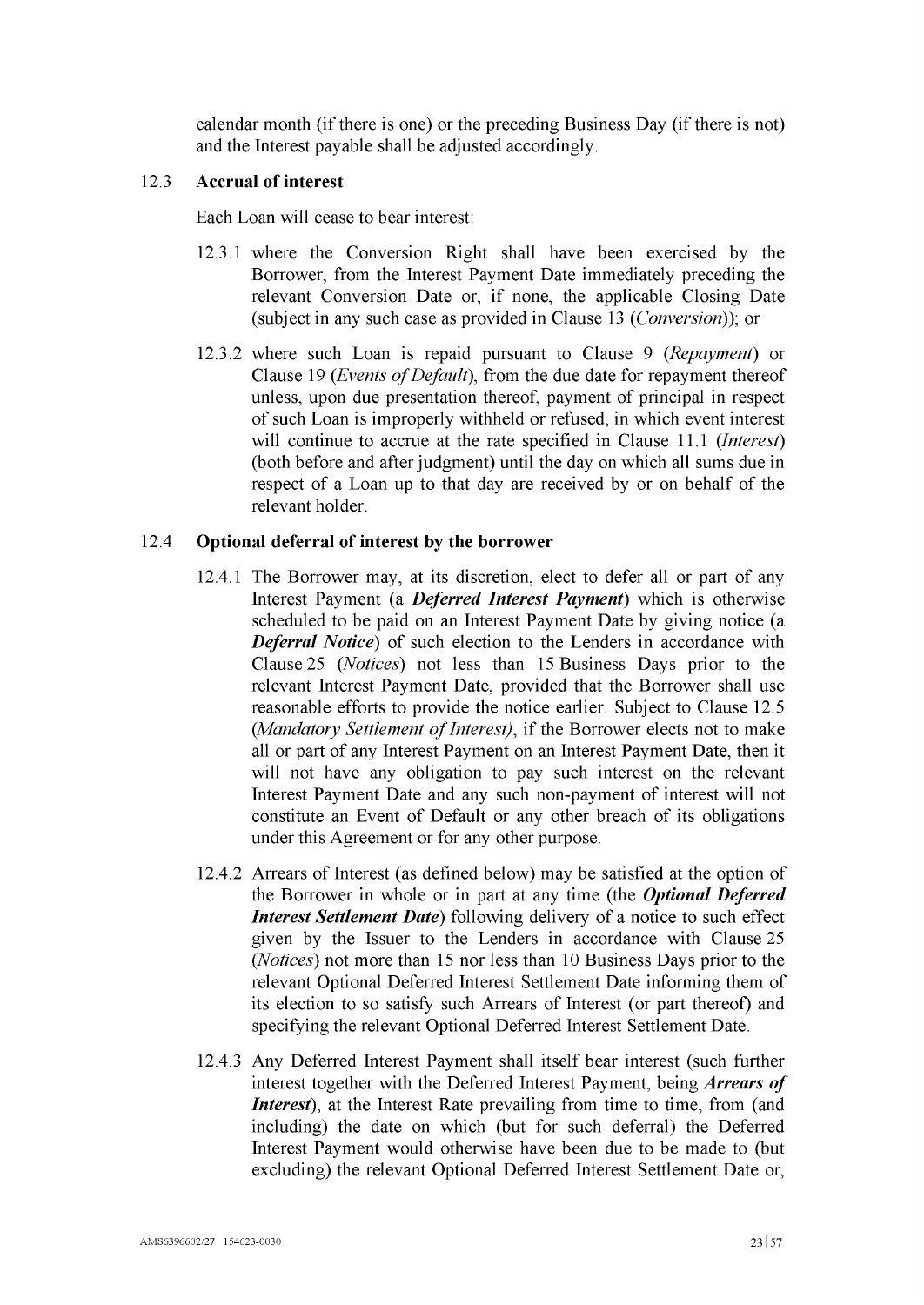as appropriate, such other date on which such Deferred Interest Payment is paid in accordance with Clause [12.5](#page-26-2) *(Mandatory Settlement of Interest*), in each case such further interest being compounded on each Interest Payment Date.

12.4.4 Non-payment of Arrears of Interest shall not constitute a default by the Borrower under this Agreement or for any other purpose, unless such payment is required in accordance with Clause [12.5](#page-26-2) *(Mandatory Settlement ofInterest)*.

### <span id="page-26-2"></span>12.5 **Mandatory settlement of interest**

Notwithstanding the provisions of this Clause [12](#page-24-0) (*Interest*) relating to the ability of the Borrower to defer Interest Payments, the Issuer shall pay any outstanding Arrears of Interest, in whole but not in part, on the first occurring Mandatory Settlement Date following the Interest Payment Date on which a Deferred Interest Payment first arose.

#### <span id="page-26-1"></span><span id="page-26-0"></span>**13. Conversion**

#### 13.1 **Conversion right**

13.1.1 If

- (a) a Conversion Event has occurred and as long as it is continuing or
- (b) the Majority Lenders have so requested and the Borrower has so agreed,

and subject to and as provided in this Agreement, the Borrower shall be entitled to convert each Loan and any Arrears of Interest (together, the *Convertible Amount)* relating to such Loan into new and/or existing Ordinary Shares, as determined by the Borrower, credited as fully paid (a *Conversion Right).*

- 13.1.2 The number of Ordinary Shares to be issued on exercise of a Conversion Right in respect of a Loan shall be determined by dividing the Convertible Amount outstanding on the Conversion Date by the market value per Ordinary Shares (such value per Ordinary Share, as calculated in accordance with Clause [13.2,](#page-27-1) the *Conversion Price)* in effect on the relevant Conversion Date.
- 13.1.3 Conversion Rights may only be exercised in respect of the Convertible Amount in relation to such Loan (if any).
- 13.1.4 the resultant Conversion Price, if not an integral multiple of  $\epsilon$  1.00 (Euro one), shall be rounded down to the nearest whole multiple of  $€1.00$  (Euro one).
- 13.1.5 Fractions of Conversion Shares will not be issued to the Lenders upon the exercise of a Conversion Right and no cash payment will be made in lieu thereof.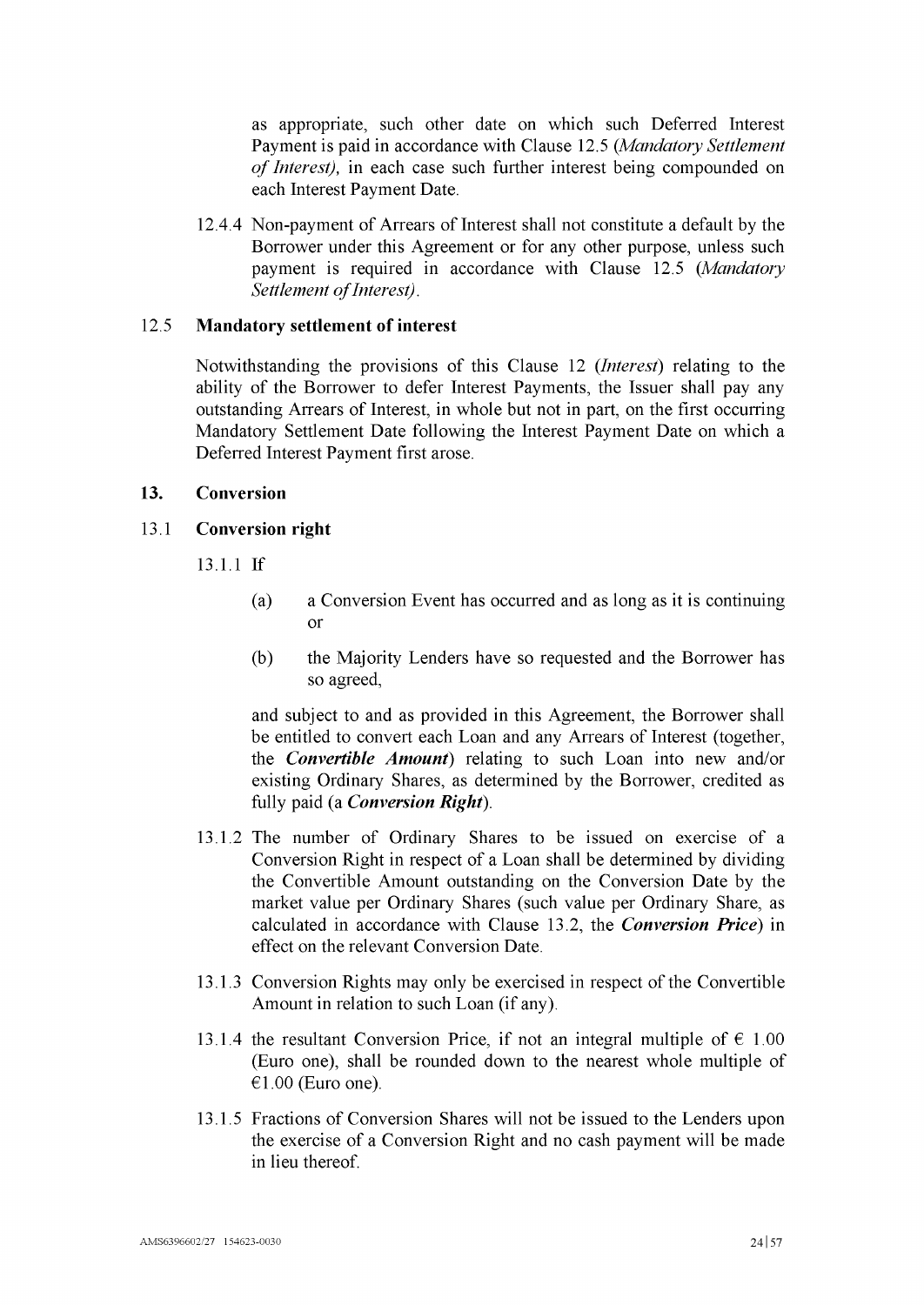# <span id="page-27-1"></span>13.2 **Conversion price**

- 13.2.1 The Conversion Price shall be calculated by the Selected Independent Valuation Service Provider, which shall prepare a valuation report for this purpose. Upon receipt of the valuation report, the Borrower shall request the Selected Independent Valuation Service Provider to share with the Lenders a summary of the main findings of the report, in line with the information the Borrower shares with its Shareholders in the ordinary course of its corporate housekeeping. Such information shall include, to the extent permitted by applicable law (including, for avoidance of doubt, the MAR), information about the Conversion Price and applicable calculation methods.
- 13.2.2 The Selected Independent Valuation Service Provider shall base the valuation of the Ordinary Shares on:
	- (a) events, circumstances and assumptions assuming a Conversion Event has occurred based on events, circumstances and assumptions on the last day of the month ending prior to the date of the Conversion Notice;
	- (b) internationally accepted valuation methodologies for Distribution Network Operators; and
	- (c) the premise of value and framework assumptions, which were used in the most recent Independent Valuation Opinion, as included in [Schedule](#page-57-0) 9 *(Valuation Framework*), to the extent possible and considered to be reasonable by the Independent Valuation Service Provider.

# <span id="page-27-0"></span>13.3 **Independent valuation service provider**

- 13.3.1 The Conversion Notice sent by the Borrower to the Lenders shall include the details of no more than three parties that the Borrower would be willing to appoint as Independent Valuation Service Provider.
- 13.3.2 Within <sup>3</sup> Business Days of receipt by the Lenders of the Conversion Notice, the Lender Committee shall select one of the three proposed parties as Independent Valuation Service Provider (the *Selected Independent Valuation Service Provider)* and inform the Borrower accordingly. In case the Borrower is not so informed or the Lenders have not made a selection, in each case within 3 Business Days of receipt by the Lenders of the Conversion Notice, it shall appoint, in its sole discretion, any of the three parties suggested to the Lenders in the Conversion Notice.
- 13.3.3 The engagement of the Selected Independent Valuation Service Provider shall provide for a 60-day term to prepare the valuation report and promptly deliver the valuation results to the Borrower.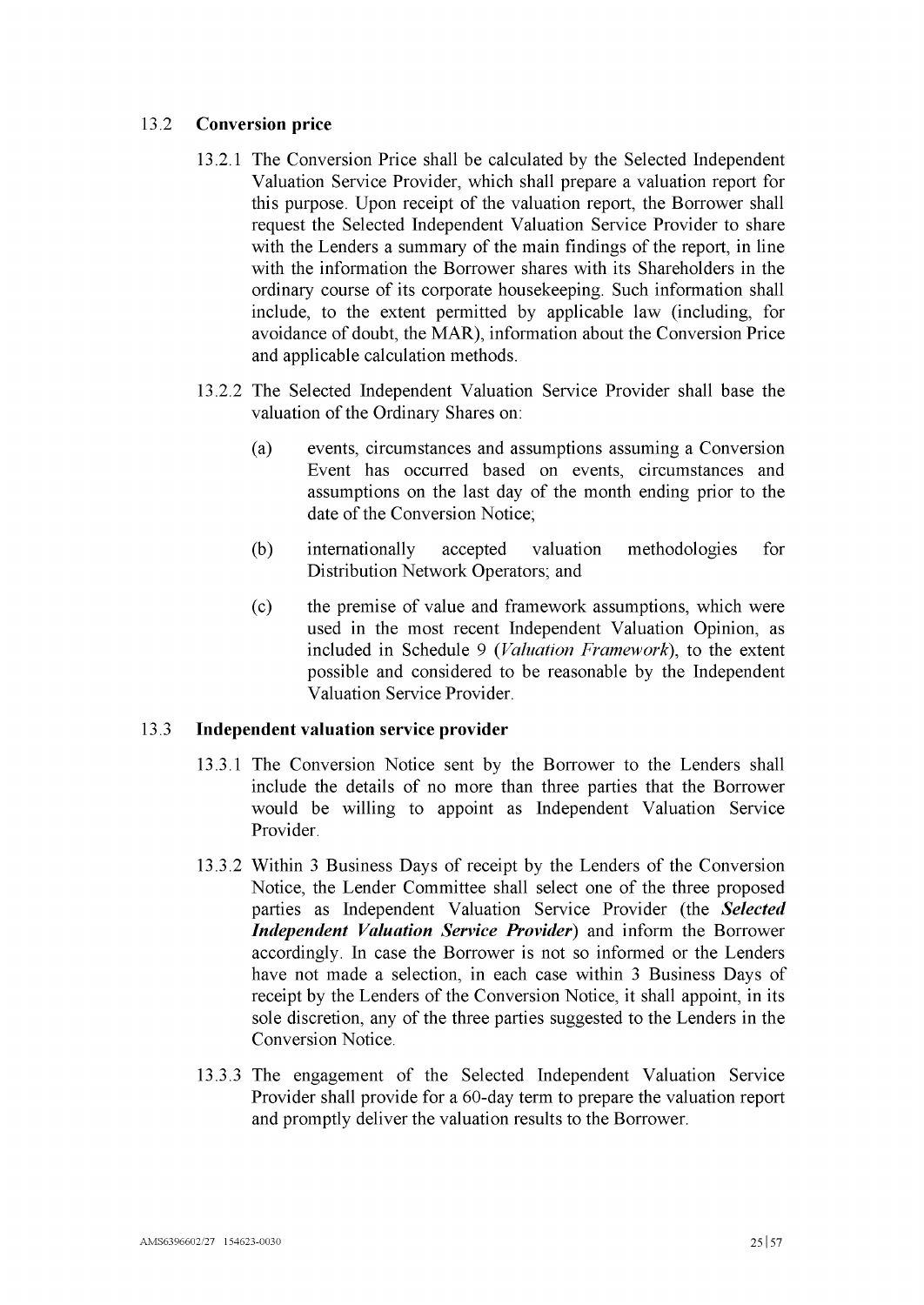- 13.3.4 Should the Selected Independent Valuation Service Provider not issue the valuation report in accordance with the terms of this Clause [13](#page-26-0) or significantly qualify the valuation:
	- (a) the Borrower shall immediately inform the Lenders in writing; and
	- (b) the Borrowers and the Lenders shall appoint a different valuation services provider in accordance with this Clause [13.3.](#page-27-0)
- 13.3.5 The Selected Independent Valuation Service Provider will be given access to the Borrower's most recent long term financial plan taking into account the facts and circumstances which have precipitated the Conversion Event, and other information reasonably required by the Selected Independent Valuation Service Provider in order to prepare the valuation on the basis of a non-disclosure agreement and will be made an insider for the purposes of the MAR.

# <span id="page-28-1"></span>13.4 **Procedure for exercise of conversion right**

- 13.4.1 The Conversion Right may be exercised by the Borrower by delivering to the Lenders, during usual business hours, a duly completed and signed notice of conversion (a *Conversion Notice)* stating the principal amount of the Loans and any amount of Arrears Interest related thereto, the Borrower's explicit statement of exercise of the Conversion Right, the name and details of the Selected Independent Valuation Service Provider, a confirmation that the proposed conversion will comply with applicable fiscal or other laws and regulations applicable to the Borrower and containing such further information as may be required pursuant to this Agreement.
- 13.4.2 Conversion Rights shall be exercised subject in each case to any applicable fiscal or other laws or regulations applicable to the Borrower.
- 13.4.3 If the delivery of the Conversion Notice as described in the foregoing paragraph is made after the end of normal business hours or on a day which is not a business day in the Netherlands, such delivery shall be deemed for all purposes of this Agreement to have been made on the next following such business day.
- 13.4.4 A Conversion Notice, once delivered, shall be irrevocable.
- <span id="page-28-0"></span>13.4.5 The conversion date in respect of a Loan (the *Conversion Date)* shall be the first day of any calendar quarter immediately following the receipt by the Borrower of the valuation report prepared by the Selected Independent Valuation Service Provider, or such later date as may be agreed by the Borrower and the Lender Committee (acting on the instructions of the Majority Lenders) in writing.
- 13.4.6 Upon the delivery of a Conversion Notice and if required for purposes of effectuating the Conversion Right, the Borrower shall promptly: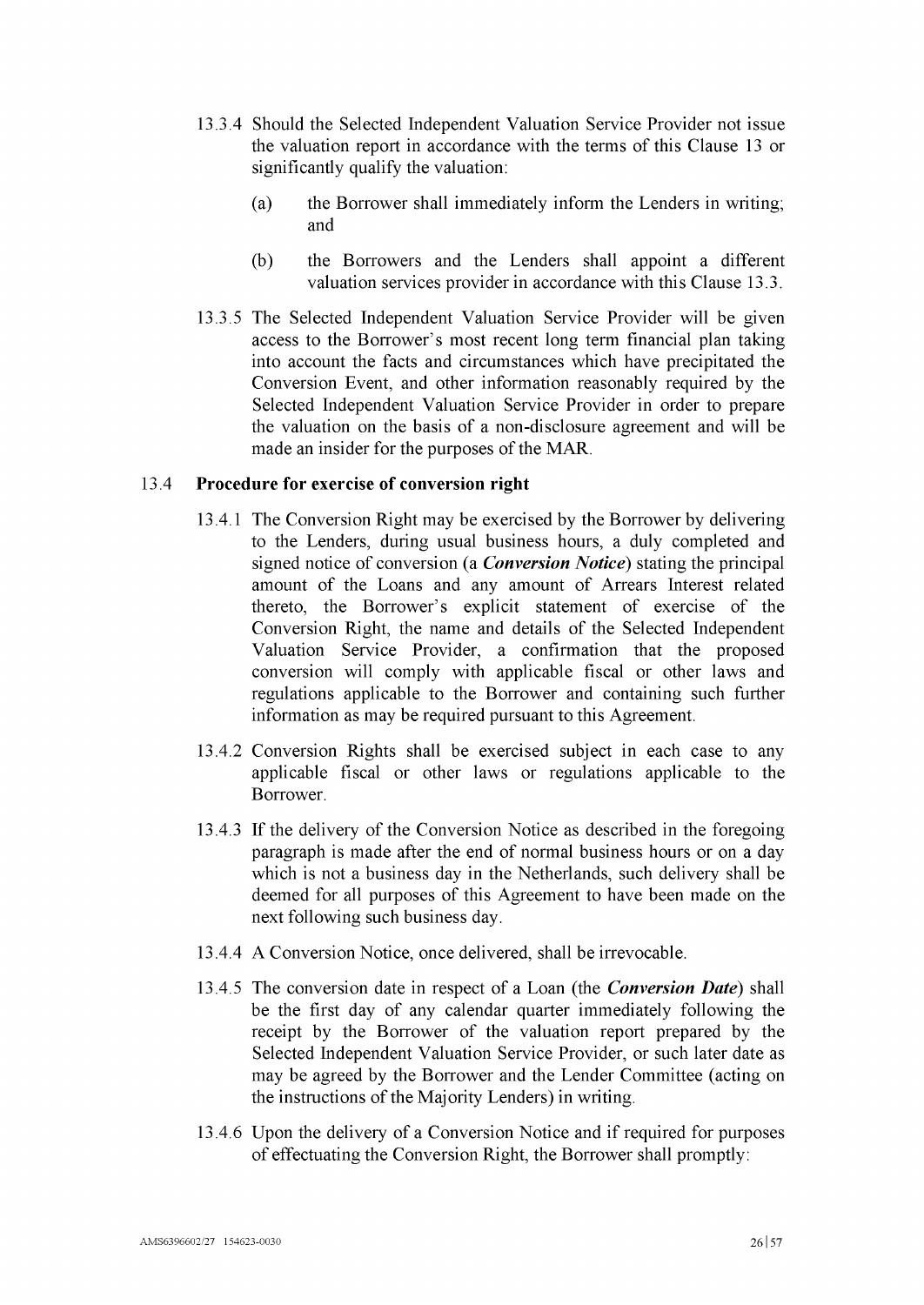- (a) provide evidence of the Issuance Authorisation; and
- (b) if required, call a shareholders' meeting for the purpose of amending the Articles of Association and increasing the share capital of the Borrower by an amount to be calculated in accordance with the Conversion Price, subject to applicable law; and

The Borrower and the Shareholders, and to the extent required under applicable law or the Articles of Association, the Lenders, shall take any such action, at the cost and expense of the Borrower, as may be necessary to effect the registration and effectiveness of the capital increase.

# 13.5 **Ordinary shares**

- 13.5.1 Ordinary Shares issued upon exercise of Conversion Rights will be fully paid and will in all respects rank *pari passu* with the fully paid Ordinary Shares in issue, in the case of the Ordinary Shares, on the relevant Conversion Date, except in any such case for any right excluded by mandatory provisions of applicable law and except that such Ordinary Shares will not rank for (or, as the case may be, the relevant holder shall not be entitled to receive) any rights, distributions or payments the record date or other due date for the establishment of entitlement for which falls prior to the relevant Conversion Date.
- 13.5.2 No payment or adjustment shall be made on exercise of Conversion Rights for any interest which otherwise would have accrued on the Loans since the last Interest Payment Date preceding the Conversion Date (or, if such Conversion Date falls before the first Interest Payment Date, since the applicable Closing Date).

# 13.6 **Limitations on ownership of ordinary shares**

The Lenders acknowledge that the Ordinary Shares issued upon conversion of any Loan are subject to the provisions of Dutch corporate law and the limitations on ownership in accordance with the Articles of Association of the Borrower, relating to the requirement that the Borrower must at all times be owned or controlled by municipalities or provinces that are (partly or in full) located in the area serviced by the grid operator for which the Borrower is responsible.

# 13.7 **Issuance Authorisation**

The Lenders shall from time to cast their vote at a shareholders' meeting of the Borrower, in favour of such a resolution to ensure that the Issuance Authorisation has a remaining validity of 3 months or more.

# <span id="page-29-0"></span>**14. Taxation**

# 14.1 **Definitions**

14.1.1 In this Agreement: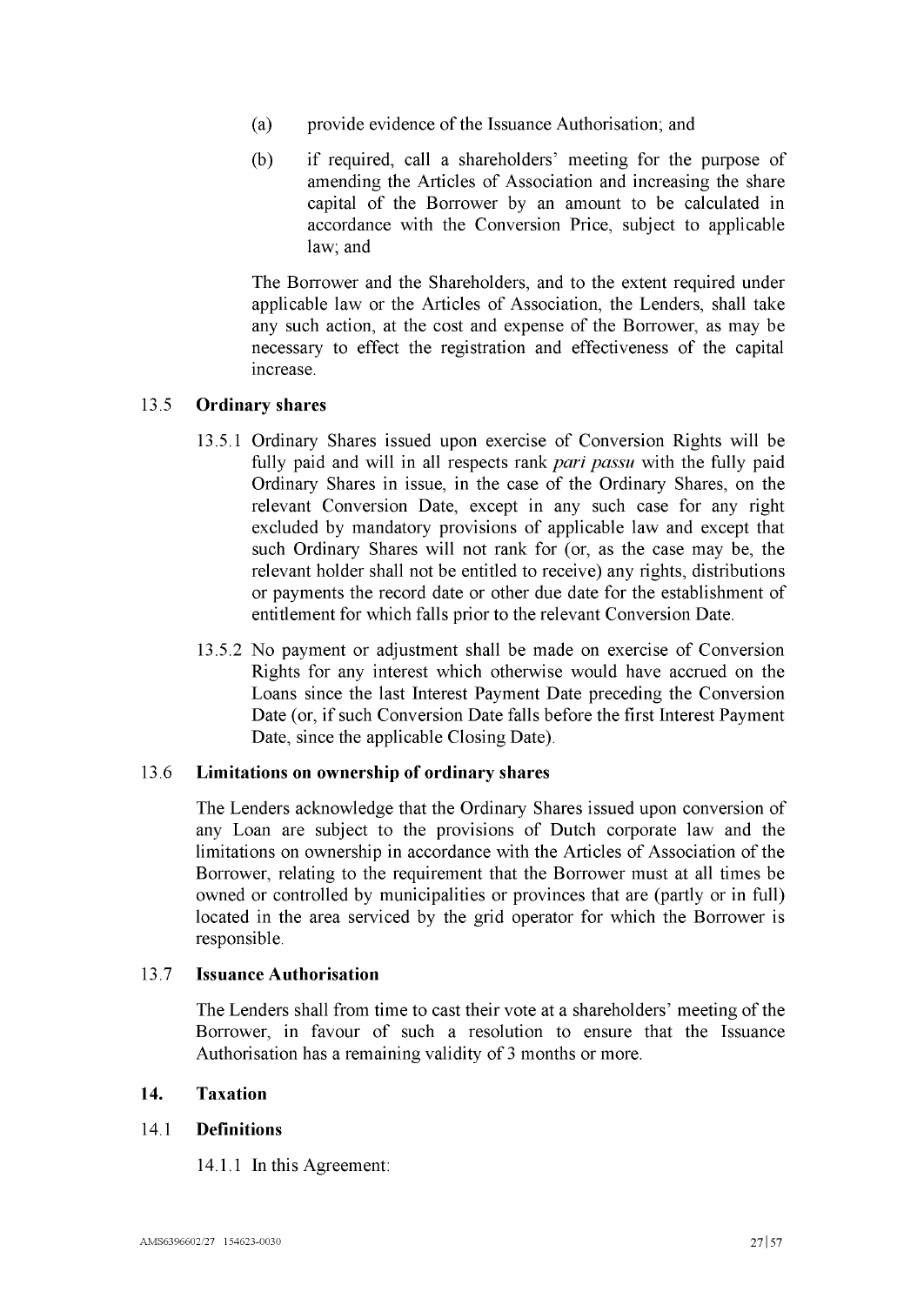- (a) *Protected Party* means a Lender which is or will be subject to any liability, or required to make any payment, for or on account of Tax in relation to a sum received or receivable (or any sum deemed for the purposes of Tax to be received or receivable) under this Agreement.
- (b) *Tax Credit* means a credit against, relief or remission for, or repayment of any Tax.
- (c) *Tax Deduction* means a deduction or withholding for or on account of Tax from a payment under this Agreement.
- (d) *Tax Payment* means either the increase in a payment made by an Obligor to a Lender under Clause [14.2](#page-30-0) *(Tax gross-up)* or a payment under Clause [14.3](#page-30-1) *(Tax indemnity).*

# <span id="page-30-0"></span>14.2 Tax gross-up

- 14.2.1 The Borrower shall make all payments to be made by it without any Tax Deduction, unless a Tax Deduction is required by law.
- 14.2.2 The Borrower shall promptly upon becoming aware that it must make a Tax Deduction (or that there is any change in the rate or the basis of a Tax Deduction) notify the Lender Committee accordingly. Similarly, a Lender shall notify the Lender Committee on becoming so aware in respect of a payment payable to that Lender. If the Lender Committee receives such notification from a Lender it shall notify the Borrower.
- 14.2.3 If a Tax Deduction is required by law to be made by the Borrower, the amount of the payment due from the Borrower shall be increased to an amount which (after making any Tax Deduction) leaves an amount equal to the payment which would have been due if no Tax Deduction had been required.
- 14.2.4 Ifthe Borrower is required to make a Tax Deduction, it shall make that Tax Deduction and any payment required in connection with that Tax Deduction within the time allowed and in the minimum amount required by law.
- 14.2.5 Within thirty days of making either a Tax Deduction or any payment required in connection with that Tax Deduction, the Borrower shall deliver to the Lender Committee for the Lender entitled to the payment such evidence reasonably satisfactory that the Tax Deduction has been made or (as applicable) any appropriate payment paid to the relevant taxing authority.

# <span id="page-30-1"></span>14.3 Tax indemnity

14.3.1 The Borrower shall (within three Business Days of demand by the Lender Committee) pay to a Protected Party an amount equal to the loss, liability or cost which that Protected Party determines will be or has been (directly or indirectly) suffered for or on account of Tax by that Protected Party in respect of this Agreement.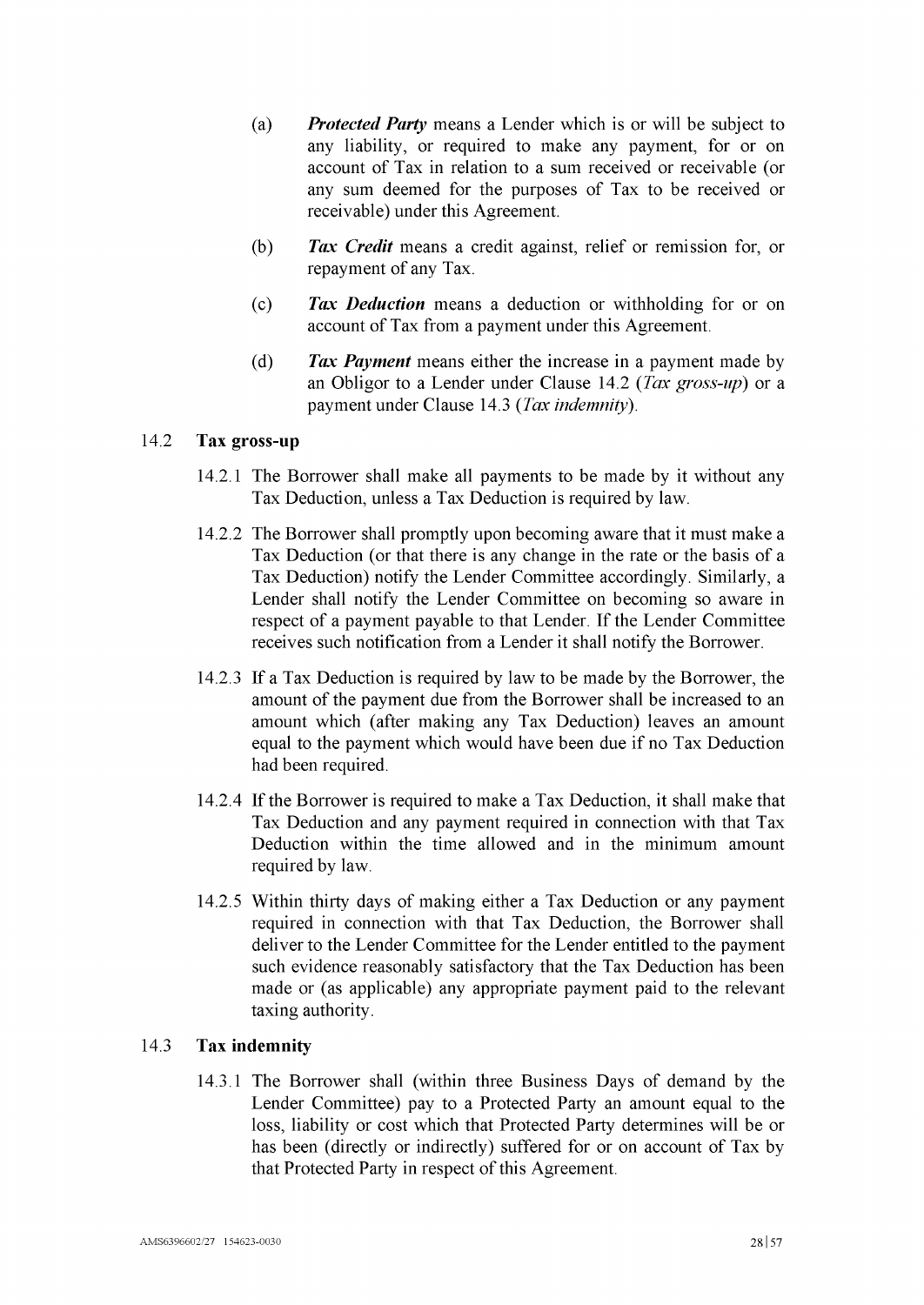- 14.3.2 Paragraph [14.3.1](#page-30-1) above shall not apply:
	- (a) with respect to any Tax assessed on a Lender if that Tax is imposed on or calculated by reference to the net income (deemed) received or receivable by that Lender; or
	- (b) to the extent a loss, liability or cost is compensated for by an increased payment under Clause [14.2](#page-30-0) *(Tax gross-up).*
- 14.3.3 A Protected Party making, or intending to make a claim under paragraph [14.3.1](#page-30-1) above shall promptly notify the Lender Committee of the event which will give, or has given, rise to the claim, following which the Lender Committee shall notify the Company.
- 14.3.4 A Protected Party shall, on receiving a payment from the Borrower under this Clause [14.3,](#page-30-1) notify the Lender Committee.

# 14.4 Tax credit

- 14.4.1 If the Borrower makes a Tax Payment and the relevant Lender determines that:
	- (a) a Tax Credit is attributable to an increased payment of which that Tax Payment forms part, to that Tax Payment or to a Tax Deduction in consequence of which that Tax Payment was required; and
	- (b) that Lender has or could have obtained and utilised that Tax Credit,

the Lender shall pay an amount to the Borrower which that Lender determines will leave it (after that payment) in the same after-Tax position as it would have been in had the Tax Payment not been required to be made by the Borrower.

#### 14.5 Stamp taxes

14.5.1 The Borrower shall pay and, within three Business Days of demand, indemnify each Lender against any cost, loss or liability that Lender incurs in relation to all stamp duty, registration and other similar Taxes payable in respect of this Agreement.

### <span id="page-31-0"></span>14.6 Value added tax

14.6.1 All amounts expressed to be payable under this Agreement by any Party to a Lender which (in whole or in part) constitute the consideration for any supply for VAT purposes are deemed to be exclusive of any VAT which is chargeable on that supply, and accordingly, subject to paragraph (b) below, if VAT is or becomes chargeable on any supply made by any Lender to any Party under this Agreement and such Lender is required to account to the relevant tax authority for the VAT, that Party must pay to such Lender (in addition to and at the same time as paying any other consideration for such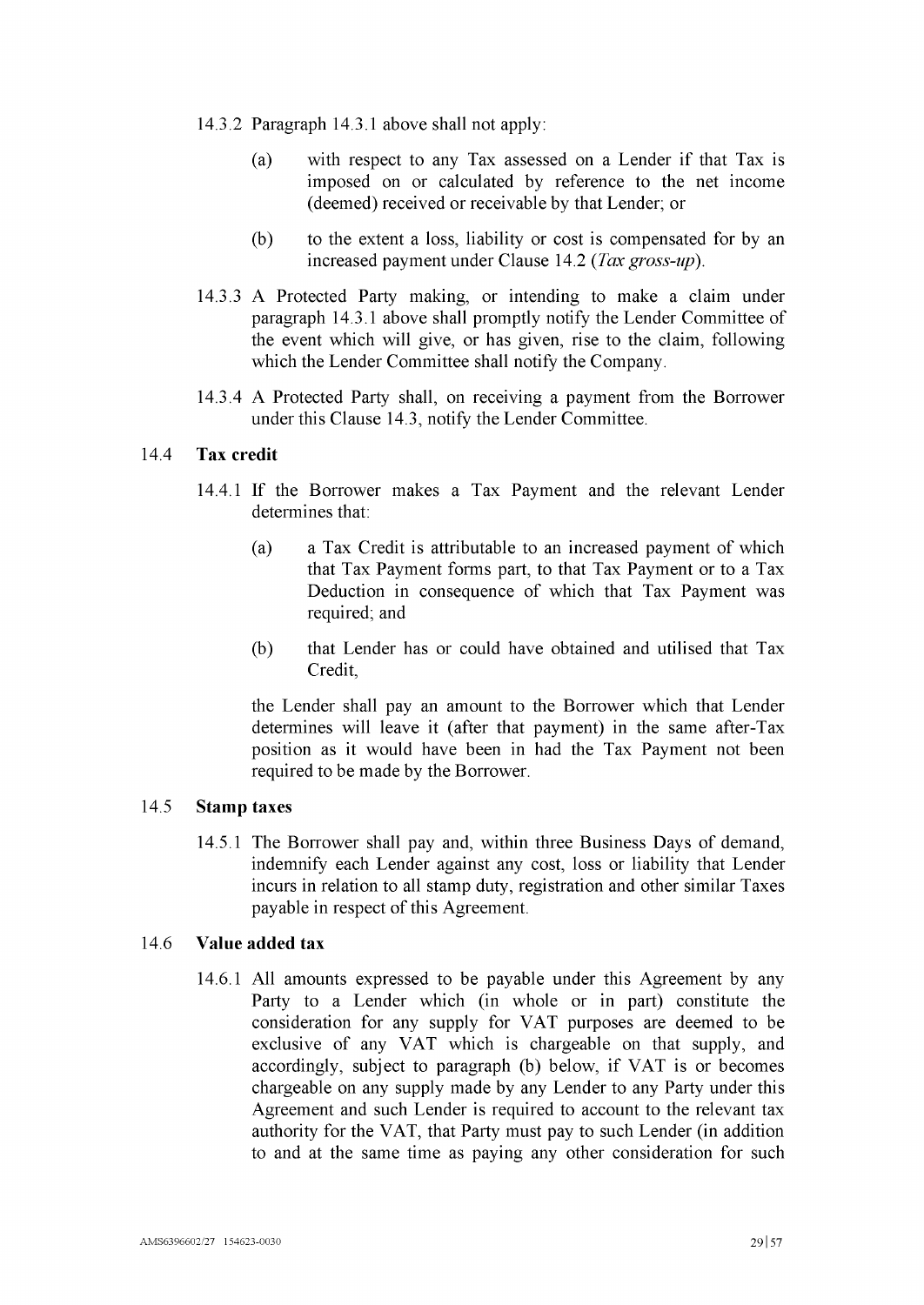supply) an amount equal to the amount of the VAT (provided such Lender promptly provides an appropriate VAT invoice to that Party).

- 14.6.2 If VAT is or becomes chargeable on any supply made by any Lender (the *Supplier)* to any other Lender (the *Recipient)* under this Agreement, and any Party other than the Recipient (the "Relevant Party") is required by the terms of this Agreement to pay an amount equal to the consideration for that supply to the Supplier (rather than being required to reimburse or indemnify the Recipient in respect of that consideration):
	- (a) (where the Supplier is the person required to account to the relevant tax authority for the VAT) the Relevant Party must also pay to the Supplier (at the same time as paying that amount) an additional amount equal to the amount of the VAT. The Recipient must (where this paragraph (a) applies) promptly pay to the Relevant Party an amount equal to any credit or repayment the Recipient receives from the relevant tax authority which the Recipient reasonably determines relates to the VAT chargeable on that supply; and
	- (b) (where the Recipient is the person required to account to the relevant tax authority for the VAT) the Relevant Party must promptly, following demand from the Recipient, pay to the Recipient an amount equal to the VAT chargeable on that supply but only to the extent that the Recipient reasonably determines that it is not entitled to credit or repayment from the relevant tax authority in respect of that VAT.
- 14.6.3 Where this Agreement requires any Party to reimburse or indemnify a Lender for any cost or expense, that Party shall reimburse or indemnify (as the case may be) such Lender for the full amount of such cost or expense, including such part thereof as represents VAT, save to the extent that such Lender reasonably determines that it is entitled to credit or repayment in respect of such VAT from the relevant tax authority.
- 14.6.4 Any reference in this Clause [14.6](#page-31-0) to any Party shall, at any time when such Party is treated as a member of a group for VAT purposes, include (where appropriate and unless the context otherwise requires) a reference to the representative member of such group at such time (the term "representative member" to have the same meaning as in the Value Added Tax Act 1994) .
- 14.6.5 In relation to any supply made by a Lender to any Party under this Agreement, if reasonably requested by such Lender, that Party must promptly provide such Lender with details of that Party's VAT registration and such other information as is reasonably requested in connection with such Lender's VAT reporting requirements in relation to such supply.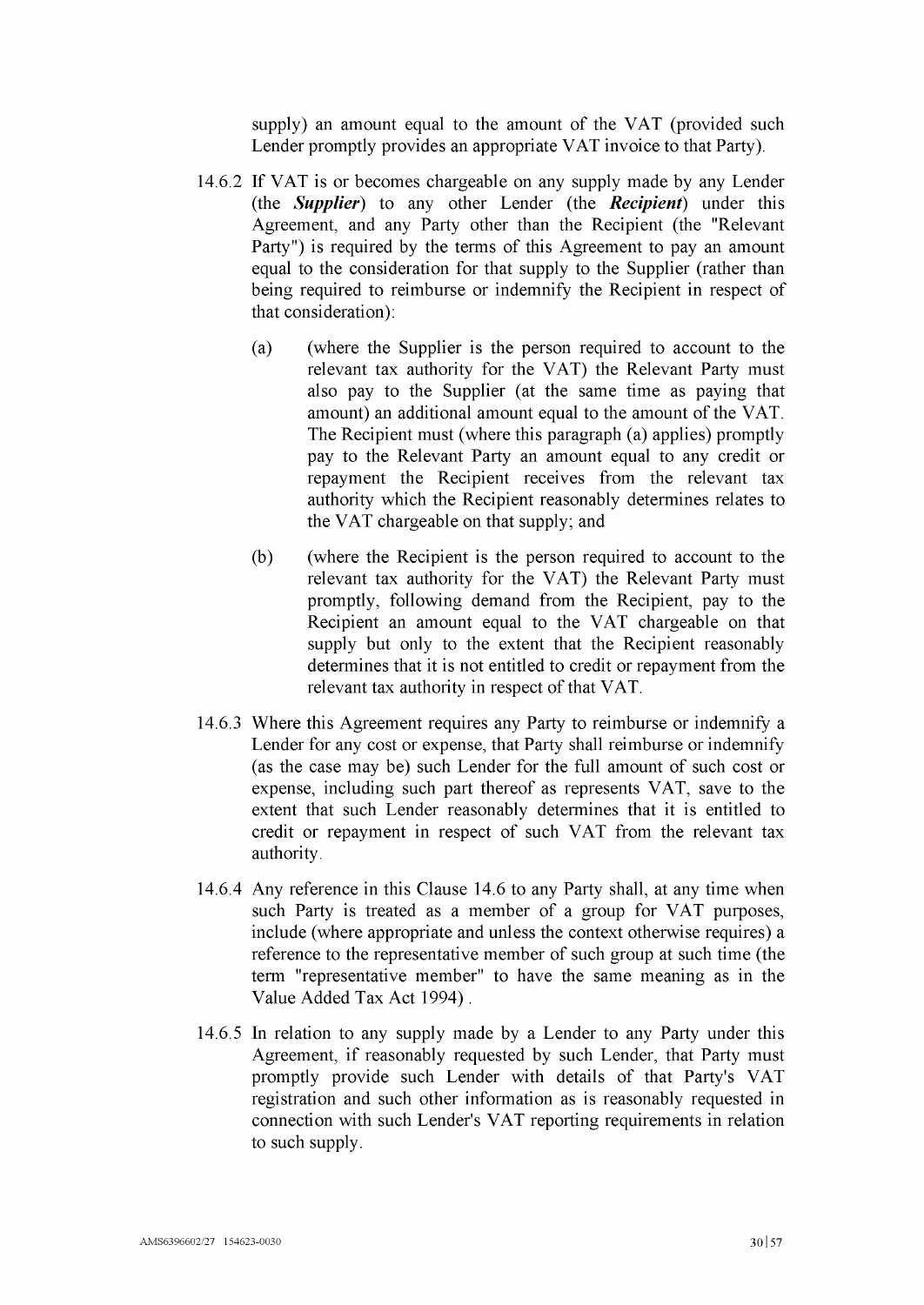# **15.** Mitigation by the Lenders

# <span id="page-33-0"></span>15.1 Mitigation

- 15.1.1 If any circumstances arises which could result in any amount becoming payable under or pursuant to, or cancelled pursuant to, any of Clause [14](#page-29-0) *(Taxation)* and Clause [9](#page-21-0) *(Repayment and prepayment),* the Parties will consult with each other until the expiry of thirty (30) days (each such period, a *Mitigation Period)* to try to find a means of avoiding or mitigating the effect of such additional payment obligation, but subject always to the Borrower's right pursuant to Clause [9](#page-21-0) (*Repayment andprepayment*).
- 15.1.2 No Party will be obliged to implement any arrangement proposed during the consultations referred to in Clause [15.1.1.](#page-33-0)
- 15.1.3 Clause [15.1.1](#page-33-0) does not in any way limit the obligations of the Borrower under this Agreement.
- 15.1.4 The Majority Lenders may, by written notice to the Borrower, terminate the Mitigation Period at any time if:
	- (a) an Event of Default has occurred and is continuing; or
	- (b) the continuation of the consultations would cause the Lenders to breach any applicable law.

# 15.2 Limitation of liability

- 15.2.1 The Borrower shall promptly indemnify the Lenders for all costs and expenses reasonably incurred by the Lenders as a result of steps taken by it under Clause [14](#page-29-0) *(Mitigation).* The Lenders shall reasonably substantiate the amount of, and the grounds for, any such claim for indemnification.
- 15.2.2 The Lenders are not obliged to take any steps under Clause [14](#page-29-0) (*Mitigation*) if, in the opinion of the Majority Lenders, to do so might be prejudicial to the Lenders.

# 16. Costs and expenses

# 16.1 Transaction costs

Each of the Parties will be responsible for their own costs and expenses (including legal fees) incurred by them in connection with the negotiation, preparation, printing and execution of this Agreement and any other documents referred to in this Agreement.

# 16.2 Amendment costs

If the Borrower requests an amendment, waiver or consent, the Borrower shall reimburse the Lenders for the amount of all documented costs and expenses (including legal fees) reasonably incurred by the Lenders in responding to, evaluating, negotiating or complying with that request or requirement. The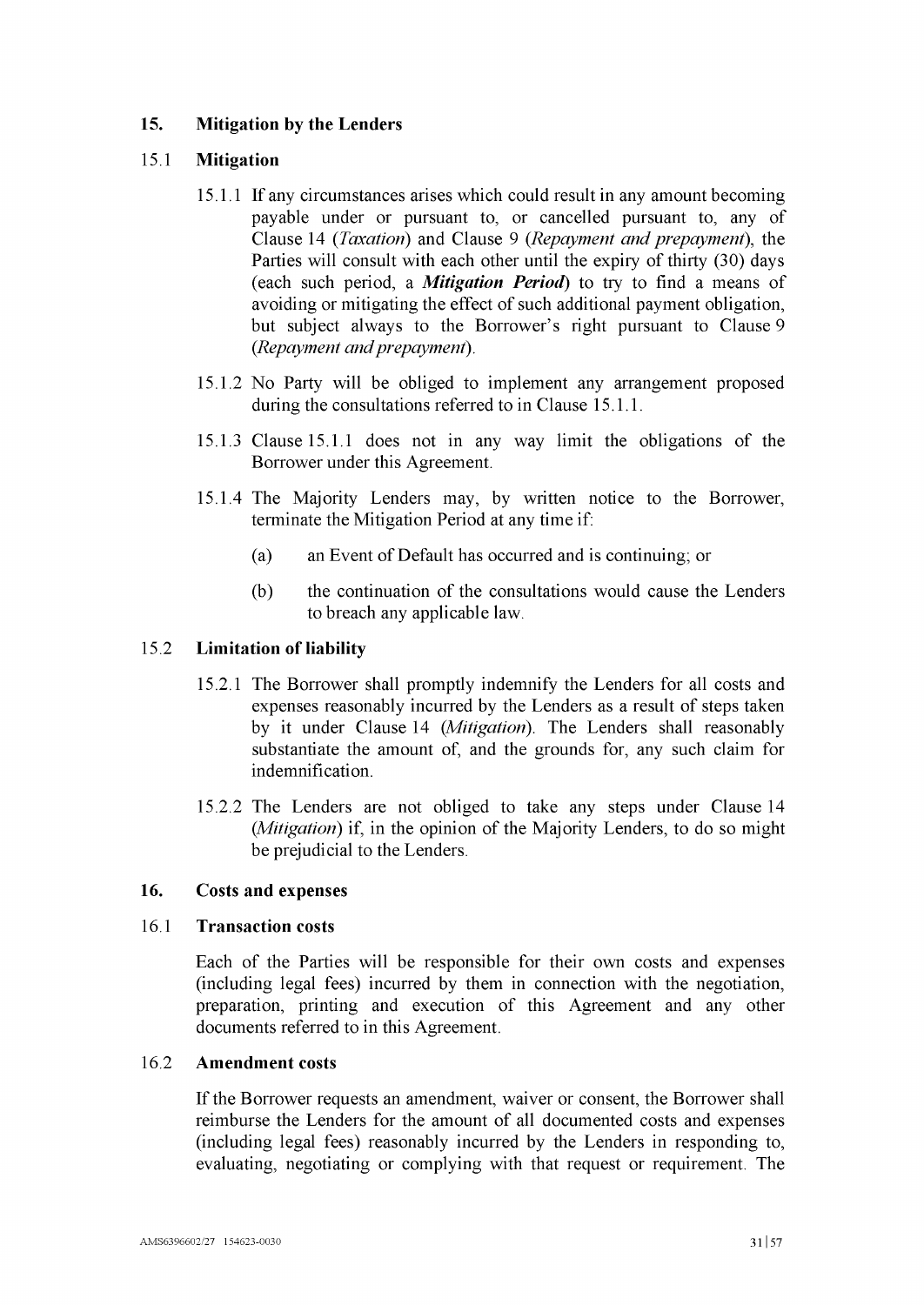Lenders shall provide such Borrower with an invoice setting out such costs and expenses in reasonable detail.

## 16.3 Enforcement costs

The Borrower shall on demand, pay to the Lenders the amount of all costs and expenses (including legal fees of one legal advisor to the Lenders) reasonably incurred by the Lenders in connection with the enforcement of, or the preservation of any rights under, this Agreement.

#### <span id="page-34-3"></span>17. Representations and warranties

#### <span id="page-34-0"></span>17.1 Representations and warranties

Each of the Lenders has entered into this Agreement in reliance on the representations given in this Clause [17,](#page-34-3) and the Borrower, unless the context requires otherwise, makes the representations set out in this Clause [17.](#page-34-3)

#### 17.2 Status

It is a public company, duly incorporated and validly existing under the laws of the Netherlands.

# 17.3 Power and authority

It has the power to enter into and perform, and has taken all necessary action to authorise, (i) the entry into and performance of, this Agreement and (ii) the transactions contemplated by this Agreement.

# 17.4 No Default

No Event of Default is outstanding or will result from the execution of, or the performance of any transaction contemplated by, this Agreement.

# <span id="page-34-1"></span>17.5 No Rating Capital Event or Conversion Event

No Rating Capital Event or Conversion Event has occurred.

# <span id="page-34-2"></span>17.6 Tax deduction

- 17.6.1 It takes the position that it is not required to make any Tax Deduction from any payment it may make under this Agreement to a Lender.
- <span id="page-34-4"></span>17.6.2 It takes the position that the deduction of interest paid, accrued or otherwise due under this Agreement is not restricted on the basis of article 10, paragraph 1, sub a, b or d, of the Corporate Tax Act *(Wet op*) *de vennootschapsbelasting 1969).*
- <span id="page-34-5"></span>17.6.3 It has submitted or shall submit a tax ruling request to the Dutch tax authorities requesting to confirm the position taken by it in Clause [17.6.1](#page-34-2) and Clause [17.6.2](#page-34-4) (the *Tax Ruling).*

# 17.7 Tax status

No notice under Article 36 Tax Collection Act *(Invorderingswet 1990)* has been given by any member of a fiscal unity or a value added tax group of which the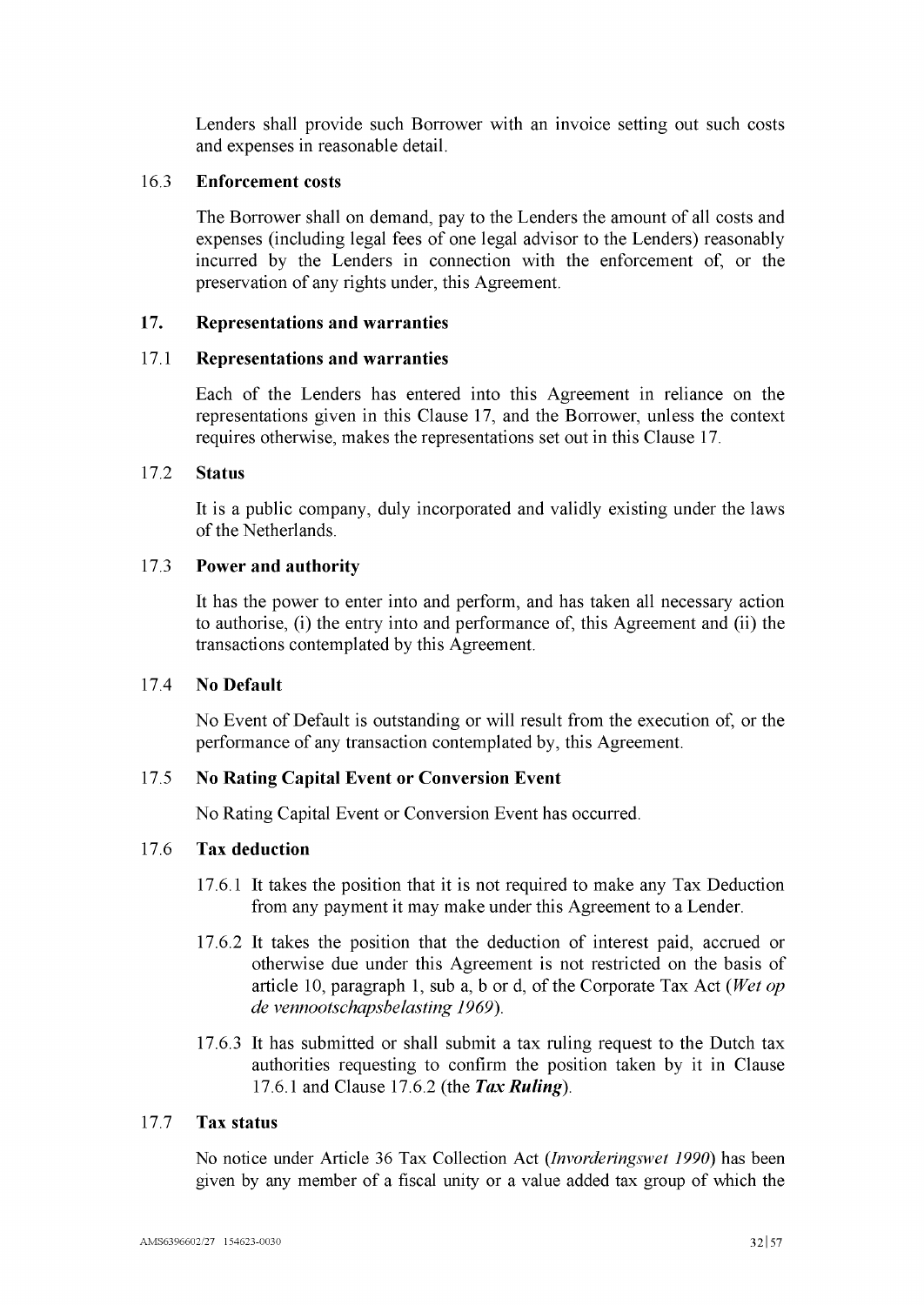Borrower is a member.

### 17.8 **Tax payment and filings**

- 17.8.1 It has duly and punctually paid and discharged all Taxes imposed upon it or its assets within the time period allowed without incurring interest or penalties (save to the extent that (i) payment is being contested in good faith, (ii) it has maintained adequate reserves for the payment of such Taxes and (iii) payment can be lawfully withheld).
- 17.8.2 It is not (and none ofits subsidiaries is) materially overdue in the filing of any Tax returns and it is not (and none ofits subsidiaries) is overdue in the payment of any amount in respect of Tax, in each case to the extent having or being reasonably likely to have a material adverse effect.
- 17.8.3 No claims or investigations are being or are reasonably likely to be conducted against it (or any of its Subsidiaries) with respect to Taxes such that a liability of, or claim against, any member of the Group would have or would be reasonably likely to have a material adverse effect.

# 17.9 **Stamp duty**

No stamp, transaction, registration or similar taxes are assessable or payable in the Netherlands in connection with the execution, delivery, performance and enforcement of this Agreement.

### 17.10 **Times for making representations**

- 17.10.1 The representations set out in this Clause are made by the Borrower on the date of this Agreement.
- 17.10.2 Unless a representation is expressed to be given at a specific date, each representation (other than the representations set out in Clause [17.5](#page-34-1) *(No Rating Capital Event or Conversion Event)* and Clause [17.6](#page-34-2) *(Tax Deduction))* is deemed to be repeated by the Borrower on each Closing Date, on the date of each Utilisation Request and the first day of each Interest Period.
- 17.10.3 The representation set out in Clause [17.5](#page-34-1) *(No Rating Capital Event or Conversion Event*) is deemed to be repeated by the Borrower on each Closing Date.
- 17.10.4 When a representation is made (or (if expressly required herein) repeated) after the date of this Agreement, it will be deemed to be made (or (if expressly required herein) repeated) by reference to the facts and circumstances then existing at the time made (or (if expressly required herein) repeated), taking into account any changes in law since the date of this Agreement.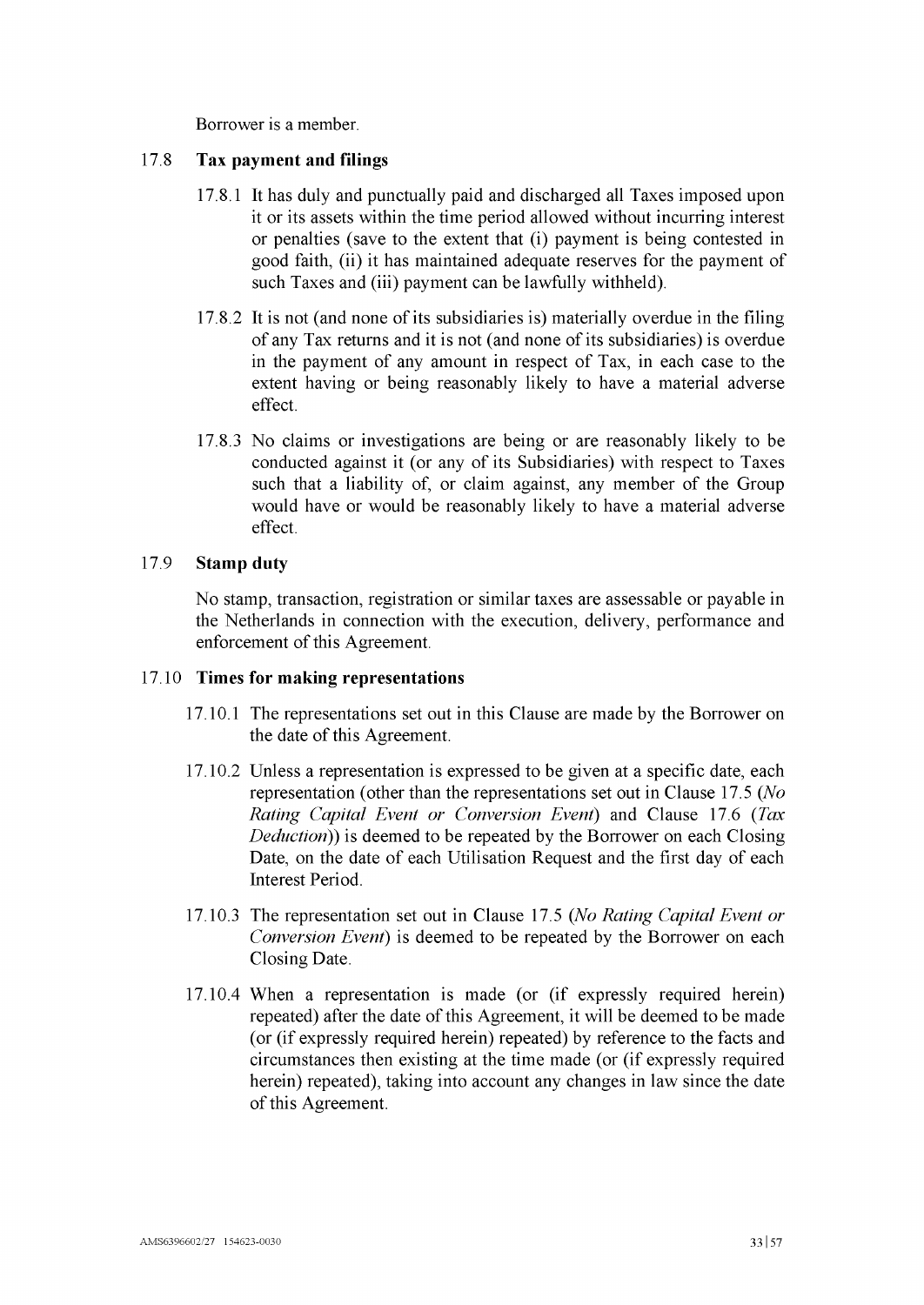# <span id="page-36-0"></span>**18. Undertakings**

The undertakings in this Clause [18](#page-36-0) remain in force from the date of this Agreement for as long as any Commitment is in force or any amount is outstanding under this Agreement until the Termination Date. The Borrower shall, save with the approval of the Majority Lenders,

- <span id="page-36-1"></span>18.1 not in any way modify the rights attaching to the Ordinary Shares with respect to voting, dividends or liquidation nor issue any other class of equity share capital carrying any rights which are more favourable than such rights attaching to the Ordinary Shares but so that nothing in this Clause [18.1](#page-36-1) shall prevent:
	- 18.1.1 the issue of equity share capital to employees or former employees or directors (including directors holding or formerly holding executive office or the personal service company of any such person) (or the spouse or relative of any such person) whether of the Borrower or any of the Borrower's Subsidiaries or associated companies by virtue of their office or employment pursuant to any scheme or plan approved by the Borrower in general meeting or which is established pursuant to such a scheme or plan which is or has been so approved;
	- 18.1.2 any consolidation, reclassification or subdivision of the Ordinary Shares;
	- 18.1.3 any modification of such rights which is not, in the determination in its absolute discretion of an independent financial adviser, materially prejudicial to the interests of the Lenders;
	- 18.1.4 any alteration to the articles of association of the Borrower made in connection with the matters described in this Clause [18](#page-36-0) or which is supplemental or incidental to any of the foregoing (including any amendment made to enable or facilitate procedures relating to such matters and any amendment dealing with the rights and obligations of holders of Securities, including Ordinary Shares, dealt with under such procedures);
	- 18.1.5 any issue of equity share capital where the issue of such equity share capital results, or would, but for the provisions of Clause [13.4](#page-28-1) *(Procedure for exercise of Conversion Rights)* relating to roundings, otherwise result in an adjustment to the Conversion Price;
	- 18.1.6 any issue of equity share capital or modification of rights attaching to the Ordinary Shares, where prior thereto the Borrower shall have instructed an independent financial adviser to determine in its absolute discretion what (if any) adjustments should be made to the Conversion Price as being fair and reasonable to take account thereof and such independent financial adviser shall have determined in its absolute discretion either that no adjustment is required or that an adjustment to the Conversion Price is required and, if so, the new Conversion Price as a result thereof and the basis upon which such adjustment is to be made and, in any such case, the date on which the adjustment shall take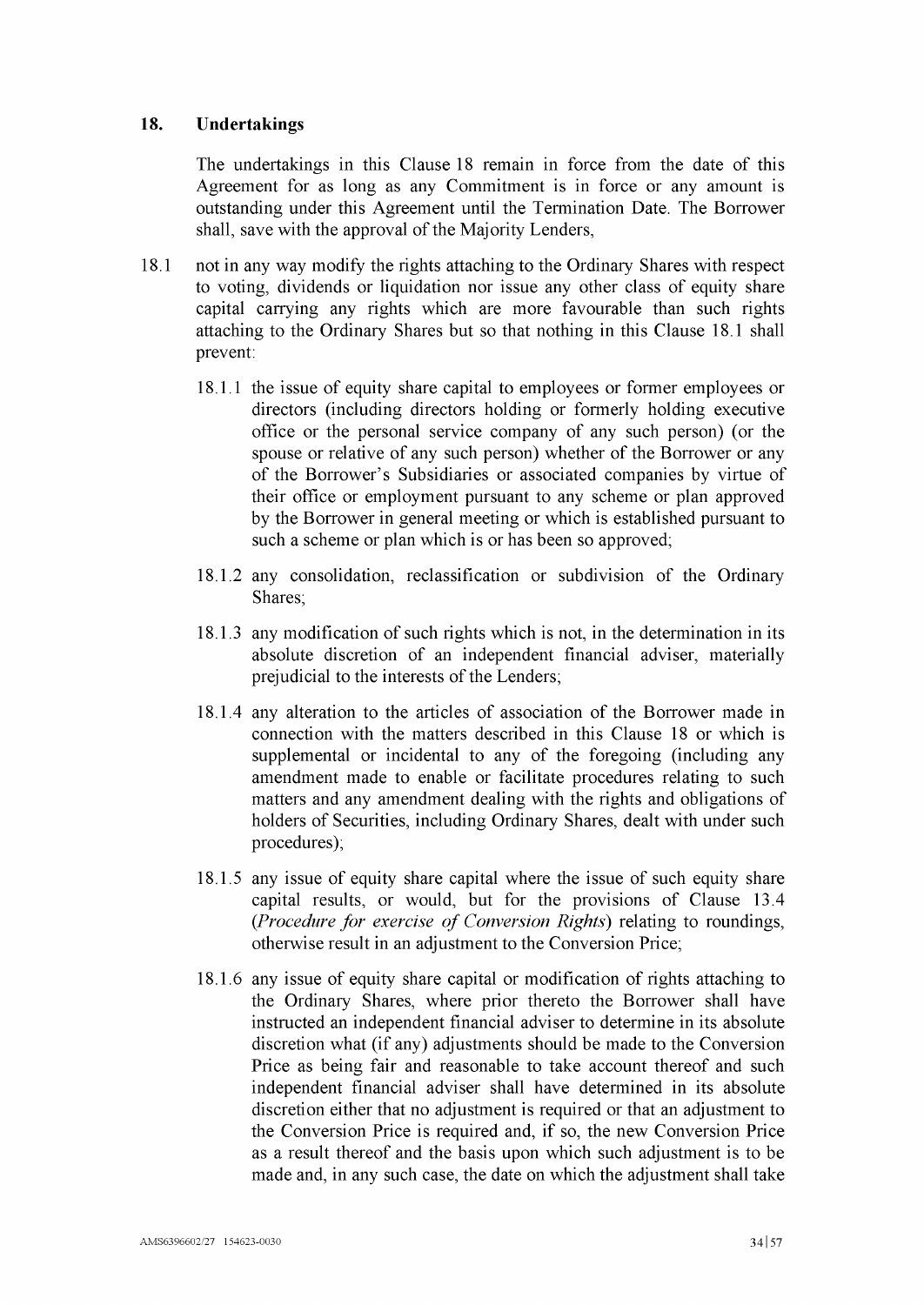effect (and so that the adjustment shall be made and shall take effect accordingly);

- 18.2 not make any issue, grant or distribution or take or omit to take any other action if the effect thereof would be that, on the exercise of Conversion Rights, Ordinary Shares could not, under any applicable law then in effect, be legally issued as fully paid;
- 18.3 not reduce its issued share capital or any uncalled liability in respect thereof, or any non-distributable reserves, except:
	- 18.3.1 pursuant to the terms of issue of the relevant share capital;
	- 18.3.2 by means of a purchase or redemption of share capital of the Borrower to the extent, in any such case, permitted by applicable law;
	- 18.3.3 where the reduction does not involve any distribution of assets;
	- 18.3.4 solely in relation to a change in the currency in which the nominal value of the Ordinary Shares is expressed;
	- 18.3.5 to create distributable reserves;
	- 18.3.6 by way of transfer to reserves as permitted under applicable law;
	- 18.3.7 where the reduction is permitted by applicable law and an independent financial adviser, acting as expert and in its absolute discretion, advises that the interests of the Lenders will not be materially prejudiced by such reduction;
	- 18.3.8 where the reduction is permitted by applicable law and results in an adjustment to the Conversion Price or is otherwise taken into account for the purposes of determining whether such an adjustment should be made, or
	- 18.3.9 provided that, without prejudice to the other provisions of this Agreement, the Borrower may exercise such rights as it may from time to time be entitled pursuant to applicable law to purchase, redeem or buy back its Ordinary Shares and any depositary or other receipts or certificates representing Ordinary Shares without the consent of any Lender;
- 18.4 provide to the Lenders, by no later than the Tranche A Closing Date, all of the documents and evidence referred to in [Schedule](#page-49-0) 2 *(Conditions precedent)* in form and substance satisfactory to the Lenders (acting reasonably) provided that the conditions may be waived by the Lenders in whole or in part; and
- 18.5 pay and discharge all Taxes due and payable by it prior to the accrual of any fine or penalty for late payment, unless (and only to the extent that) (i) payment of those Taxes is being contested in good faith, (ii) adequate reserves are being maintained for those Taxes and the costs required to contest them (iii) the payment can be lawfully withheld and (iv) failure to pay those Taxes is not reasonably likely to have a material adverse effect.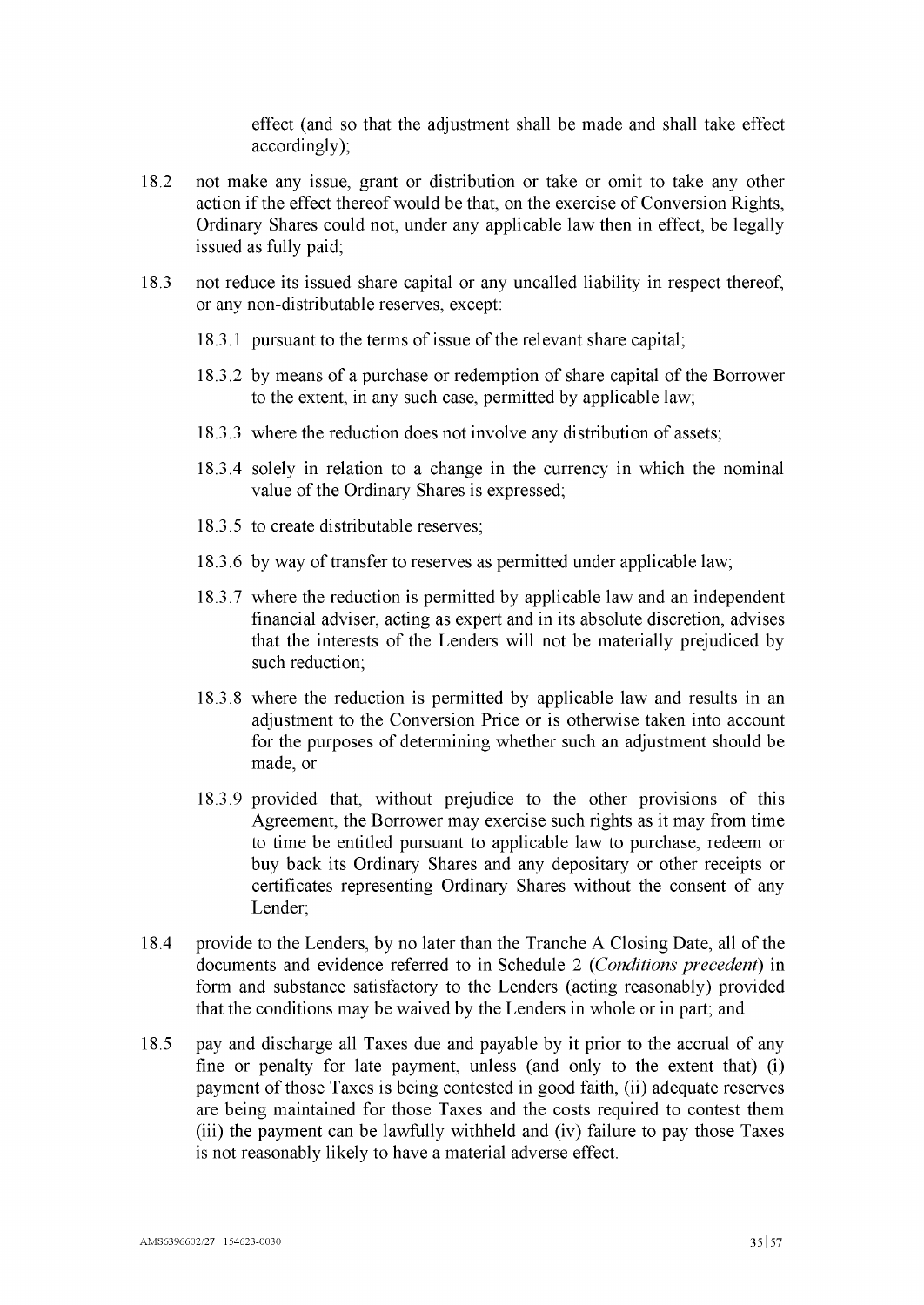18.6 take all reasonable efforts to ensure that it will obtain the Tax Ruling as submitted in accordance with Clause [17.6.3.](#page-34-5)

## <span id="page-38-0"></span>19. Events of default

Each of the events or circumstances set out in this Clause [19](#page-38-0) is an Event of Default (save for Clause [19.5](#page-38-1) *(Acceleration)).*

#### <span id="page-38-2"></span>19.1 Non-payment of principal

The Borrower does not pay any amount of principal payable under this Agreement at the place and in the currency in which it is expressed to be payable within 14 days of the due date, unless the non-payment is caused by technical or administrative error.

#### <span id="page-38-3"></span>19.2 Non-payment of interest

The Borrower does not pay any amount of interest payable under this Agreement at the place and in the currency in which it is expressed to be payable within 21 days of the due date, unless the non-payment is caused by technical or administrative error.

### 19.3 Insolvency proceedings

A court order is made or an effective resolution is passed for the suspension of payments, winding-up, liquidation or dissolution of the Borrower except in any such case for the purpose of and followed by a solvent reconstruction, amalgamation, reorganisation, merger or consolidation on terms approved by Majority Lenders.

#### 19.4 Tax Status

19.4.1 A notice under Article 36 Tax Collection Act *(Invorderingswet 1990)* has been given by the Borrower.

# <span id="page-38-1"></span>19.5 Acceleration

On and at any time after the occurrence of an Event of Default which is continuing the Majority Lenders may by notice to the Borrower:

- 19.5.1 cancel the Commitment whereupon it shall immediately be cancelled;
- 19.5.2 declare that all or part of the Loans, together with accrued interest including any outstanding Arrears of Interest, and all other amounts accrued and outstanding under the Agreement be immediately due and payable, whereupon they shall become immediately due and payable; and/or
- 19.5.3 declare that all or part of the Loans be payable on demand by the Majority Lenders, whereupon they shall immediately become payable on demand by the Lender.

A Lender may at its discretion and without further notice institute such proceedings or take such steps or actions against Borrower as it may think fit to enforce any term or condition binding on the Borrower but in no event shall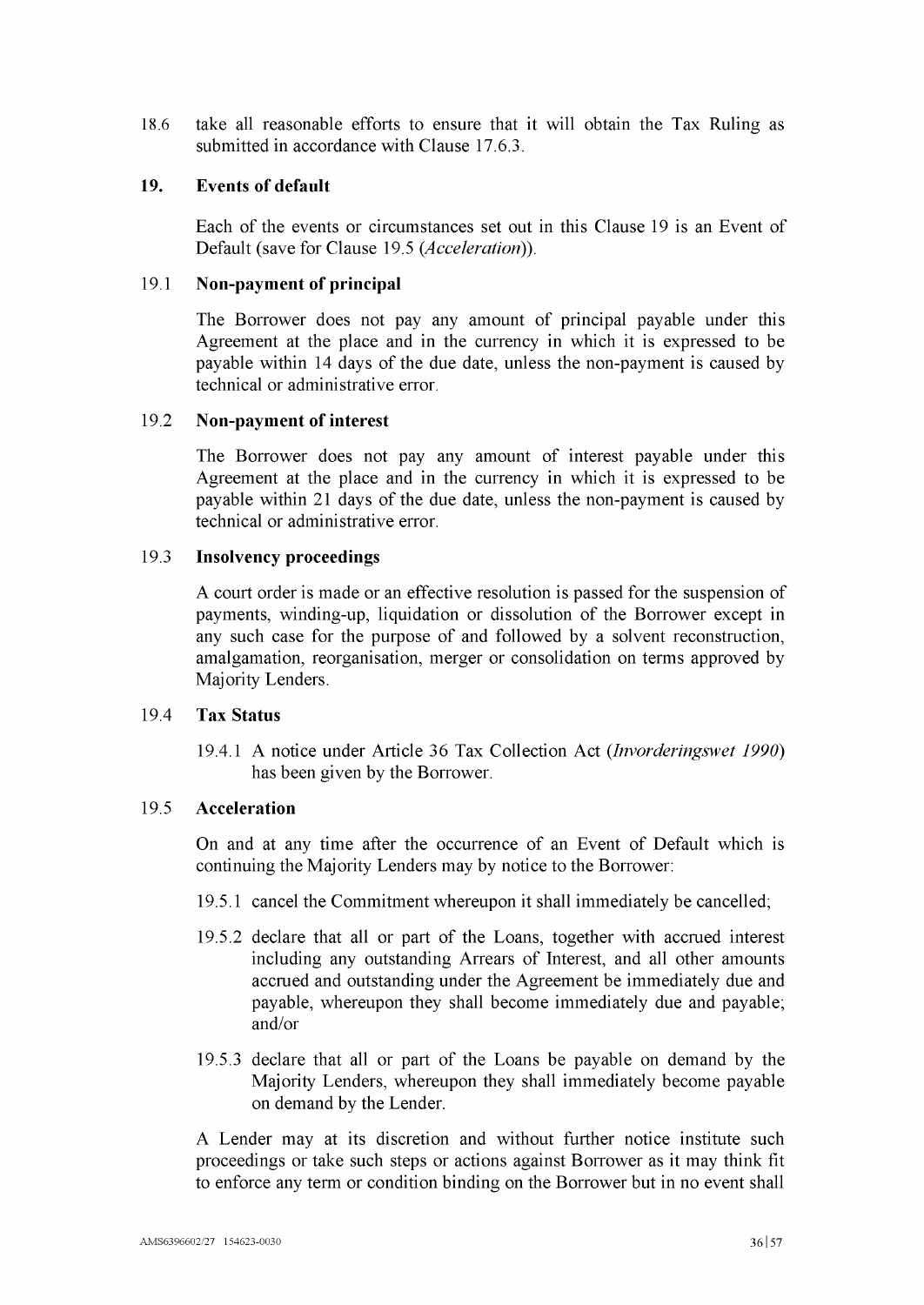the Borrower, by virtue of the institution of any such proceedings, steps or actions, be obliged to pay any sum or sums sooner than the same would otherwise have been payable by it.

No remedy against the Borrower, other than as referred to in this Clause [19,](#page-38-0) shall be available to the Lenders whether for the recovery of amounts owing under this Agreement or in respect of any breach by the Borrower of any of its other obligations under or in respect of this Agreement.

#### <span id="page-39-0"></span>**20. Changes to parties**

#### <span id="page-39-2"></span>20.1 **Transfers**

20.1.1 In this Clause:

- (a) *Transfer Date* means, for a Transfer Certificate, the later of:
	- (i) the proposed Transfer Date specified in the relevant Transfer Certificate; and
	- (ii) the date on which the New Lender or the Borrower, as applicable, executes the relevant Transfer Certificate.
- 20.1.2 The Borrower may not assign any of its rights or transfer any of its rights or obligations under this Agreement without the prior written consent of all the Lenders.
- <span id="page-39-4"></span><span id="page-39-1"></span>20.1.3 A Lender (the *Existing Lender)* may transfer its contractual position in accordance with Section 6:159 DCC to:
	- (a) any other Lender (a *New Lender),* provided such Lender is a Shareholder at the time of the transfer; and
	- (b) the Borrower,

in each case, in accordance with applicable law (including, for avoidance of doubt, the MAR).

- 20.1.4 The Borrower and each Lender agree and confirm that it in advance provided its cooperation (as required by Section 6:159 DCC) to any transfer which complies with Clause [20.1.3](#page-39-1) above.
- 20.1.5 Any reference in this Agreement to a Lender includes a New Lender but excludes a Lender if no amount is or may be owed to or by it under this Agreement.

# 20.2 **Procedure for transfer**

- 20.2.1 Subject to the conditions set out in Clause [20.1](#page-39-2) *(Transfers)* a transfer is effected in accordance with paragraph [20.2.2](#page-39-3) below when the New Lender or the Borrower, as applicable, executes an otherwise duly completed Transfer Certificate delivered to it by the Existing Lender.
- <span id="page-39-3"></span>20.2.2 On the Transfer Date: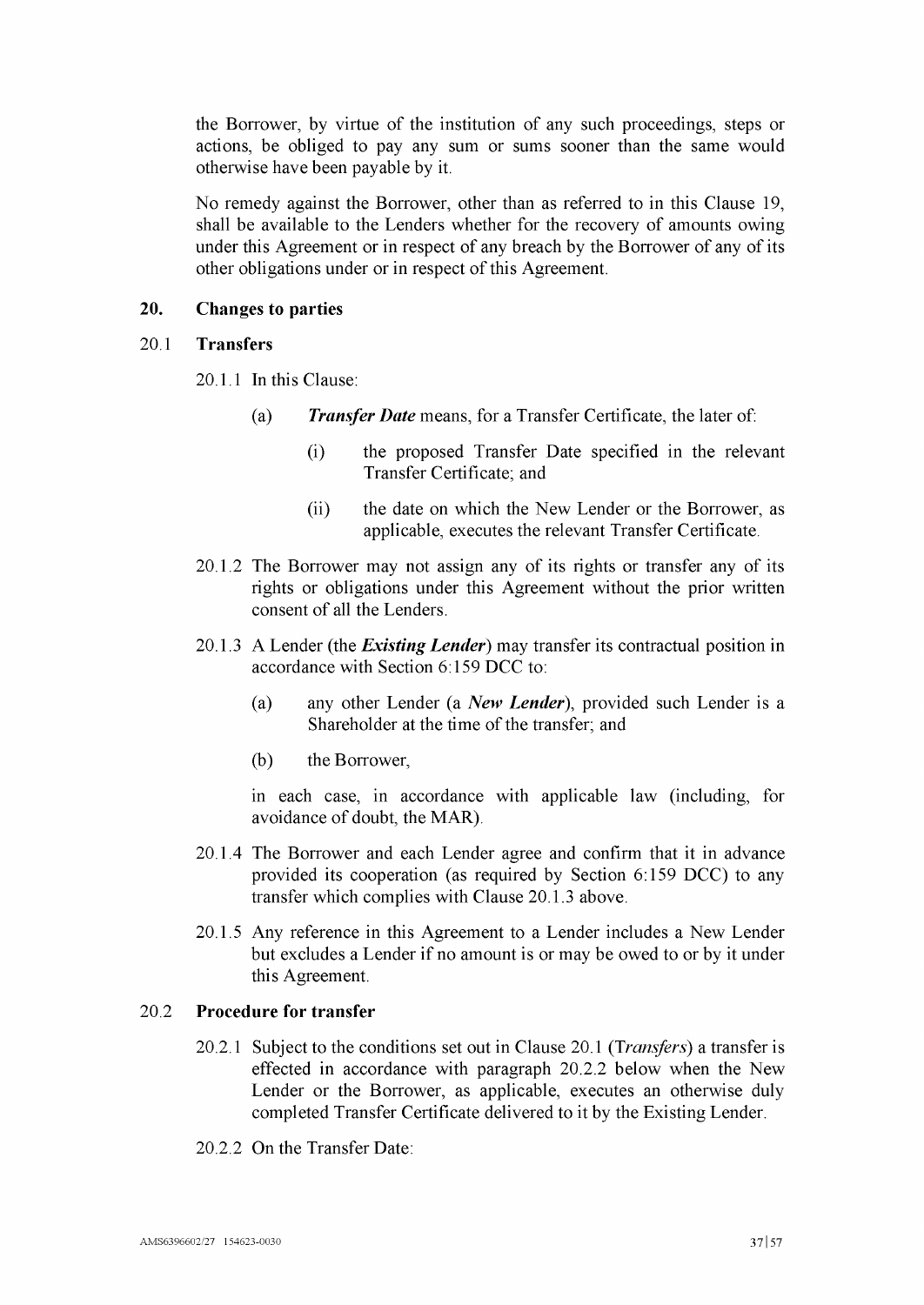- (a) the entire or part of the legal relationship under the Agreement of the existing Lender which is a party to the Transfer Certificate, expressed to be transferred thereby, will be transferred to the New Lender or the Borrower, as applicable, by way of an assumption of contract *(contractsoverneming)* pursuant to Section 6:159 DCC; and
- (b) the New Lender shall become a Party as a *Lender.*
- 20.2.3 The New Lender shall notify the Borrower of any transfer promptly on execution of the Transfer Certificate in respect of such transfer and shall as soon as reasonably practicable after it has executed a Transfer Certificate, send to the Borrower a copy of that Transfer Certificate.
- 20.2.4 The Existing Lender shall notify the Borrower promptly of any proposed transfer.

# <span id="page-40-0"></span>**21. Lender Committee**

- 21.1 The Majority Lenders shall, within 6 months from the date of this Agreement, establish a committee of Lenders whose Commitments aggregate more than 10 per cent of the Total Commitment (or, if the Commitments have been reduced to zero, aggregated more than 10 per cent of the Commitments immediately prior to that reduction) (the *Lender Committee).*
- 21.2 The Lender Committee shall have an administrative role only for purposes of organising the group of Lenders and, if required, supporting the role of the Closing Agent under the documentation.

# <span id="page-40-1"></span>**22. The Closing Agent**

# 22.1 **No fiduciary duties**

Nothing in this Agreement constitutes the Closing Agent as trustee or fiduciary of any other person.

# 22.2 **Rights and discretions of the Closing Agent**

22.2.1 The Closing Agent may rely on:

- (a) any representation, warranty, notice or document believed by it to be genuine, correct and appropriately authorised; and
- (b) any statement made by any person regarding any matters which may reasonably be assumed to be within his knowledge or within his power to verify.
- 22.2.2 The Closing Agent may assume (unless it has received notice to the contrary) that:
	- (a) no Default has occurred (unless it has actual knowledge of a Default arising under Clause [19.1](#page-38-2) *(Non-payment of principal)* and/or [19.2](#page-38-3) *(Non-payment of interest)*;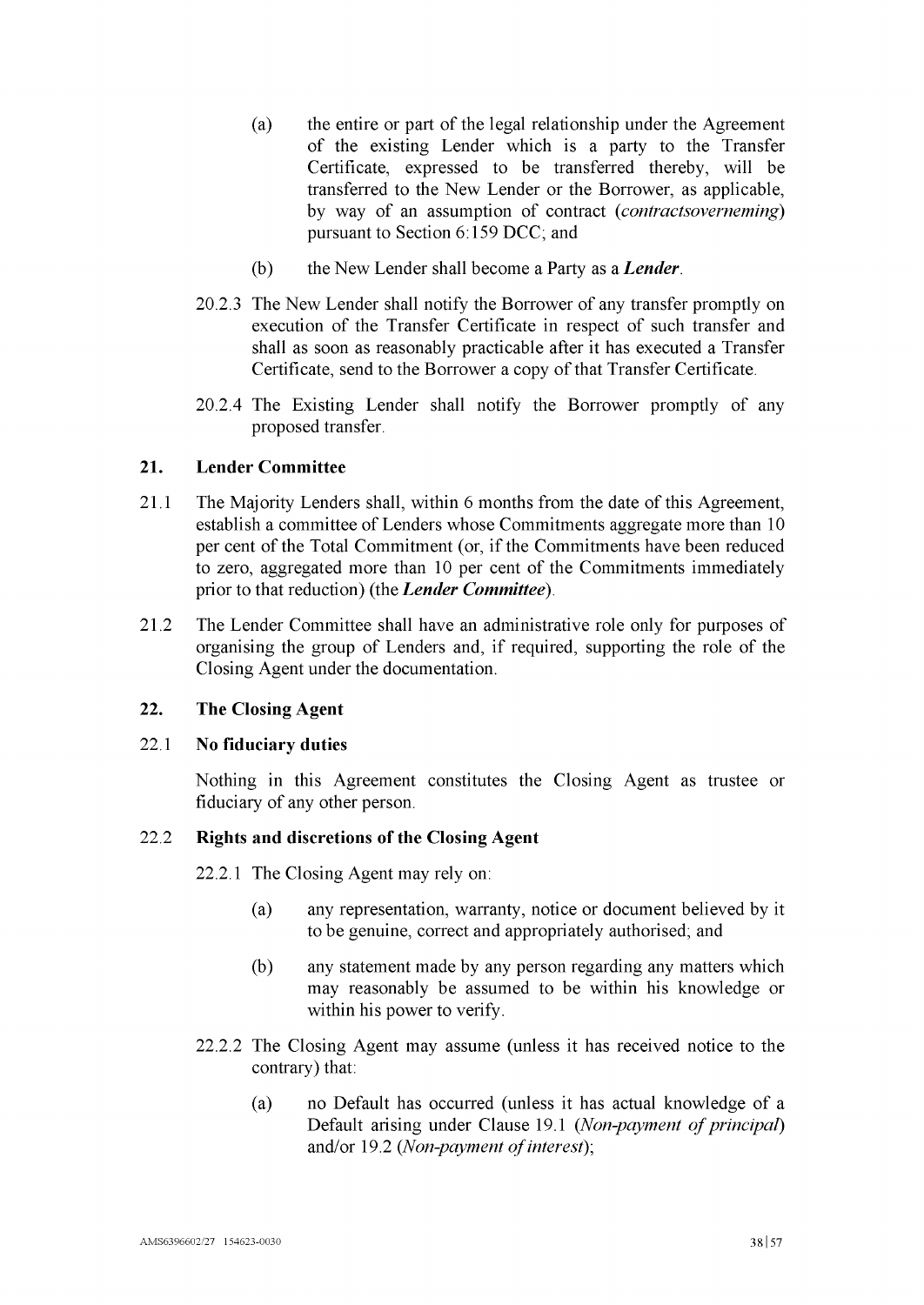- (b) any right, power, authority or discretion vested in any Party has not been exercised; and
- (c) any notice or request delivered or made by the Borrower is made on behalf of and with the consent and knowledge of the Borrower.
- 22.2.3 The Closing Agent may engage, pay for and rely on the advice or services of any lawyers, accountants, surveyors or other experts.
- 22.2.4 The Closing Agent may act in relation to this Agreement through its personnel and agents.
- 22.2.5 Notwithstanding any other provision of this Agreement to the contrary, the Closing Agent shall not be obliged to do or omit to do anything if it would or might in its reasonable opinion constitute a breach of any law or regulation or a breach of a fiduciary duty or duty of confidentiality.

#### <span id="page-41-1"></span>22.3 **Exclusion of liability**

- 22.3.1 No Party (other than the Closing Agent) may take any proceedings against any officer, employee or agent of the Closing Agent in respect of any claim it might have against the Closing Agent or in respect of any act or omission of any kind by that officer, employee or agent in relation to this Agreement and any officer, employee or agent of the Closing Agent may rely on this Clause subject to Clause [1.3.](#page-17-2) This paragraph [22.3.1](#page-41-1) constitutes an irrevocable third party stipulation for no consideration *(onherroepelijk derdenbeding om niet)* as referred to in Section 6:253 DCC for the benefit of any officer, employee or agent of the Closing Agent.
- 22.3.2 The Closing Agent will not be liable for any delay (or any related consequences) in crediting an account with an amount required under this Agreement to be paid by the Closing Agent if the Closing Agent has taken all necessary steps as soon as reasonably practicable to comply with the regulations or operating procedures of any recognised clearing or settlement system used by the Closing Agent for that purpose.

# <span id="page-41-0"></span>**23. Conduct of business by the Lenders and the Closing Agent**

No provision of this Agreement will:

- 23.1 interfere with the right of the Lenders or the Closing Agent to arrange its affairs (tax or otherwise) in whatever manner it thinks fit;
- 23.2 oblige the Lenders or the Closing Agent to investigate or claim any credit, relief, remission or repayment available to it or the extent, order and manner of any claim; or
- 23.3 oblige the Lenders or the Closing Agent to disclose any information relating to its affairs (tax or otherwise) or any computations in respect of Tax,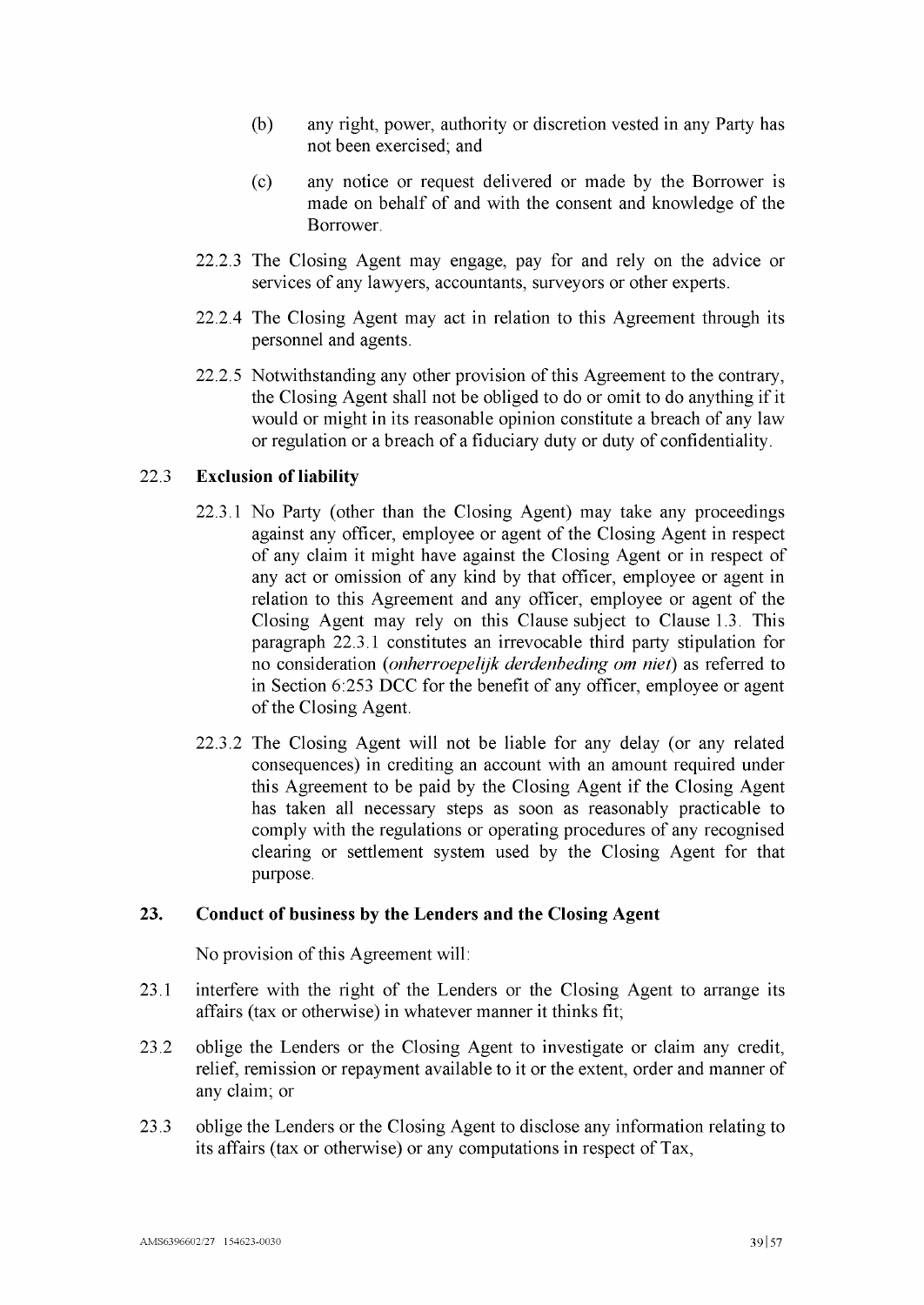except as expressly otherwise set out herein.

# <span id="page-42-0"></span>24. Administration

# 24.1 Payments

- 24.1.1 Payments of principal and interest in respect of a Loan will be by transfer to the registered account of the Lenders.
- 24.1.2 All payments in respect of a Loan are subject to all applicable fiscal or other laws and regulations.

# 24.2 Application of certain payments

- 24.2.1 If a Lender receives a payment that is insufficient to discharge all the amounts then due and payable by the Borrower under this Agreement or receives any surplus amounts, such Lender shall apply that payment or such amounts towards the obligations of the Borrower under this Agreement in the following order:
	- (a) first, in or towards payment pro rata of any unpaid fees, costs and expenses of a Lender under this Agreement (as certified by that Lender);
	- (b) secondly, in or towards payment pro rata of any accrued interest, fee or commission due but unpaid under this Agreement;
	- (c) thirdly, in or towards payment pro rata of any principal due but unpaid under this Agreement; and
	- (d) fourthly, in or towards payment pro rata of any sum due but unpaid under this Agreement.
- 24.2.2 If a Lender (a *Recovering Lender)* receives or recovers any amount from the Borrower in excess of the pro rata amount it is entitled to under this Agreement, then:
	- (a) the Recovering Lender shall, within three Business Days, notify details of the receipt or recovery, to the Lenders;
	- (b) the Lender Committee (acting on the instructions of the Majority Lenders) shall determine whether the receipt or recovery is in excess of the amount the Recovering Lender is entitled to under this Agreement; and
	- (c) the Recovering Lender shall, within three Business Days of demand by the Lender Committee (acting on the instructions of the Majority Lenders), pay to the Lenders an amount (the *Sharing Payment*) equal to such receipt or recovery less any amount which the Lender Committee (acting on the instructions of the Majority Lenders) determines may be retained by the Recovering Lender as its share of any payment to be made, in accordance with this Agreement.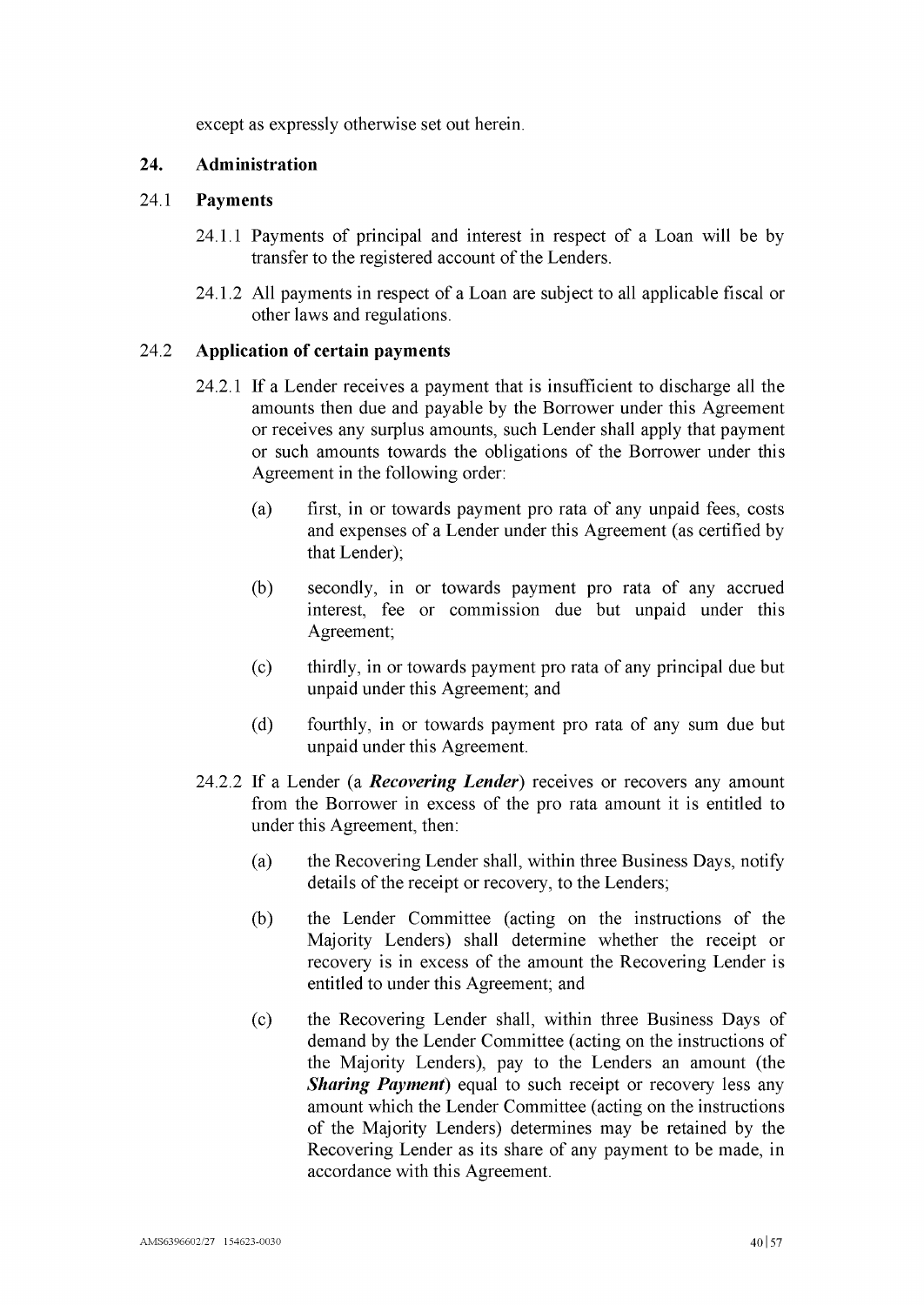- 24.2.3 The Lenders shall treat the Sharing Payment as if it had been paid by the Borrower to the Lenders and the Lender Committee (acting on the instructions of the Majority Lenders) shall instruct the relevant Lenders to distribute the Sharing Payment between the Lenders (other than the Recovering Lender) in accordance with the terms of this Agreement towards the obligations of the Borrower to such Lenders.
- 24.2.4 Clause [24.1](#page-42-0) *(Payments)* will override any appropriation made by the Borrower.

# <span id="page-43-1"></span>24.3 No set-off permissible by the borrower

- 24.3.1 All payments to be made by the Borrower under this Agreement shall be calculated and be made without (and free and clear of any deduction for) set-off or counterclaim.
- 24.3.2 Clause [24.3.1](#page-43-1) above shall not apply to any payments to be made by the Borrower in relation to any rights and obligations the Borrower acquired from an Existing Lender in accordance with Clause [20.1.3\(b\).](#page-39-4)

# 24.4 Business days

- 24.4.1 Any payment which is due to be made on a day that is not a Business Day shall be made on the next Business Day in the same calendar month (if there is one) or the preceding Business Day (if there is not).
- 24.4.2 During any extension of the due date for payment of any principal or Unpaid Sum under this Agreement interest is payable on the principal or Unpaid Sum at the rate payable on the original due date and in accordance with the provisions of Clause [11.3](#page-24-3) *(Payment of interest)*.

# <span id="page-43-2"></span>24.5 Currency of amount

- 24.5.1 Subject to this Clause [24.5,](#page-43-2) Euro is the currency of account and payment for any sum due from the Borrower under this Agreement.
- 24.5.2 Each payment in respect of costs, expenses or Taxes shall be made in the currency in which the costs, expenses or Taxes are incurred.
- 24.5.3 Any amount expressed to be payable in a currency other than Euro shall be paid in that other currency.

# <span id="page-43-0"></span>25. Notices

# 25.1 Communications in writing

Any communication to be made under or in connection with this Agreement shall be made in writing and, unless otherwise stated, may be made by fax or letter.

#### <span id="page-43-3"></span>25.2 Addresses

25.2.1 Except as provided below, the contact details of each Party for all communications in connection with this Agreement are those notified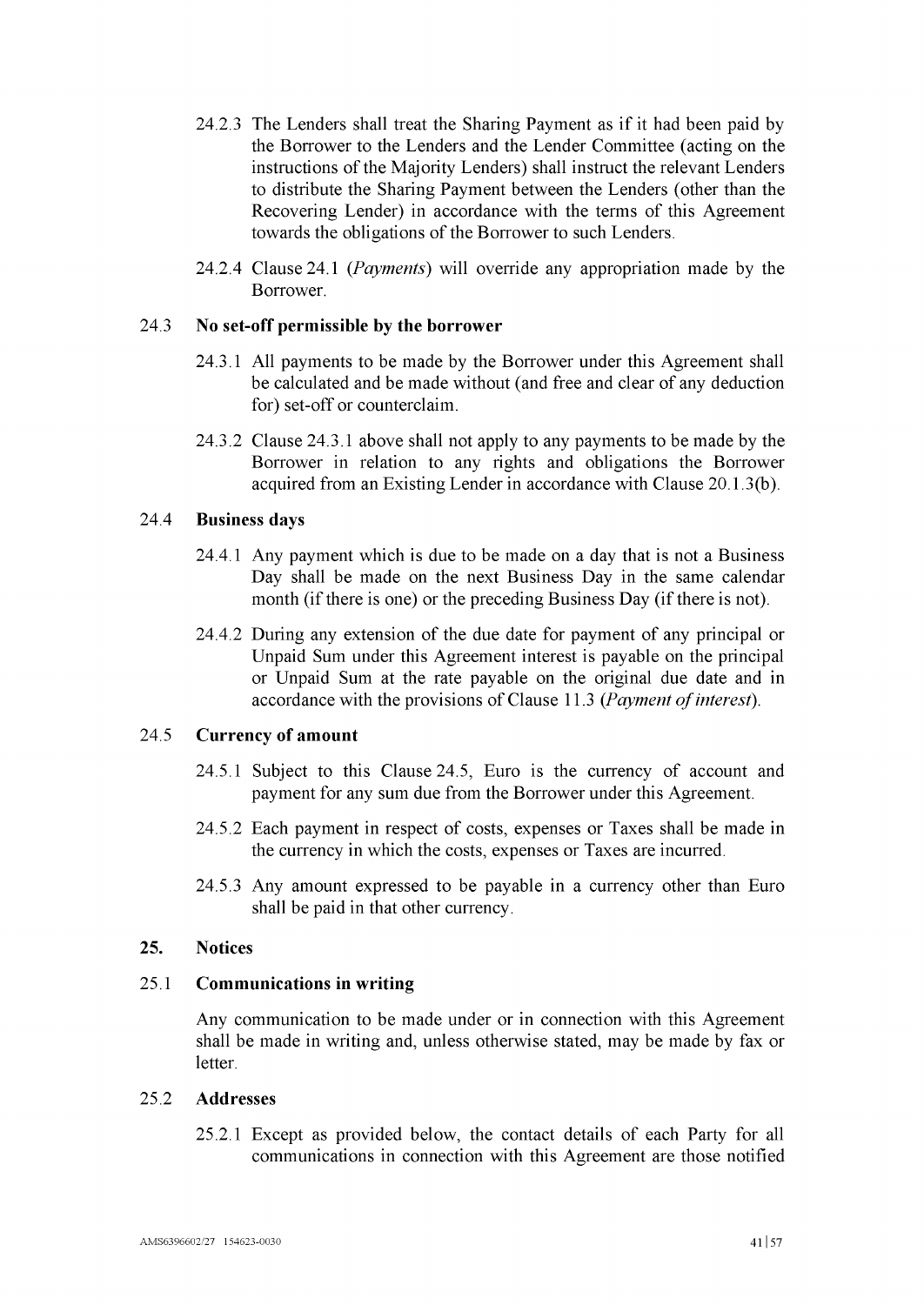by that Party for this purpose to the Closing Agent on or before the date it becomes a Party.

25.2.2 The contact details of the Borrower for this purpose are:

| Address:    | Magistratenlaan 116          |
|-------------|------------------------------|
|             | 5223 MB's-Hertogenbosch      |
|             | The Netherlands              |
| Fax number: | $+31(0)888570493$            |
| E-mail:     | maarten.michalides@enexis.nl |
| Attention:  | <b>Maarten Michalides</b>    |

25.2.3 The contact details of the Closing Agent for this purpose are:

| Address:    | $\lceil \bullet \rceil$ |
|-------------|-------------------------|
| Fax number: | $\lceil \bullet \rceil$ |
| $E$ -mail:  | $\lceil \bullet \rceil$ |
| Attention:  | $\lceil \bullet \rceil$ |

- 25.2.4 Any communication or document made or delivered by one person to another under or in connection with this Agreement will only be effective:
	- (a) ifby way offax, when received in legible form; or
	- (b) if by way of letter, when it has been left at the relevant address or five (5) Business Days after being deposited in the post postage prepaid in an envelope addressed to it at that address,

and, if a particular department or officer is specified as part of its address details provided under Clause [25.2](#page-43-3) *(Addresses),* if addressed to that department or officer.

# 25.3 **Electronic communication**

- 25.3.1 Any communication to be made between the Parties under or in connection with this Agreement may be made by electronic mail or other electronic means, if the Parties:
	- (a) agree that, unless and until notified to the contrary, this is to be an accepted form of communication;
	- (b) notify each other in writing of their electronic mail address and/or any other information required to enable the sending and receipt of information by that means; and
	- (c) notify each other of any change to their address or any other such information supplied by them.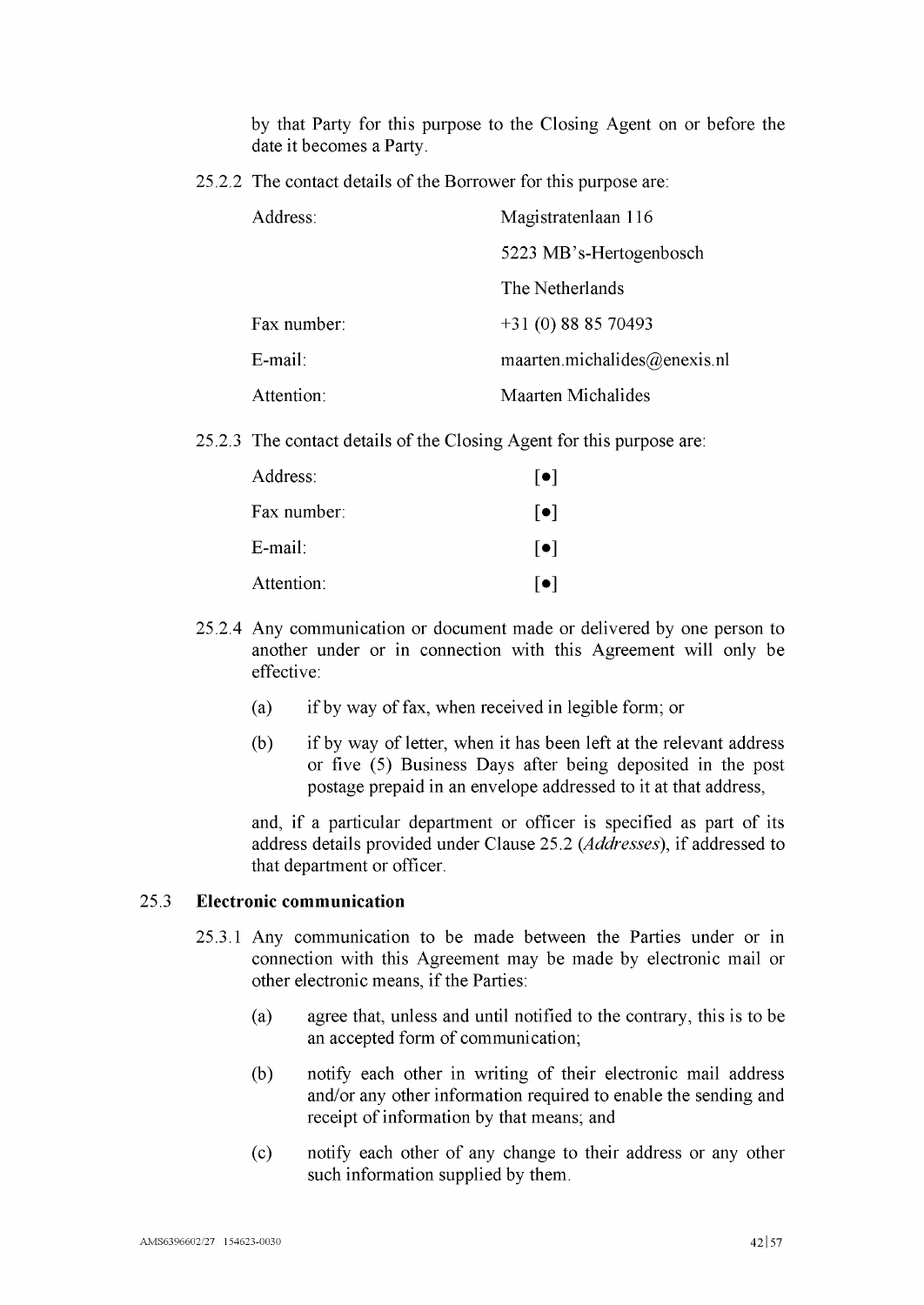25.3.2 Any electronic communication made between the Parties will be effective only when actually received in readable form and in the case of any electronic communication made by the Borrower to the Closing Agent or the Lender Committee, as applicable, only if it is addressed in such a manner as the Closing Agent or the Lender Committee, as the case may be, shall specify for this purpose.

# 25.4 **English language**

- 25.4.1 Any notice given under or in connection with this Agreement must be in English.
- 25.4.2 All other documents provided under or in connection with this Agreement must be:
	- (a) in English; or
	- $(b)$  if not in English, and if so required by the Lender, accompanied by a certified English translation and, in this case, the English translation will prevail unless the document is a constitutional, statutory or other official document.

# <span id="page-45-0"></span>**26. Calculations and certificates**

# 26.1 **Certificates and determinations**

Any certification or determination by the Borrower of a rate or amount under this Agreement is, in the absence of manifest error, conclusive evidence of the matters to which it relates.

# 26.2 **Day count convention**

Any interest, commission or fee accruing under this Agreement will (unless otherwise expressly stated in this Agreement) accrue from day to day and is calculated on the basis of the actual number of days elapsed and a year of 360 days.

# <span id="page-45-1"></span>**27. Partial invalidity**

If, at any time, any provision of this Agreement is or becomes illegal, invalid or unenforceable in any respect under any law of any jurisdiction, neither the legality, validity or enforceability of the remaining provisions nor the legality, validity or enforceability of such provision under the law of any other jurisdiction will in any way be affected or impaired.

# <span id="page-45-2"></span>**28. Remedies and waivers**

No failure to exercise, nor any delay in exercising, on the part of the Lenders, any right or remedy under this Agreement shall operate as a waiver, nor shall any single or partial exercise of any right or remedy prevent any further or other exercise or the exercise of any other right or remedy. The rights and remedies provided in this Agreement are cumulative and not exclusive of any rights or remedies provided by law.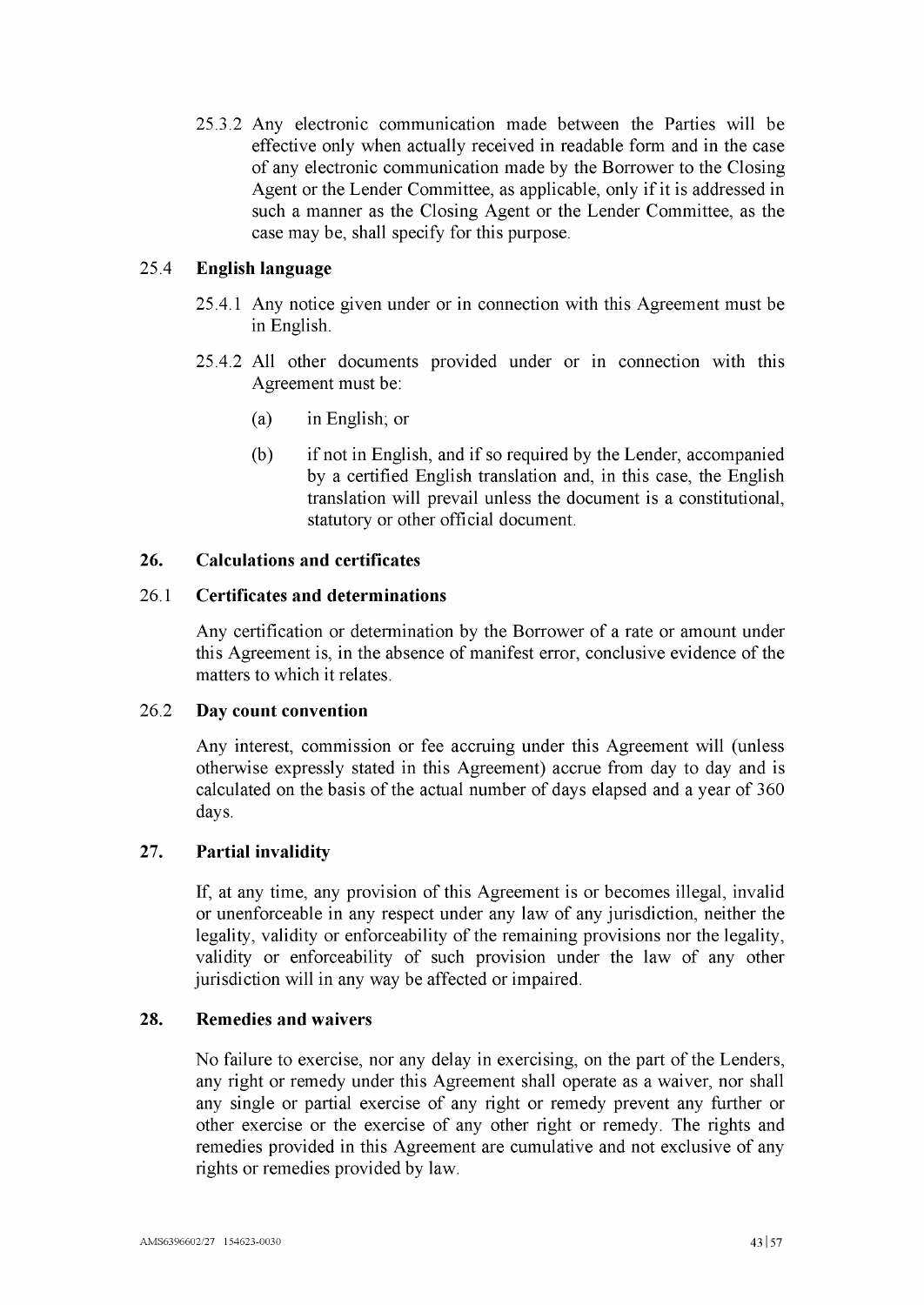# <span id="page-46-0"></span>**29. Amendments and waivers**

## 29.1 **Required consents**

Any term of this Agreement may be amended or waived only with the written consent of the Majority Lenders and the Borrower and any such amendment or waiver will be binding on all Parties.

# <span id="page-46-1"></span>**30. Counterparts**

This Agreement may be executed in any number of counterparts, and by each party on separate counterparts. Each counterpart is an original, but all counterparts shall together constitute one and the same instrument.

# <span id="page-46-2"></span>**31. Governing Law**

This Agreement and any non-contractual obligations arising out of or in connection with it are governed by Dutch law.

# <span id="page-46-3"></span>**32. Execution of the agreement by attorney**

If a Party incorporated in The Netherlands, is represented by an attorney in connection with the signing and/or execution of this Agreement or any other agreement, deed or document referred to in this Agreement or made pursuant to this Agreement, it is hereby expressly acknowledged and accepted by the other Parties that the existence and scope of the attorney's authority and the effect of attorney's exercise or purported exercise of his authority shall be governed by Dutch law.

# <span id="page-46-4"></span>**33. Enforcement**

- 33.1.1 The courts of Amsterdam, The Netherlands have exclusive jurisdiction to settle any dispute arising out of or in connection with this Agreement (including a dispute relating to the existence, validity or termination of this Agreement or any non-contractual obligation arising out of or in connection with this Agreement) (a *Dispute).*
- 33.1.2 The Parties agree that the courts of Amsterdam, The Netherlands are the most appropriate and convenient courts to settle Disputes and accordingly no Party will argue to the contrary.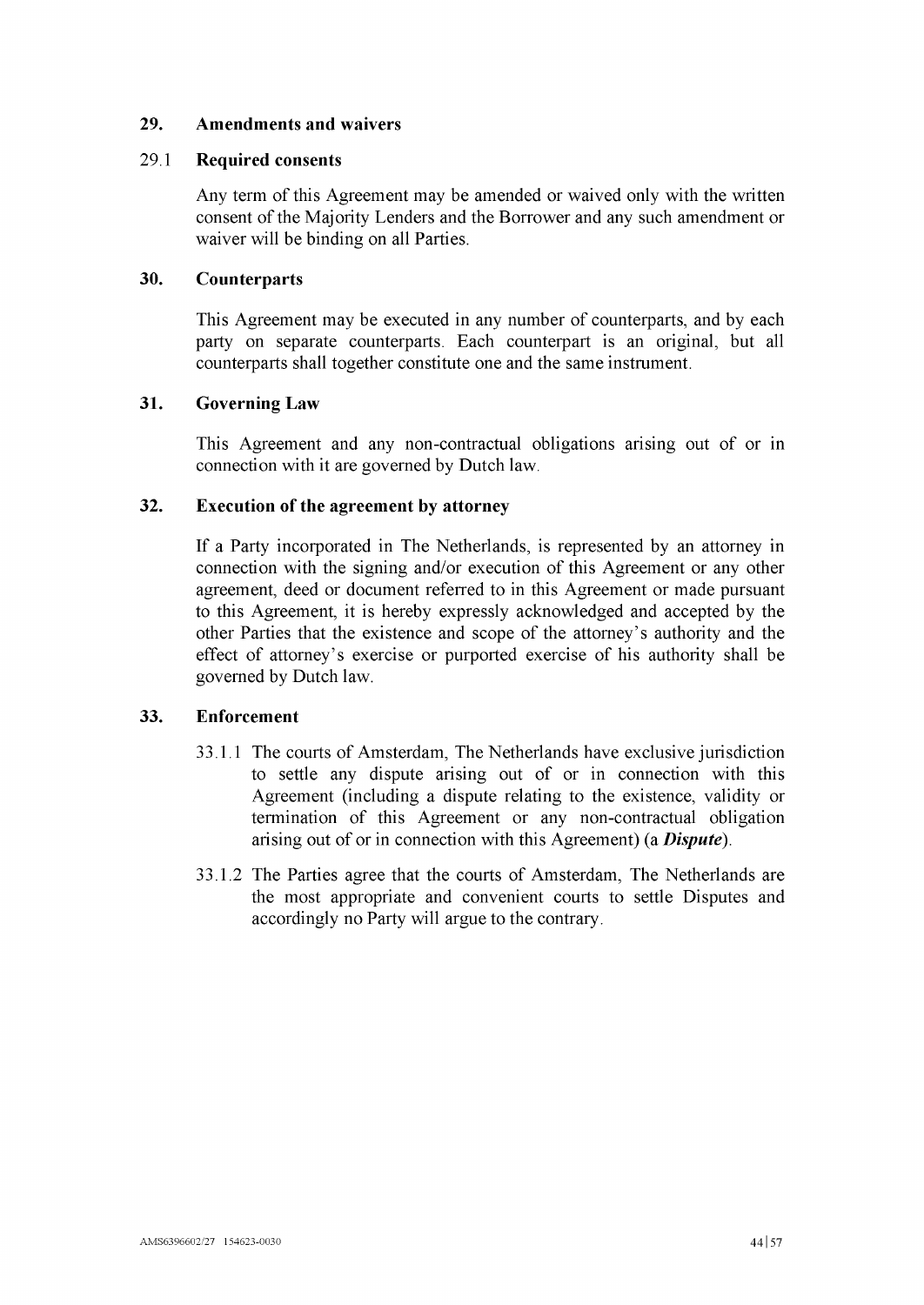<span id="page-47-1"></span>**Schedule <sup>1</sup> The Lenders**

<span id="page-47-0"></span>**Part A**

# **Tranche A Lenders**

| Name                    | Commitment $(\epsilon)$ |
|-------------------------|-------------------------|
| $[\bullet]$             | $\lceil \bullet \rceil$ |
| $\lceil \bullet \rceil$ | $\bullet$               |
|                         | $\bullet$               |
|                         | $\bullet$               |
|                         | `o                      |
|                         | $\bullet$               |
|                         | $\bullet$               |
|                         |                         |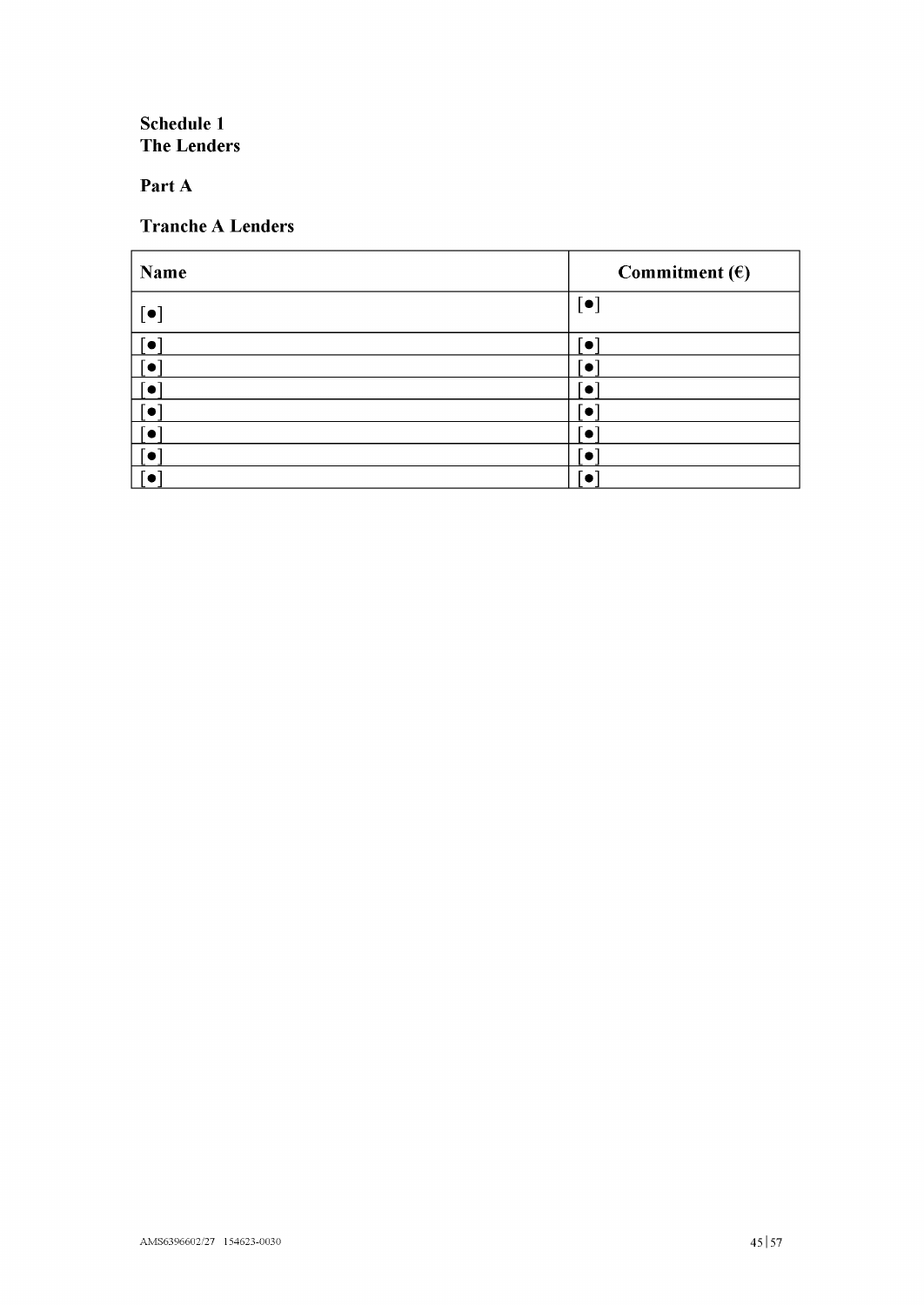# <span id="page-48-0"></span>**Part B**

# **Tranche B Lenders**

| <b>Name</b> | Commitment $(\epsilon)$ |
|-------------|-------------------------|
|             | $\lceil \bullet \rceil$ |
|             |                         |
|             |                         |
|             |                         |
|             |                         |
|             |                         |
|             |                         |
|             |                         |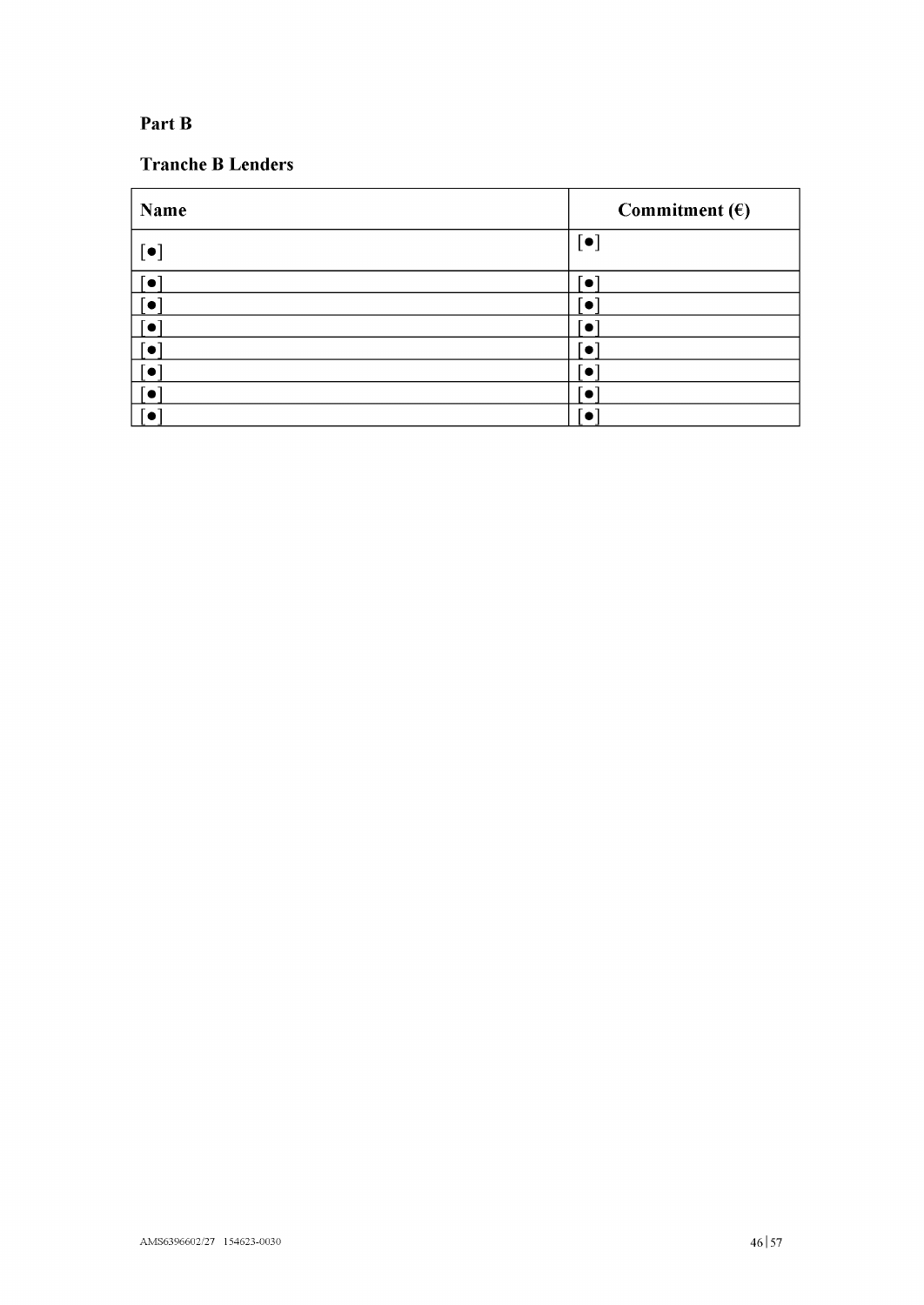# <span id="page-49-0"></span>**Schedule 2 Conditions precedent**

# **1. The borrower**

- (a) A copy of the constitutional documents of the Borrower, including an up-to-date extract of the trade register of the chamber of commerce.
- (b) A copy of a resolution of the board of directors of the Borrower:
	- (i) approving the terms of, and the transactions contemplated by, this Agreement and resolving that it execute this Agreement;
	- (ii) authorising a specified person or persons to execute this Agreement on its behalf; and
	- (iii) authorising a specified person or persons, on its behalf, to sign and/or despatch all documents and notices to be signed and/or despatched by it under or in connection with this Agreement.
- $(c)$  A certificate from the secretary of the board of supervisory directors of the Borrower evidencing its approval of the execution of, and the terms of, and the transactions contemplated by, this Agreement.
- (d) Evidence of (i) the request for advice from each works council, or central or European works council with jurisdiction over the transactions contemplated by this Agreement and (ii) positive or neutral advice and, to the extent subject to conditions, such conditions shall not  $(x)$  lead, or be reasonably expected to lead, to a breach of the terms of this Agreement and  $(y)$  be negative for the Lenders.

# **2. Legal opinion**

(a) A legal and tax opinion of Clifford Chance LLP, legal and tax advisers to the Lenders, substantially in the form distributed to the Lenders prior to signing this Agreement.

# **3. Other documents and evidence**

(a) Evidence that any fees, costs and expenses due from the Borrower have been paid or will be paid by the date of this Agreement.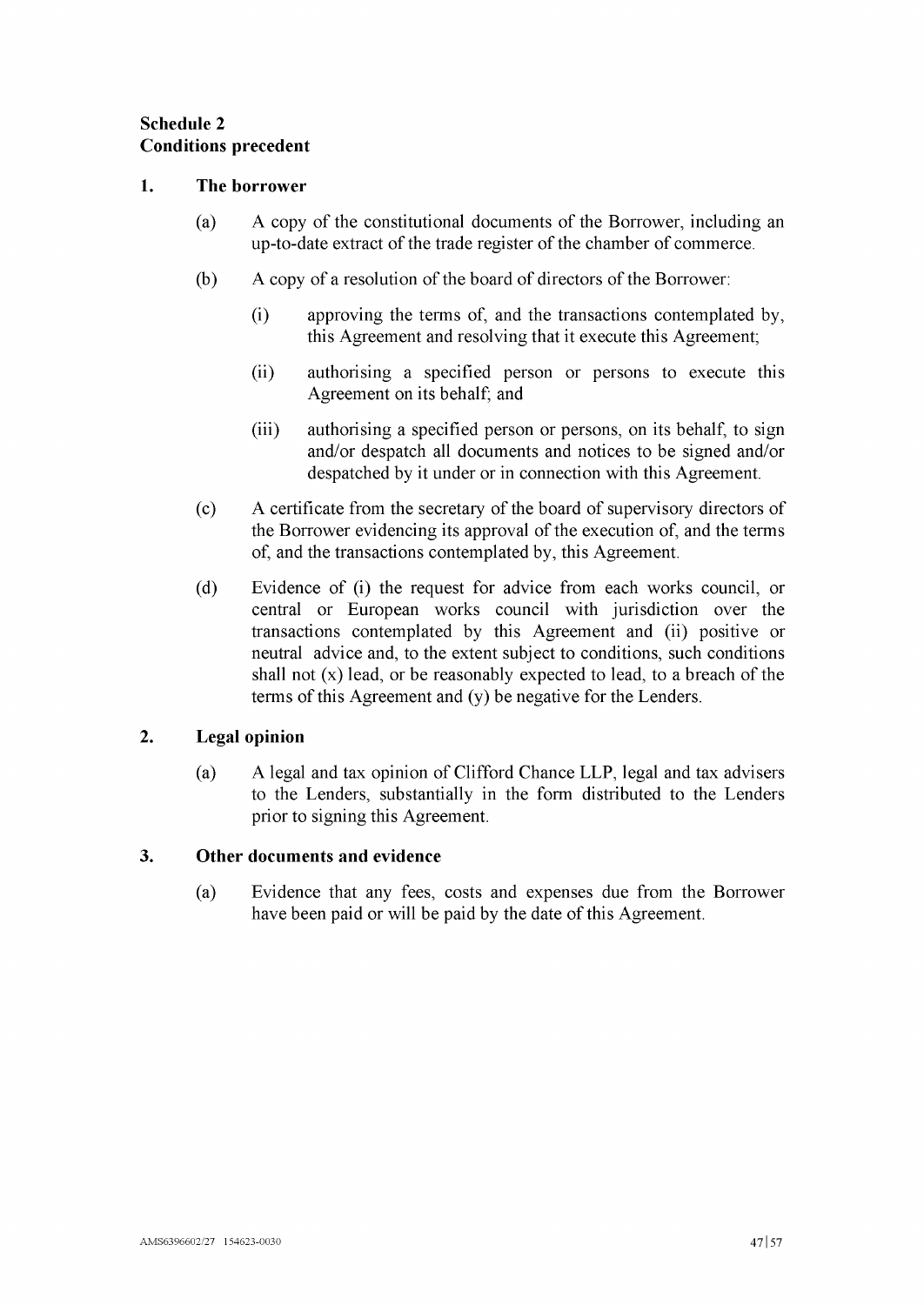# <span id="page-50-0"></span>**Schedule 3 Form of request**

To:  $\begin{bmatrix} \bullet \end{bmatrix}$  as Closing Agent From: Enexis Holding N.V. Date:  $\lbrack \bullet \rbrack$ 

# **Enexis Holding N.V. - EUR 500,000,000 fixed rate convertible shareholder loan facility dated [•I 2020 (the** *Agreement)*

- 1. We refer to the Agreement. This is a Request.
- 2. We wish to borrow a Loan on the following terms:
	- (a) Utilisation Date: [•ļ
	- (b) Amount:  $\epsilon[\bullet]$
- 3. Payment instructions are: [ $\bullet$ ].
- 4. We confirm that each condition precedent under the Agreement which must be satisfied on the date of this Request is so satisfied.
- 5. This Request is irrevocable.

# **Enexis Holding N.V.**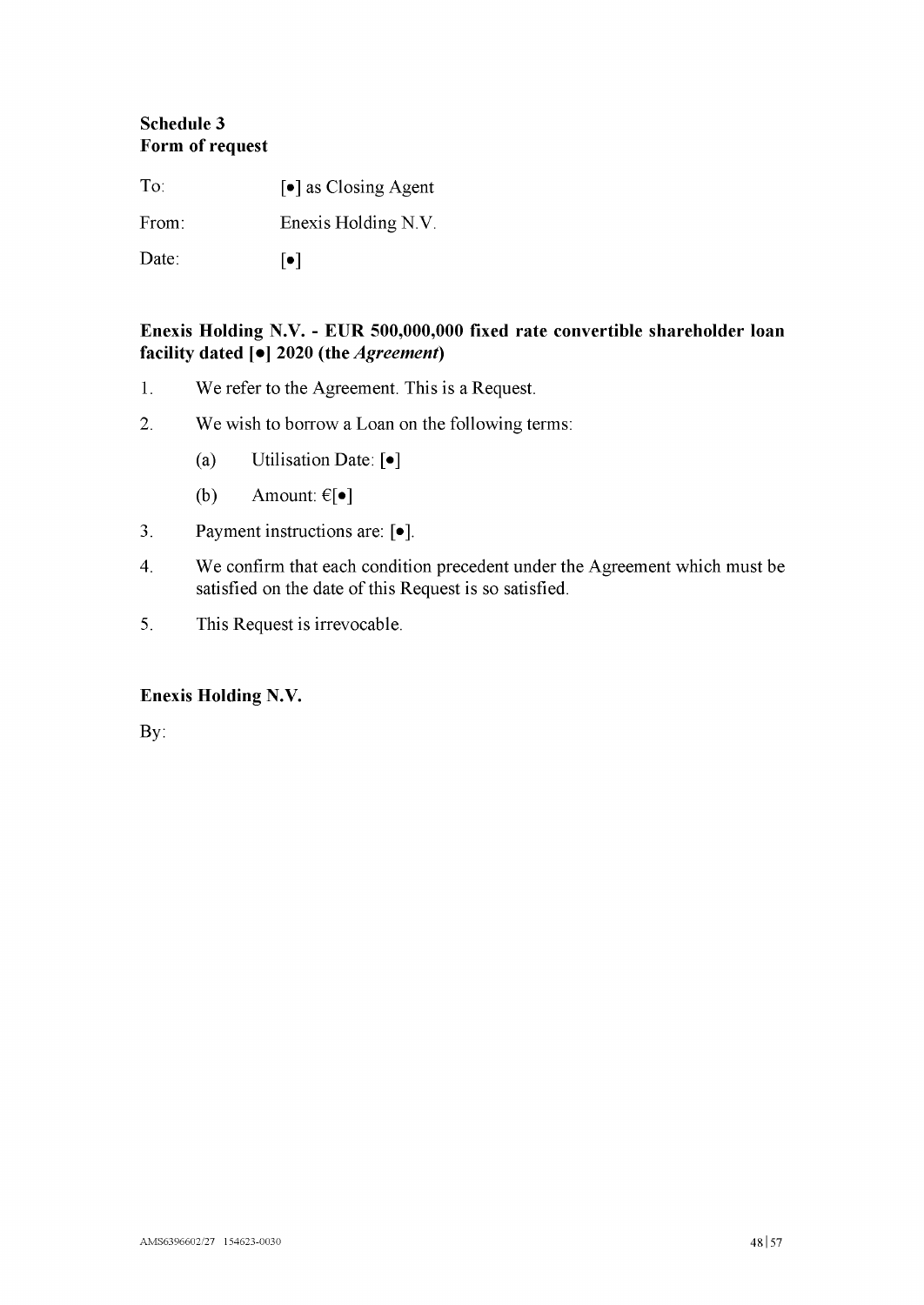# <span id="page-51-0"></span>**Schedule 4 Form of Transfer Certificate**

| $To^{\ldots}$ | $\lceil \cdot \rceil$ as New Lender (the <i>New Lender</i> )]/[the Borrower] |
|---------------|------------------------------------------------------------------------------|
| From:         | [THE EXISTING LENDER] (the <i>Existing Lender</i> )                          |
| Date:         | l o I                                                                        |

# **Enexis Holding N.V. - EUR 500,000,000 fixed rate convertible shareholder loan facility dated [•I 2020 (the** *Agreement)*

**We refer to the Agreement. This is a Transfer Certificate.**

- **1. The Existing Lender transfers by way of transfer of contract to the [New Lenderj/porrower] the Existing Lender's rights and obligations referred to in the Schedule below in accordance with the terms ofthe Agreement.**
- **2. The proposed Transfer Date is [•ļ.**
- **3. [On the Transfer Date the New Lender becomes Party to the Agreement as a Lender.]**
- **4. [The administrative details of the New Lender for the purposes of the Agreement are set out in the Schedule.]**
- **7. This Transfer Certificate acts as notice to the Borrower ofthe transfer referred to in this Transfer Certificate.**
- **8. This Transfer Certificate may be executed in any number of counterparts and this has the same effect as if the signatures on the counterparts were on <sup>a</sup>**  $single copy of this Transfer Certificance.$
- **9. This Transfer Certificate and any non-contractual obligations arising out of or in connection with it are governed by Dutch law.**
- **10. This Transfer Certificate has been entered into on the date stated at the beginning** of this Transfer Certificate.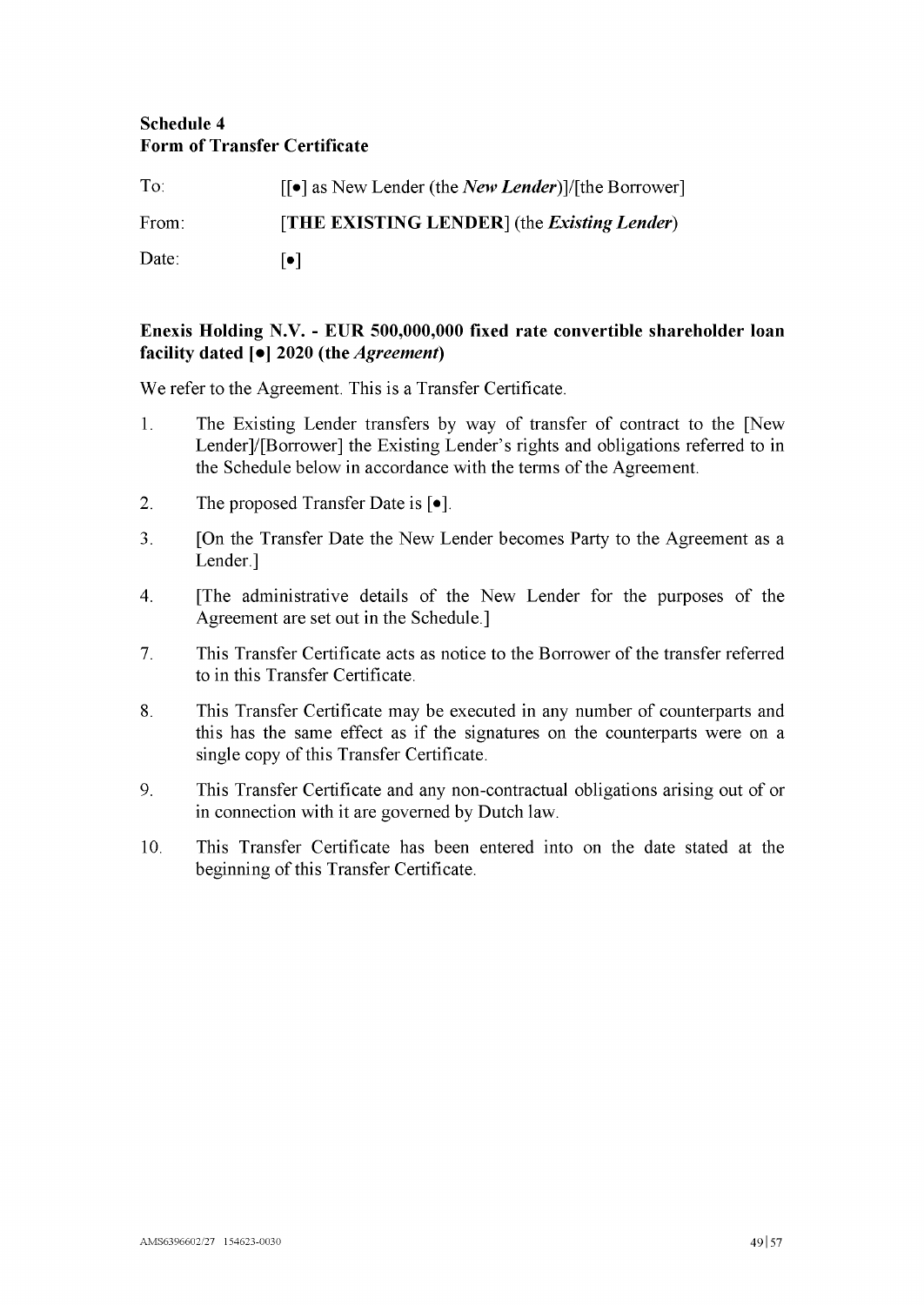# **THE SCHEDULE**

# **Rights and obligations to be transferred**

[insert relevant details, including applicable Commitment (or part)]

# **[Administrative details of the New Lender**

[insert address for notices and payment details etc.]]

[**EXISTING** [**NEW LENDER**] LENDER]/[BORROWER]

By:  $\lbrack \bullet \rbrack$  By:  $\lbrack \bullet \rbrack$ 

By: [•]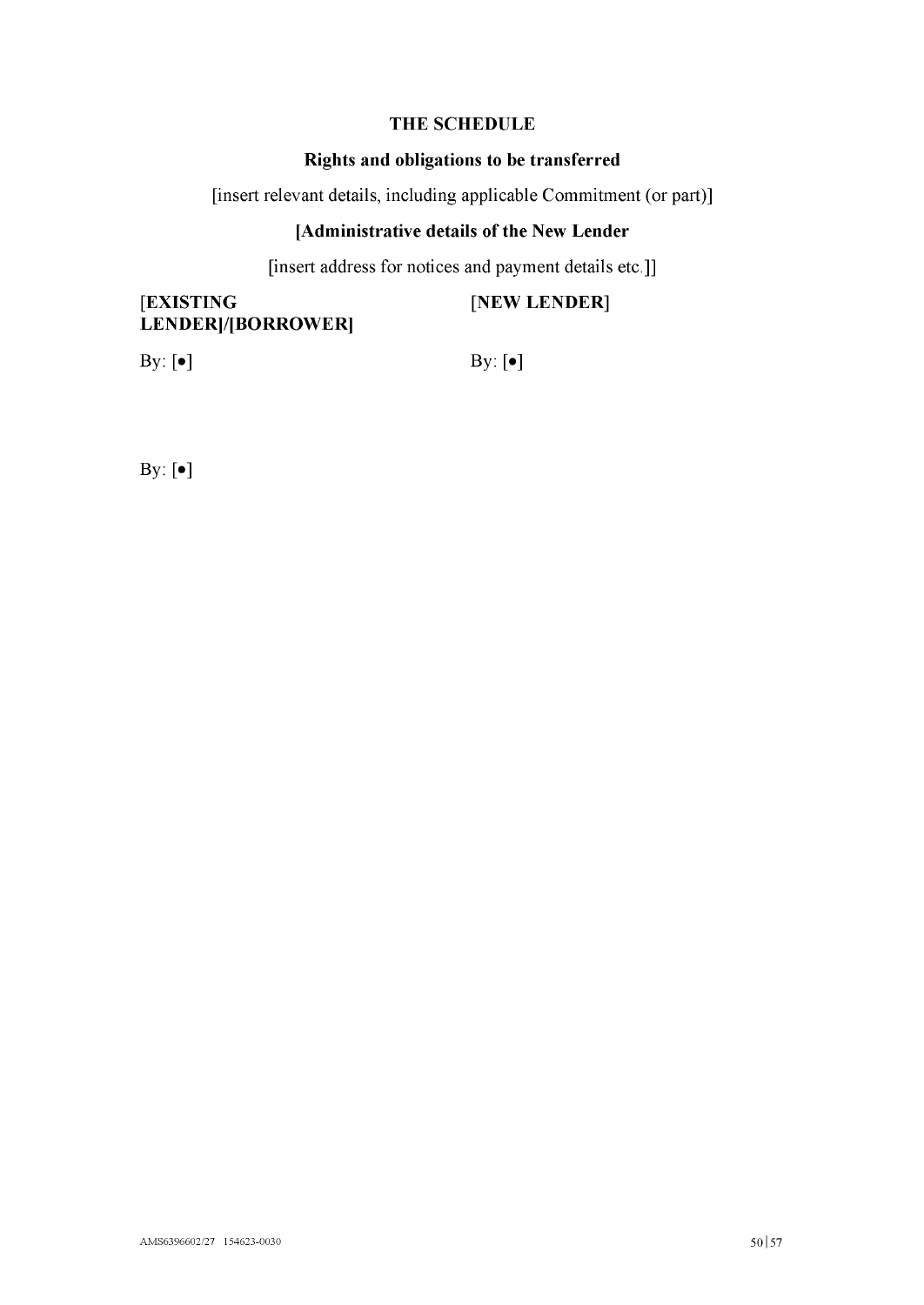# <span id="page-53-0"></span>**Schedule 5 Form of Accession Deed**

To: Enexis Holding N.V. From:  $\lceil \bullet \rceil$ Date:  $\lceil \bullet \rceil$ 

**Enexis Holding N.V. - EUR 500,000,000 fixed rate convertible shareholder loan facility dated [•I 2020 (the** *Agreement)*

- 1. We refer to the Agreement. This is an Accession Deed.
- 2. We wish to become a [Tranche A Lender]/[Tranche B Lender].
- 3. The date of accession is:  $[e]$ .
- 4. Our administrative details for the purposes of the Agreement are set out below:

[•].

- 5. We have reviewed the Agreement and acknowledge and confirm that we are bound by the terms of the Agreement.
- 6. This Accession Deed is irrevocable.

[•]

By:

For acknowledgement

# **Enexis Holding N.V.**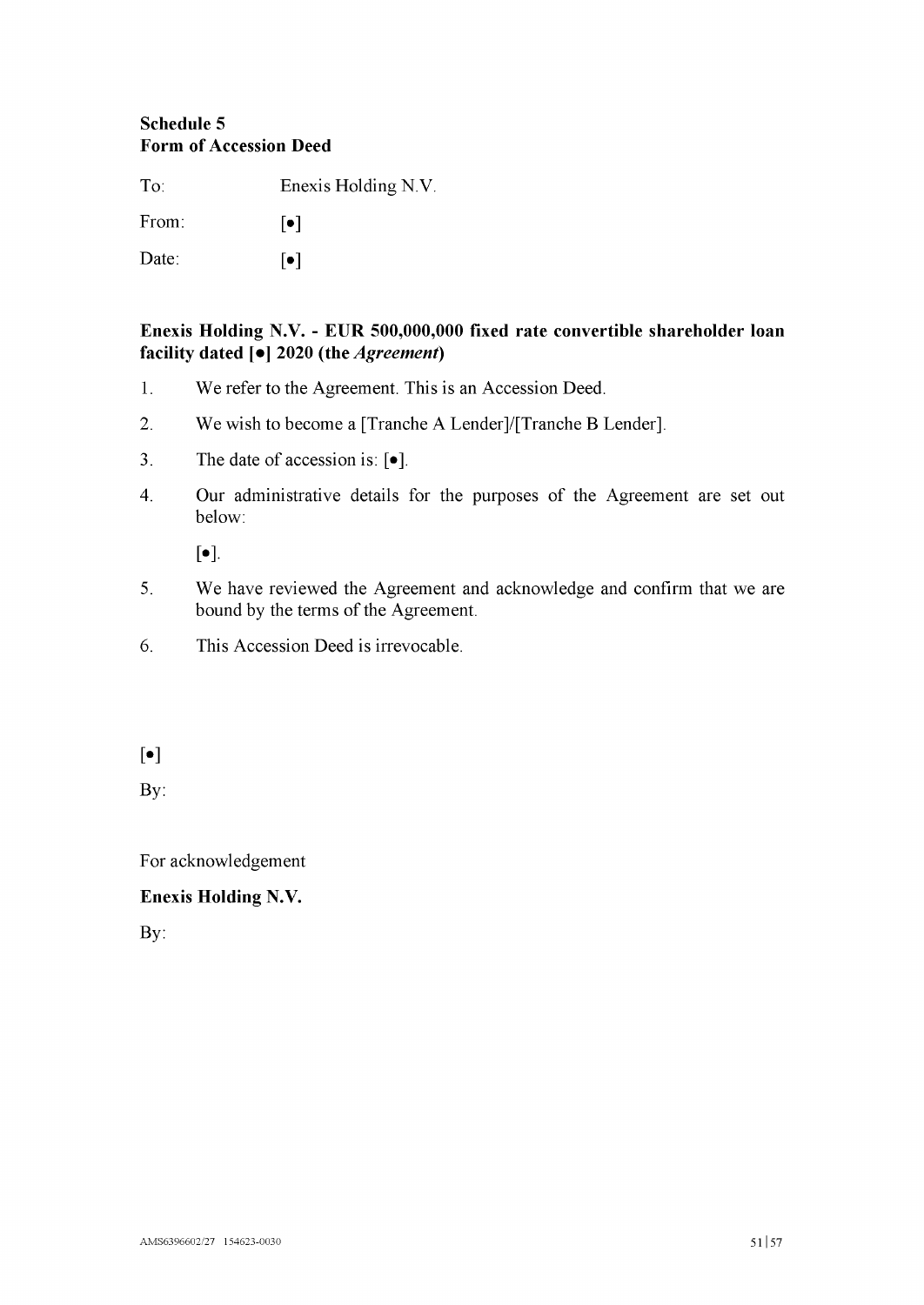# <span id="page-54-0"></span>**Schedule 6 Form of Tranche A Commitment Proposal**

To: Enexis Holding N.V.

From:  $\lceil \bullet \rceil$ 

Date: [•]

# **Enexis Holding N.V. - EUR 500,000,000 fixed rate convertible shareholder loan facility dated [•I 2020 (the** *Agreement)*

- 1. We refer to the Agreement. This is a Tranche A Commitment Proposal.
- 2. We are the legal owner of  $\lceil \bullet \rceil$  Ordinary Shares in the Borrower.
- 3. We confirm that our proposed Tranche A Commitment is EUR  $\lceil \bullet \rceil$ .
- 4. We acknowledge that our final Commitment will be allocated by you in accordance with Clause [6](#page-18-3) (Allocation of Commitments) of the Agreement.
- 5. Our administrative details for the purposes of the Agreement are set out below:

 $\lceil \bullet \rceil$ .

6. This Tranche A Commitment Proposal is irrevocable.

 $\lceil \bullet \rceil$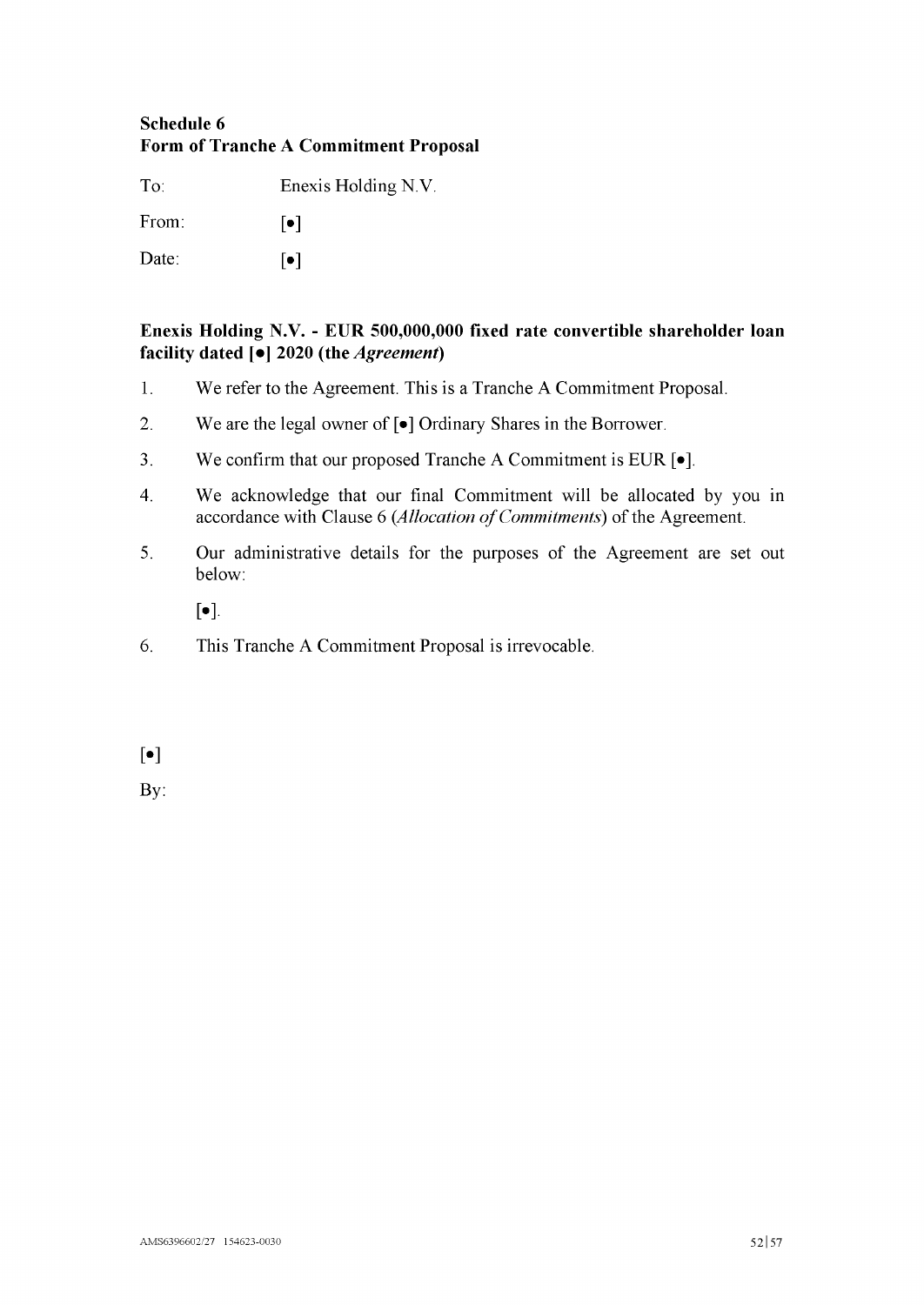# <span id="page-55-0"></span>**Schedule 7 Form of Tranche B Commitment Proposal**

To: Enexis Holding N.V.

From:  $\lceil \bullet \rceil$ 

Date: [•]

# **Enexis Holding N.V. - EUR 500,000,000 fixed rate convertible shareholder loan facility dated [•I 2020 (the** *Agreement)*

- 1. We refer to the Agreement. This is a Tranche B Commitment Proposal.
- 2. We are the legal owner of  $\lceil \bullet \rceil$  Ordinary Shares in the Borrower.
- 3. We confirm that our proposed Tranche B Commitment is EUR  $\lceil \bullet \rceil$ .
- 4. We acknowledge that our final Commitment will be allocated by you in accordance with Clause [6](#page-18-3) (Allocation of Commitments) of the Agreement.
- 5. Our administrative details for the purposes of the Agreement are set out below:

 $\lceil \bullet \rceil$ .

6. This Tranche B Commitment Proposal is irrevocable.

 $\lceil \bullet \rceil$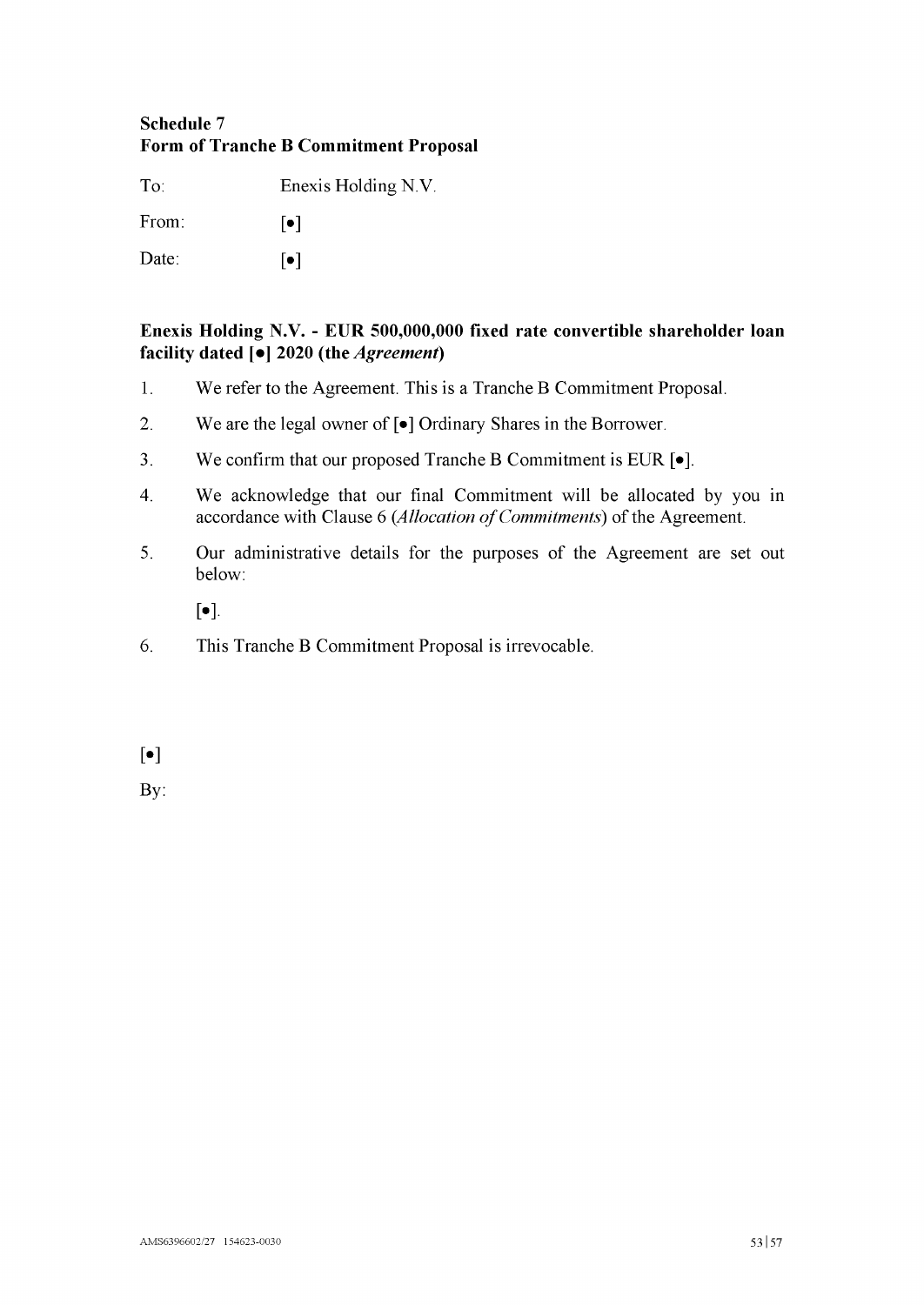# <span id="page-56-0"></span>**Schedule 8 Form of Excess Commitments Confirmation**

To:  $\lceil \bullet \rceil$ From: Enexis Holding N.V. Date: [•]

# **Enexis Holding N.V. - EUR 500,000,000 fixed rate convertible shareholder loan facility dated [•I 2020 (the** *Agreement)*

- 1. We refer to the Agreement. This is an Excess Commitments Confirmation.
- 2. We refer to your [Tranche A]/[Tranche B] Commitment Proposal dated  $[•]$ .
- 3. Your Excess Commitments are [•j. In total, an amount of [•j Excess Commitments has been made available by Excess Lenders.
- 4. Subject to your acknowledgement, we hereby allocate your Excess Commitments [pro rata to your relative interest in the total amount of Excess Commitments (to the extent reconfirmed by each Excess Lender pursuant to Clause [6.](#page-19-2)[36.3\(b\)](#page-20-1) of the Agreement)]/[as follows  $\lceil \bullet \rceil$ ].
- 5. Interest on the Excess Commitments shall accrue from the Tranche B Closing Date and otherwise in accordance with the terms of the Agreement.
- 6. By confirming your acknowledgement you accepted that the Excess Commitments allocated to you shall be  $[•]$ .
- 7. Please confirm your acknowledgement to the above by countersigning this letter.

# **Enexis Holding N.V.**

By:

For acknowledgement

 $\lceil \bullet \rceil$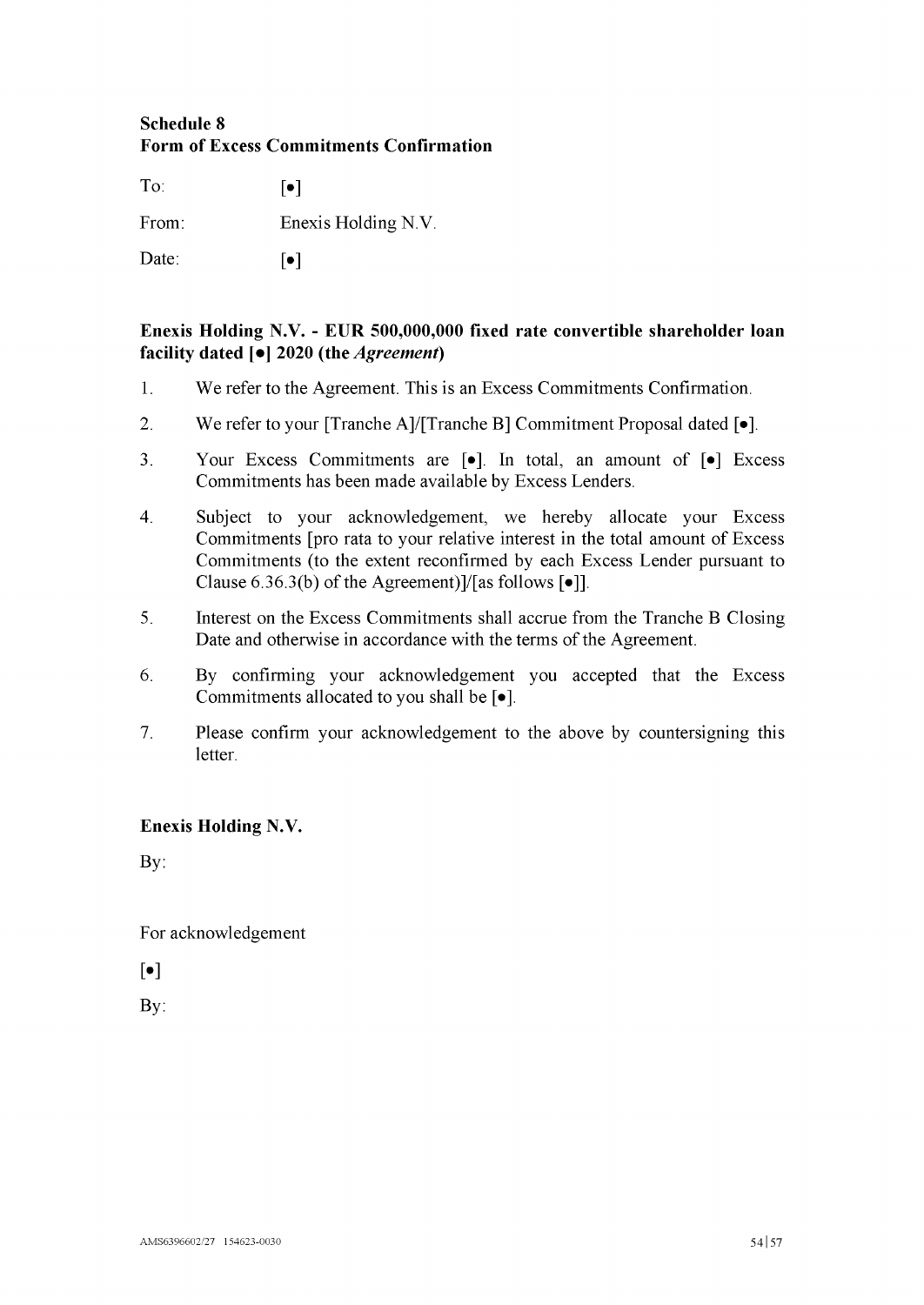# <span id="page-57-0"></span>**Schedule 9 Valuation Framework**

# **Premise of value**

- 1. The premise of value is*fair value,* which is defined as: ' *The price that would be received to sell an asset or paid to transfer a liability in an orderly transaction between market participants at the measurement date'.*
- 2. The valuation analysis is performed from a 'stand-alone' perspective of Enexis. This means the value of Enexis, capable of operating independently, with no application of any strategic and synergic effects and/or control premiums that potential purchasers may be willing to pay for.
- 3. In the valuation analysis also a 'going concern' state of Enexis is assumed, in which the business is expected to continue to operate for an indefinite time into the future without materially changing its operations.

# **Framework assumptions**

- 4. The valuation analysis will include a Discounted Cash Flow ("DCF") analysis and Building Block analyses (*bouwstenenmethode*) as primary valuation methods.
- 5. The most recent long term financial plan of Enexis, excluding potential future acquisitions, mergers or exchanges of assets or shares, is used as a basis for the valuation analysis.
- 6. Any potential over- or underperformance, in terms of operational expenses (OPEX) or investments (CAPEX), of Enexis relative to *'efficient benchmark',* as meant in the regulatory framework applicable to Enexis, is assumed to be temporary. This implies that it is assumed that Enexis will operate as an efficient DSO at the end of the explicit forecast period.
- 7. The explicit forecast period will cover the projection period of the most recent long term financial plan of Enexis, but not less than two regulatory periods (currently  $2x$  five years = 10 years). The value beyond the explicit forecast period, the terminal value, should be a proper reflection of the expected future sustainable cash flows of Enexis.
- 8. The regulatory assumptions in regulatory periods after the current regulatory period are equivalent to the regulatory assumptions in the current regulatory period, unless the most recent long term financial plan of Enexis contains a projection of these assumptions and / or the Authority for Consumers  $\&$ Markets ("ACM") issued draft or final decisions on future regulatory assumptions.
- 9. The discount rate applied in the DCF analysis should reflect the current market assessment of risk of Enexis and the time value of money, and may therefore deviate from the regulatory WACC as determined by ACM.
- 10. The calculated value of the business of Enexis (the enterprise value) will be adjusted for the market value of net-debt (and non-operating assets and liabilities) in order to calculate the market value of the shares (the equity value).
- 11. No premiums or discounts will be applied to the market value of shares to take into account the liquidity of the Enexis shares, transactions costs, etc.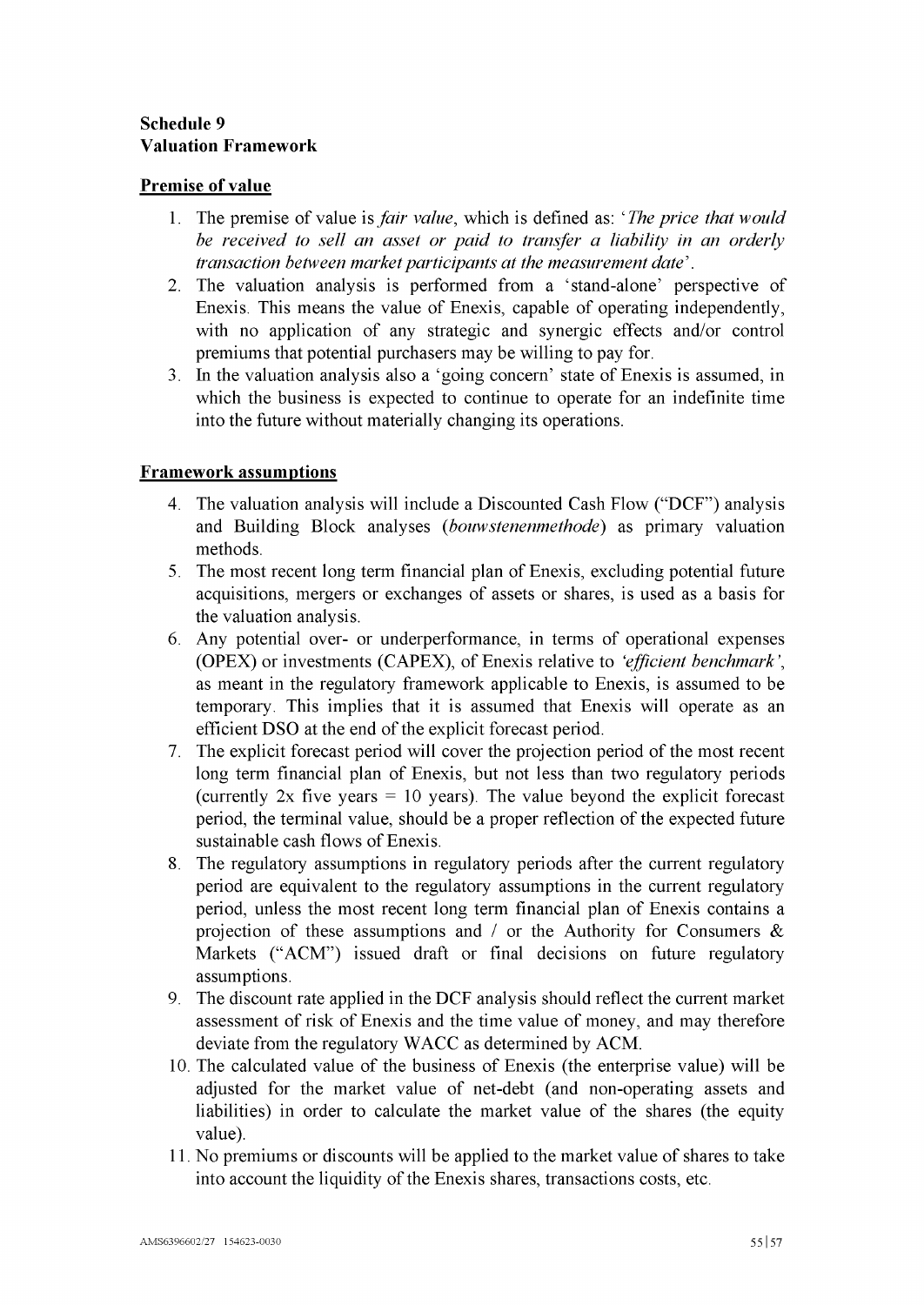12. The market value of the shares may be presented in a range, to address uncertainties in expected future assumptions, but the valuation analysis should contain at least a mid-point estimate, which is to be used as the conversion price.